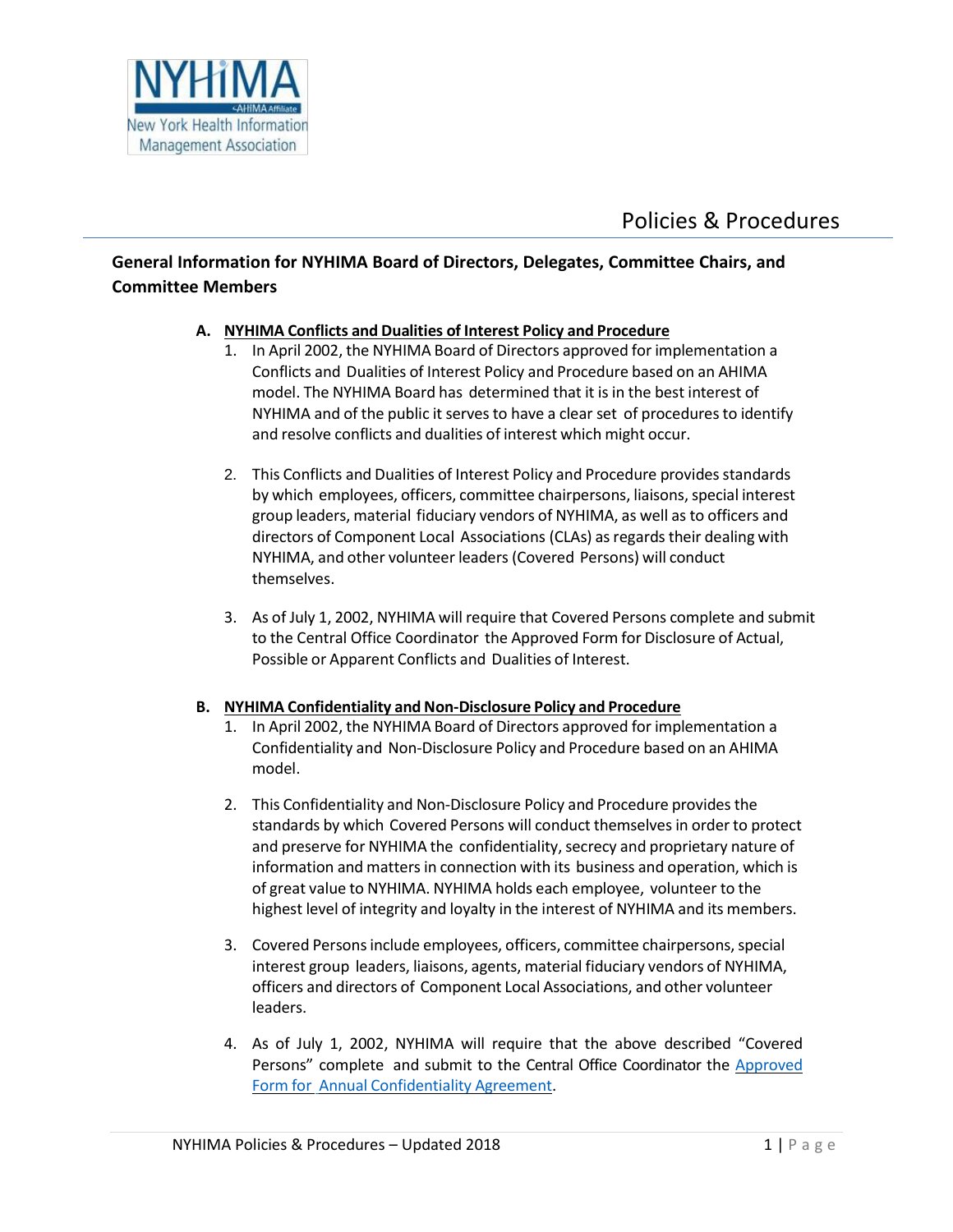

## **C. Central Office**

## **1. General Services**

- a) Capitol Hill Management Services (CHMS) will provide full service association management and work at the direction of the NYHIMA President.
- b) Maintain the headquarters of NYHIMA at offices located at 230 Washington Avenue Extension, Suite 101, Albany, New York 12203.
- c) Provide a live receptionist to answer all NYHIMA calls during the hours of 9:00 AM – 4:30 PM ET.
- d) Appoint an Account Executive who will work directly with the NYHIMA President and act as the main point-of-contact for the organization.

## **2. Member Services**

- a) Maintain accurate and up-to-date databases of members, vendors, workshops, consultants and markets.
- b) Reconcile member database with AHIMA reports.
- c) Administer AHIMA rebates and membership marketing partnership programs.
- d) Maintain membership dues process.
- e) Promote association membership.
- f) Respond to membership inquiries and coordinate membership campaigns.
- g) Respond to phone, web, email and all inquiries.
- h) Respond to member requests and provide member services.
- i) Establish email lists and assist in the preparation and distribution of publications.
- j) Manage member communications.
- k) Perform other duties as reasonably determined by the President.
- l) Send thank you notes to new NYHIMA Dues Paying Members.

#### **3. Board of Directors**

- a) Coordinate all NYHIMA board meetings.
- b) Arrange for meeting location or conference call.
- c) Prepare and distribute the agenda and documents for the meetings.
- d) Attend meetings and calls of the Board of Directors.
- e) Record and distribute Board of Directors Meeting minutes.
- f) Carry out objectives as determined by the Board of Directors.
- g) Provide administrative support to Association Committees and Subcommittees.
- h) In addition to the monthly Board Meeting calls/meetings, participate in meetings/calls as requested. Distribute meeting minutes, if applicable.
- i) Report to the Executive Committee and the Board of Directors as required.
- j) Perform other duties as reasonably determined by the President.

#### **4. Bookkeeping and Financial Management**

- a) Review all current financial information.
- b) Receive invoices and checks.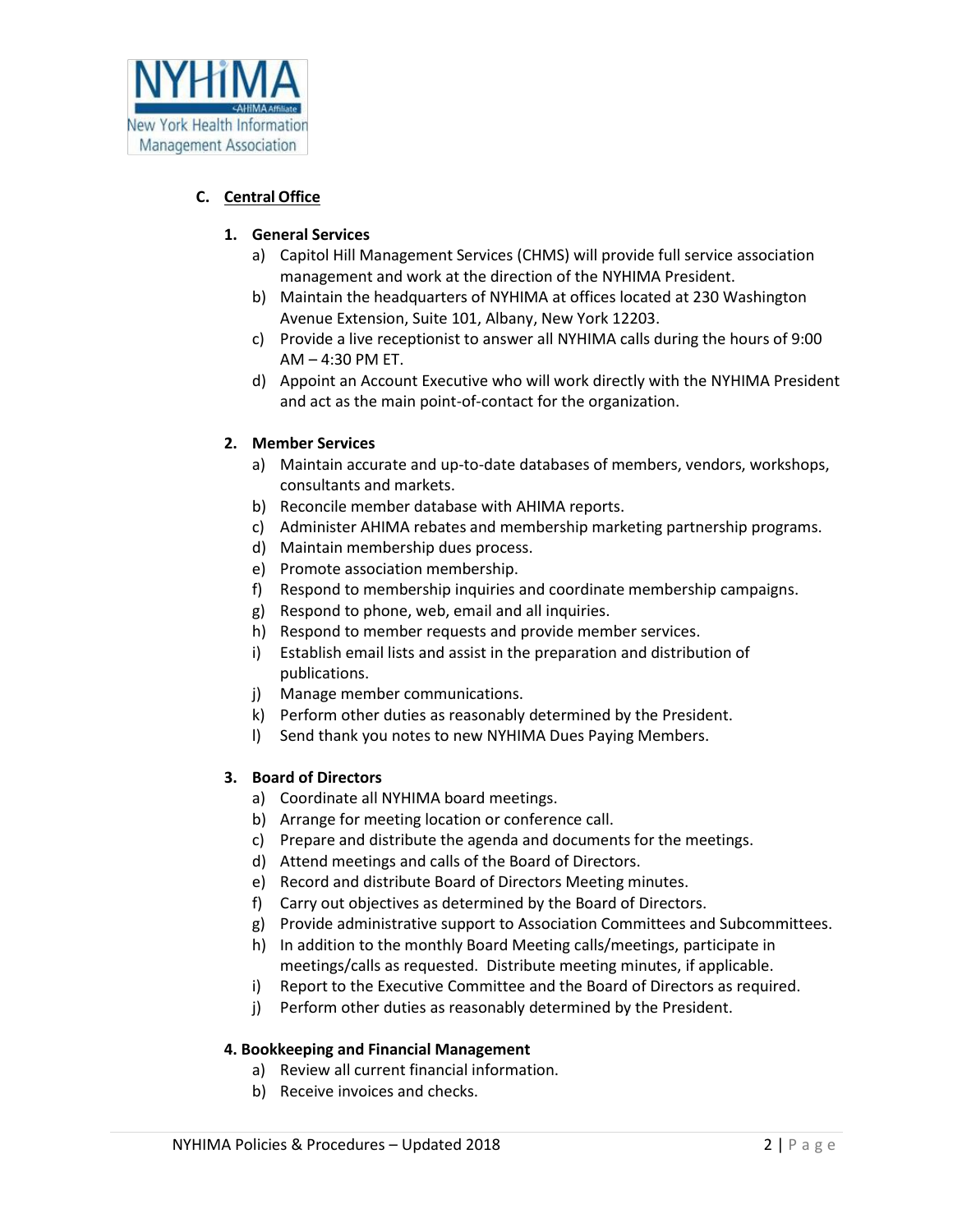

- c) Record and deposit checks into accounts.
- d) Enter accounts payable and accounts receivable into QuickBooks and enter approved payables into the online Bill Pay for authorization by the NYHIMA Financial Director or President.
- e) Send an email notice to NYHIMA's Financial Director or President that bills are ready for approval.
- f) Reconcile all bank statements and investment accounts monthly.
- g) Prepare and submit to the Board of Directors all desired monthly financial reports.
- h) Assist in the preparation of the annual budget.
- i) Review all budgets for accuracy.
- j) Prepare and record all year-end adjustments.
- k) Prepare all required yearly reports and schedules for the outside accountant.
- l) Senior level accounting staff will be available to meet with the Board of Directors and be available to answer questions as needed.
- m) Prepare Board Packets each year for incoming Board of Directors which will be presented at the Annual Meeting/Joint Board Meeting.
- n) Two times a year submit an A/R Report to the Finance Director, President and President Elect.
- o) Maintain and distribute Board Calendar with monthly updates to all Board members.

#### **5. Communications**

- a) Provide ongoing updating and maintenance of the NYHIMA website.
- b) Distribute email blasts as needed for ongoing Member communication.
- c) Assist the Communications Director with formatting the NYHIMA newsletter *Perspectives Online*.
- d) Distributes *Perspectives Online.*
- e) Maintain Communications calendar (including newsletter).

## **6. Education**

- a) Schedule and arrange committee conference calls.
- b) Contact and schedule speakers.
- c) Negotiate speaker fees.
- d) Establish registration.
- e) Monitor online registrations.
- f) Collect webinar presentations.
- g) Coordinate and host webinars.
- h) Confirm attendees and payment.
- i) Establish non-public website link.
- j) Update website.
- k) Manage logistics for onsite seminars.
- l) At the end of the event, send survey with link to CEU certificate to all paid attendees.
- m) Follow up with any attendees who need to pay, upon payment send the survey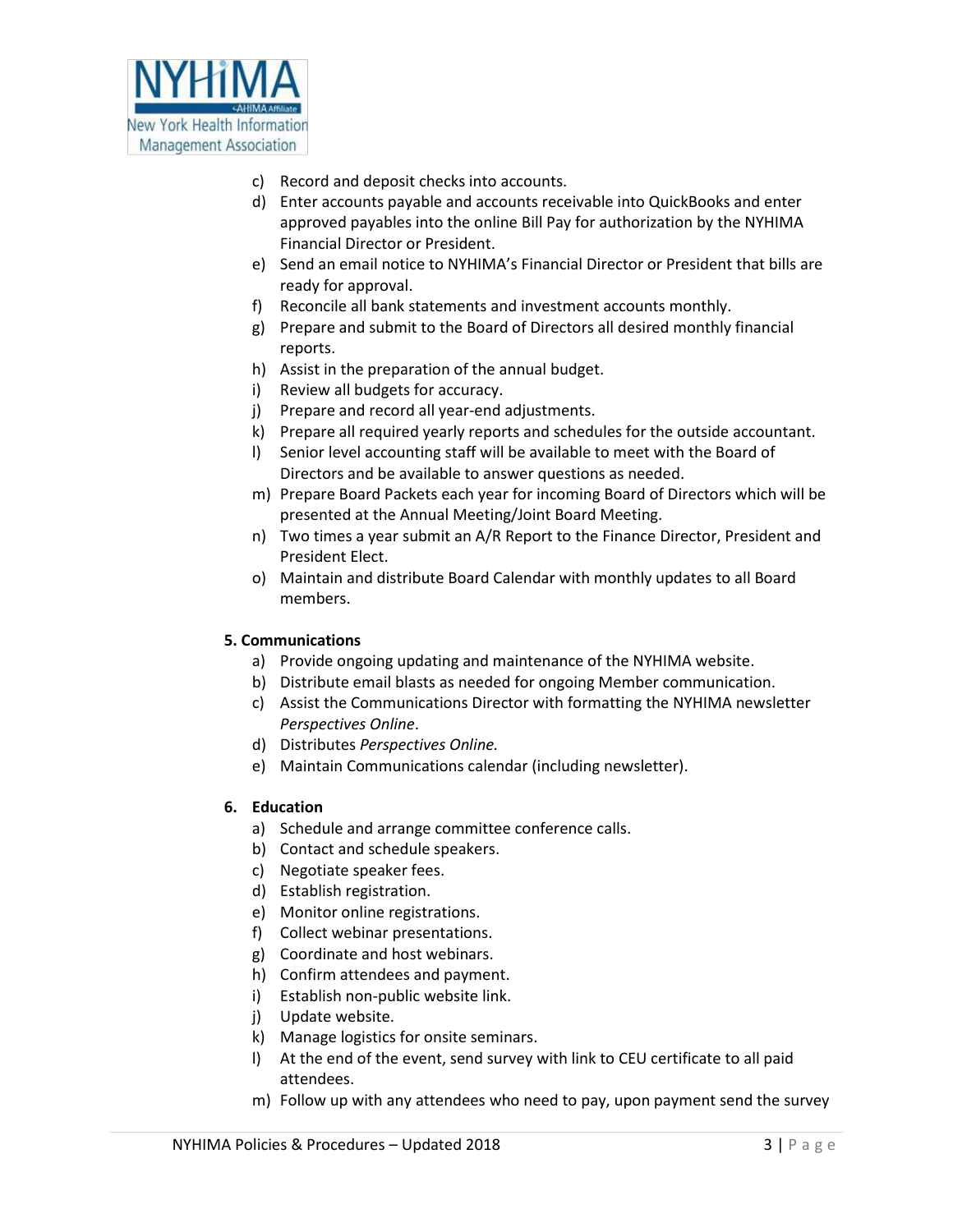

and link to CEU certificate.

n) Send thank you letter to speaker(s) at conclusion of event.

#### **7. Advocacy**

- a) Register the President, President Elect, and Advocacy Director for the AHIMA Advocacy Summit (Note: the above mentioned three Directors are pre-approved to attend the AHIMA Advocacy Summit, if others need to attend, this will need to be pre-approved by the Board of Directors (AHIMA allows up to five).
- b) Membership communication on all HIM Advocacy issues.
- c) Maintain Advocacy updates on website provided by the Advocacy Director.

## **8. AHIMA**

- a) Work with NYHIMA Past President to review current NYHIMA Bylaws and make revisions where applicable. Coordinate processing of revised Bylaws with NYHIMA Membership and AHIMA Volunteer Services.
- b) Complete Annual AHIMA CSA Survey.
- c) Review and work with NYHIMA President to sign the AHIMA Annual CSA Agreement.
- d) Attend the AHIMA Leadership Symposium in July with the President and President-Elect.

#### **9. NYHIMA Annual Conference**

- a) Assist in the planning of the annual conference.
- b) Prepare event budget.
- c) Research venues, menus, costs and provide information to the Board of Directors for a final decision.
- d) Negotiate contract.
- e) Reserve venue and finalize all facility details.
- f) Create sponsorship packages.
- g) Work with Board to solicit sponsors.
- h) Secure meeting and speaker sponsors and vendors.
- i) Manage tradeshow logistics.
- j) Secure speakers, arrange travel and finalize agendas.
- k) Facilitate the development of event program and collateral materials.
- l) Publicize events to members and interested parties through the website, e-mail blasts and invitations.
- m) Establish on-line registration for the event.
- n) Accept reservations and create lists of attendees.
- o) Attend events to serve as a liaison with the facility staff, provide on-site registration, assist speakers, ensure the satisfaction of members and monitor the progress of the event.
- p) Send survey and link to CEU certificate to attendees, sponsors and vendors.
- q) Prepare thank you notes to sponsors and vendors following events and send survey.
- r) Prepare thank you notes for speakers following events.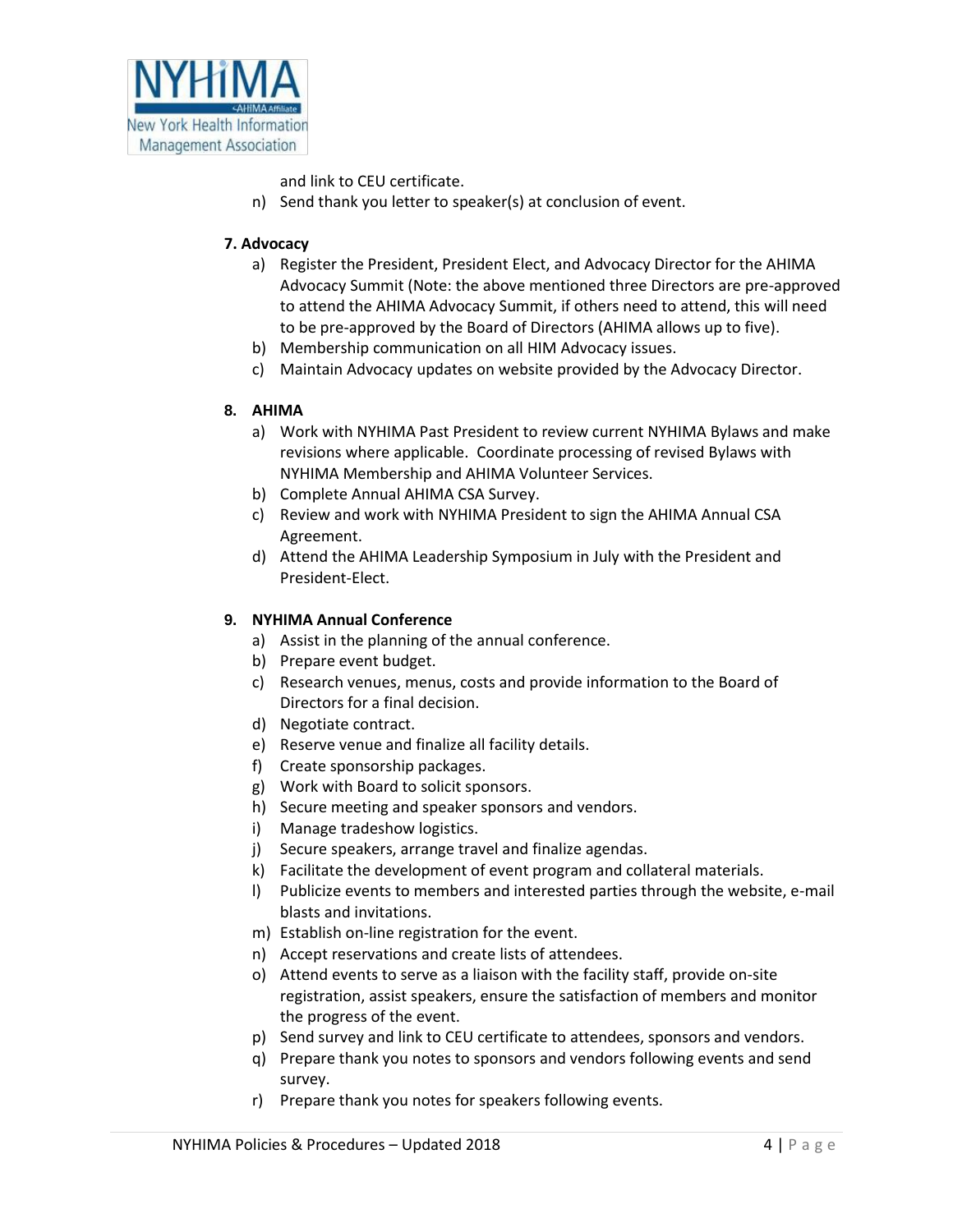

- s) Maintain attendance records.
- t) Perform all other administrative functions specific to NYHIMA requirements.
- u) Report to the Executive Committee and Board of Directors as required.

#### **10. Additional Services**

- a) NYHIMA will have access to the conference room on an as available basis.
- b) NYHIMA will have access to the kitchen.
- c) CHMS will provide reception services between the hours of 9:00 4:30 p.m.
- d) CHMS will provide live telephone answering service in the name of the association between the hours of 9:00 a.m. and 4:30 p.m. Before and after business hours, the phones will be answered by voicemail. Local and longdistance phone lines will be the responsibility of NYHIMA.
- e) CHMS will provide fax service.
- f) Internet access will be provided.
- g) Free parking is available for NYHIMA, its members and visitors.
- h) Record Retention (per NYHIMA's Record Retention Policy).

## **11. Social Media**

- a) CHMS will provide 12 schedules over the course of a year to the NYHIMA Board to approve. All Schedules will be submitted for approvals 1 week before the current month is over to the Communications Director and President. Once approved, the CHMS team will use scheduling tools (Facebook scheduler, Hootsuite) to upload content. It is agreed that the monthly schedule will be subject to change due to breaking news.
- b) Each schedule will include daily strategic schedule for:
	- a) Facebook
	- b) Twitter
	- c) LinkedIn
	- d) Schedules will be a mix of:
	- e) Education Promotion
	- f) Annual Conference Promotion
	- g) Membership Promotion including scholarship donations
	- h) Content from Newsletters/Eblasts
	- i) Relevant Articles
	- j) Advocacy Issues
	- k) AHIMA endorsed initiatives
- l) Internal NYHIMA News
- m) News about NYHIMA Members
- n) News about the Health Information Management Industry
- o) AHIMA Journal
- p) AHIMA eAlert
- q) Fierce Health IT
- r) Healthcare Info Security eNews
- s) Other publications of relevance
- t) Retweets/Shares
- u) Industry Leaders
- v) Sponsors
- w) Other Component State Associations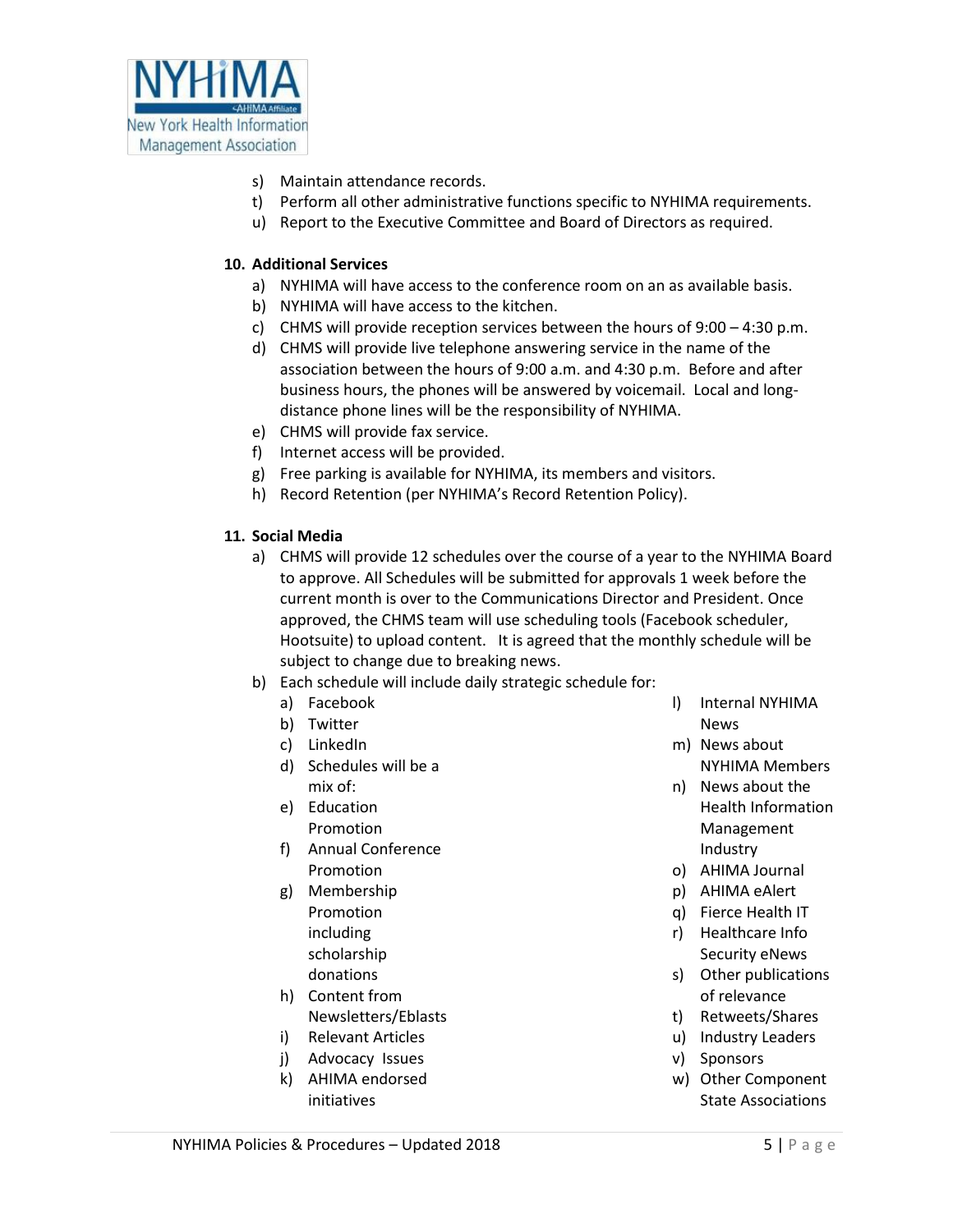

(CSAs)

- x) Component Local Associations (CLAs)
- y) Reporting. In order to measure the impact of NYHIMA's social media efforts, CHMS will provide analytics

for each platform every month. Data will include:

- z) Page actions/activity
- aa) Page likes/retweets
- bb) Page views
- cc) Reach

## **D. Travel and Expenses**

See NYHIMA Travel Policy: [Click Here](https://nyhima.memberclicks.net/assets/nyhima%20revised%20travel%20policy-1.1.17.pdf) to view full travel policy

## **E. Insurance**

The New York Health Information Management Association carries D&O (Directors & Officers) Insurance. A type of liability insurance covering directors and officers for claims made against them while serving on the Bboard of Directors and/or as an officer.

## **F. Dereliction of Duty**

**Per NYHIMA Bylaws, Article VI, 6.3.1 Resignation.** Any Officer may resign at any time by giving written notice of resignation to the Board of Directors of NYHIMA. Any resignation shall take effect upon receipt of the notice or upon any later time specified in the notice and need not be accepted to be effective. Any Officer who is absent from three (3) consecutive meetings of the Board of Directors without good cause acceptable to the Board shall be deemed to have resigned.

**Per NYHIMA Bylaws, Article VI, 6.3.2 Removal.** Officers may be removed for cause by either a vote of the members or the Directors provided, in the case of removal by the Directors, a quorum of not less than a majority of the Directors must be present at the meeting where such action is taken. An Officer may be removed by the affirmative vote of two thirds of the NYHIMA Dues Paying members voting by electronic ballot provided that: (a) the number of members casting votes would constitute a quorum if such action had been taken at a meeting, (b) voting remains open for at least twenty (20) days from the date of such removal, a notice in writing of the proposed removal is delivered to all NYHIMA Dues Paying Members. Removal of an Officer shall be without prejudice to the contract rights, if any, of the person so removed, but election of an Officer shall not of itself create contract rights.

## **G. Committee, Workgroup, Section and Task Force Chairs**

See NYHIMA Bylaws: [Click Here](https://nyhima.memberclicks.net/assets/NYHIMA%20Bylaws_January%202018.pdf) to view Bylaws, refer to Article VIII for Committee and Task Force Responsibilities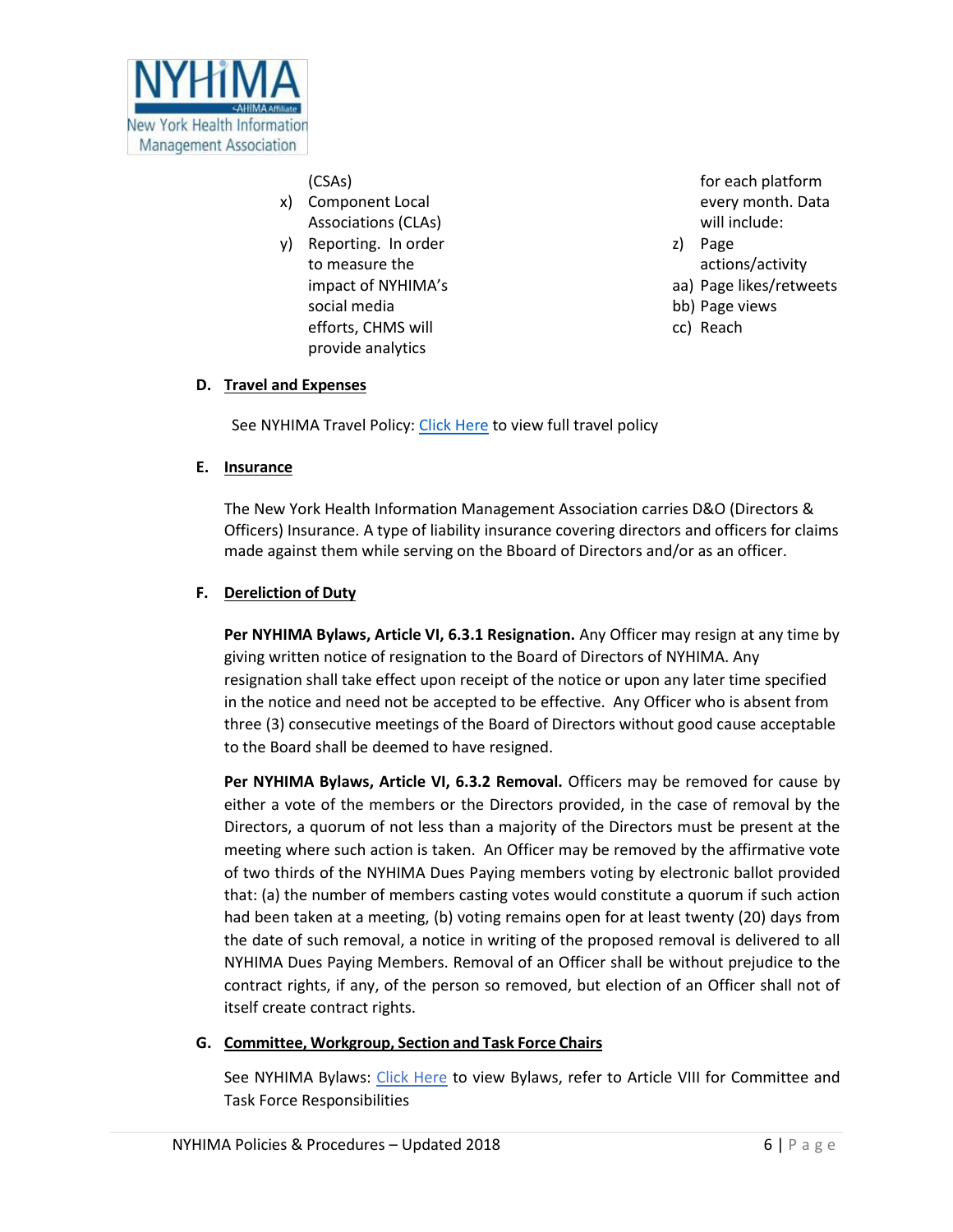

## Leadership Orientation – Board of Directors

#### **A. BoardMembers**

See NYHIMA Bylaws: [Click Here](https://nyhima.memberclicks.net/assets/NYHIMA%20Bylaws_January%202018.pdf) to view Bylaws, refer to Article V and Article VI for Board Members Roles and Responsibilities.

#### B. **President**

## **NYHIMA BYLAWS: Per NYHIMA Bylaws, Article VI 6.4 Duties of President / Chair.**

The President/Chair shall be the chief elected officer of NYHIMA. The President/Chair shall preside at all meetings of the members, the Board of Directors, and the Executive Committee. The President/Chair will determine, in consultation with the Central Office Coordinator, the regular agenda of all meetings of the members, the Board of Directors, and the Executive Committee. The President/Chair shall present a report at an Annual meeting, appoint the chairs and members of committees (unless otherwise specified herein) authorized by the Board of Directors, act as liaison between NYHIMA's staff and the Board, and perform such other duties as are inherent in the office of President/Chair or as authorized by the Board of Directors. The President/Chair shall certify and keep at the principal office of NYHIMA the original or a copy of the Articles of Incorporation and these Bylaws, as amended to date, as well as a book of minutes of all meetings of the members and the Board of Directors, and any committees having any of the authority of the Board of Directors. The President/Chair shall perform any and all other duties incident to the office of President/Chair and other duties as may be prescribed by law, the Articles of Incorporation, these Bylaws, or the Board of Directors. The President/Chair must be a NYHIMA Dues Paying Member in good standing of AHIMA and NYHIMA and hold an AHIMA-approved certificate/credential.

#### **DUTIES AND RESPONSIBILITIES:**

## **1. NYHIMA Board**

- a) Serve as a member of the NYHIMA Board of Directors (BOD).
- b) Mentor the President/Chair-Elect.
- c) The President/Chair shall convene regularly scheduled BOD meetings and shall preside at each meeting.
- d) At the beginning of the term: set a monthly conference call schedule for the Board of Directors for the upcoming year.
- e) At the beginning of the term: set in person meeting schedule for the Board of Directors for the upcoming year (note: BOD in person meetings typically take place in August, September, April, and June).
- f) Prepare an agenda for each Board of Directors meeting which the Central Office will send (with supporting documents) to each Board member at least 5 days and no more than two weeks before the meeting.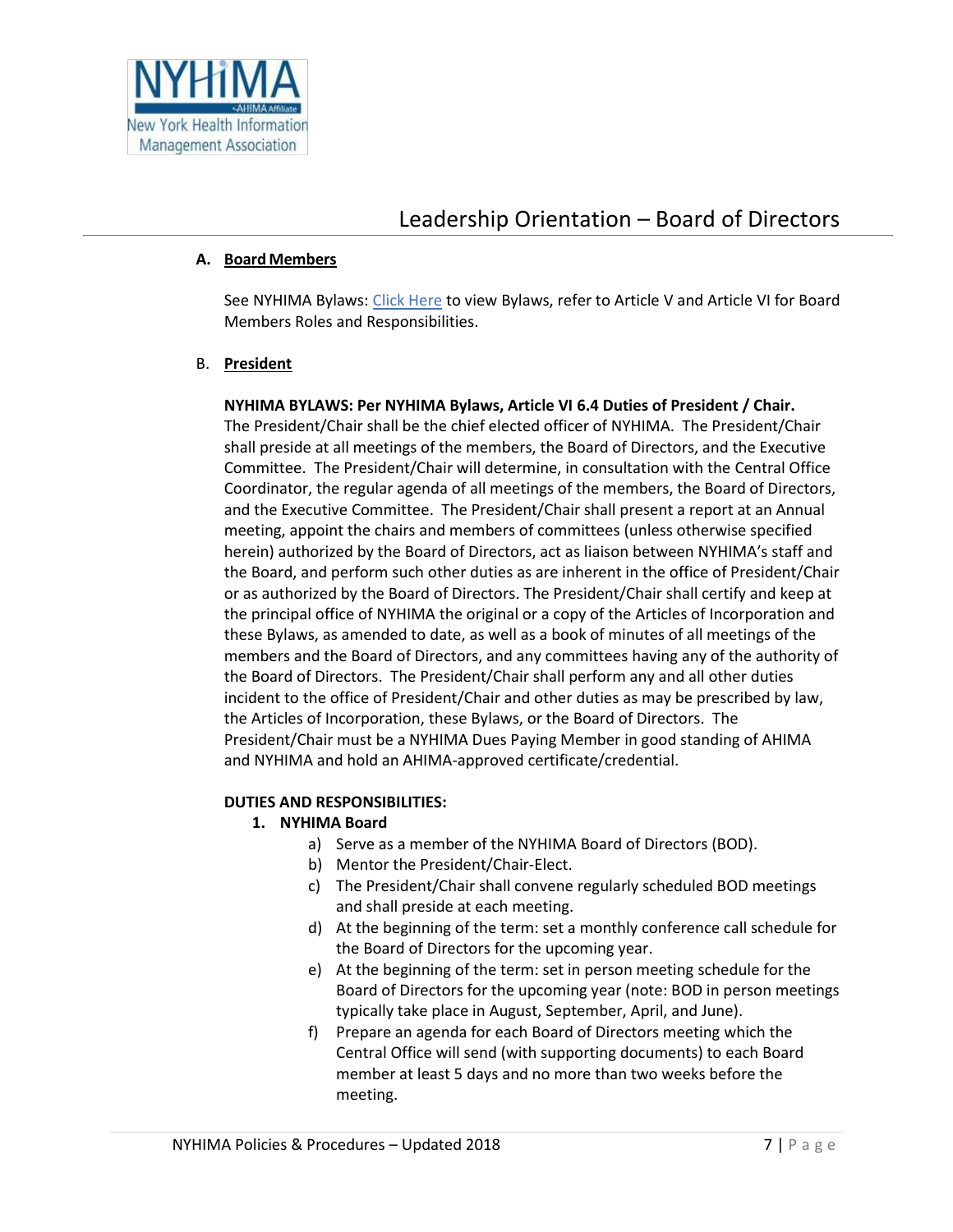

- g) The Board of Directors is required to participate in at least 80% of all regularly scheduled meetings. If the President misses two consecutive meetings, the President/Chair Elect will contact the President to discuss his/her commitment to the Board.
- h) Preside at all NYHIMA Business Meetings.
- i) The President/Chair shall preside at the NYHIMA Annual Member Business Meeting (held in conjunction with the Annual Conference).
- j) The President/Chair shall preside at any other business meetings called for a special purpose.
- k) Ensure that the Board reviews the association's policies and procedures on an annual basis.

## **2. NYHIMA Committees**

- a) Act as ex-officio member of all committees.
- b) Serves as a voting member on the Executive Committee, Strategic Planning Committee, Governance Committee, and Finance Committee.
- c) Serves as the Board Liaison to the Annual Conference Planning Committee.
- d) Appoint Awards Committee Chair, whenever possible choose a chairperson who has first served as a member of the same committee in order to maintain continuity in the group.
- e) Standing Committee Chair Appointments:
	- a.Appoint all committee chairs who will serve on standing committees as described in the bylaws.

## **3. NYHIMA Central Office:**

- a) Oversee operations of the Central Office. The Central Office should provide status reports to the President/Chair as necessary and in accordance with the terms of their contract.
- b) Coordinate with the President-Elect, one visit to the Central Office during the year to observe and evaluate office activities. Prepare a follow-up report to the Board of Directors.
- c) Set up a monthly call with the Central Office Coordinator two weeks prior each Board Meeting to discuss current business and preparation for the next Board of Directors meeting.
- d) With the assistance of the Central Office, compile an annual report for the entire term to be presented at the Annual Member Business Meeting.
	- a. Request written reports from each Board member and each Component Local Association President..
	- b. Distribute copies to all members of the Board of Directors.
	- c. File copies with the Central Office.
	- d. Send final Annual Report to AHIMA.
	- e. Post final Annual Report to NYHIMA Website at conclusion of Annual Conference.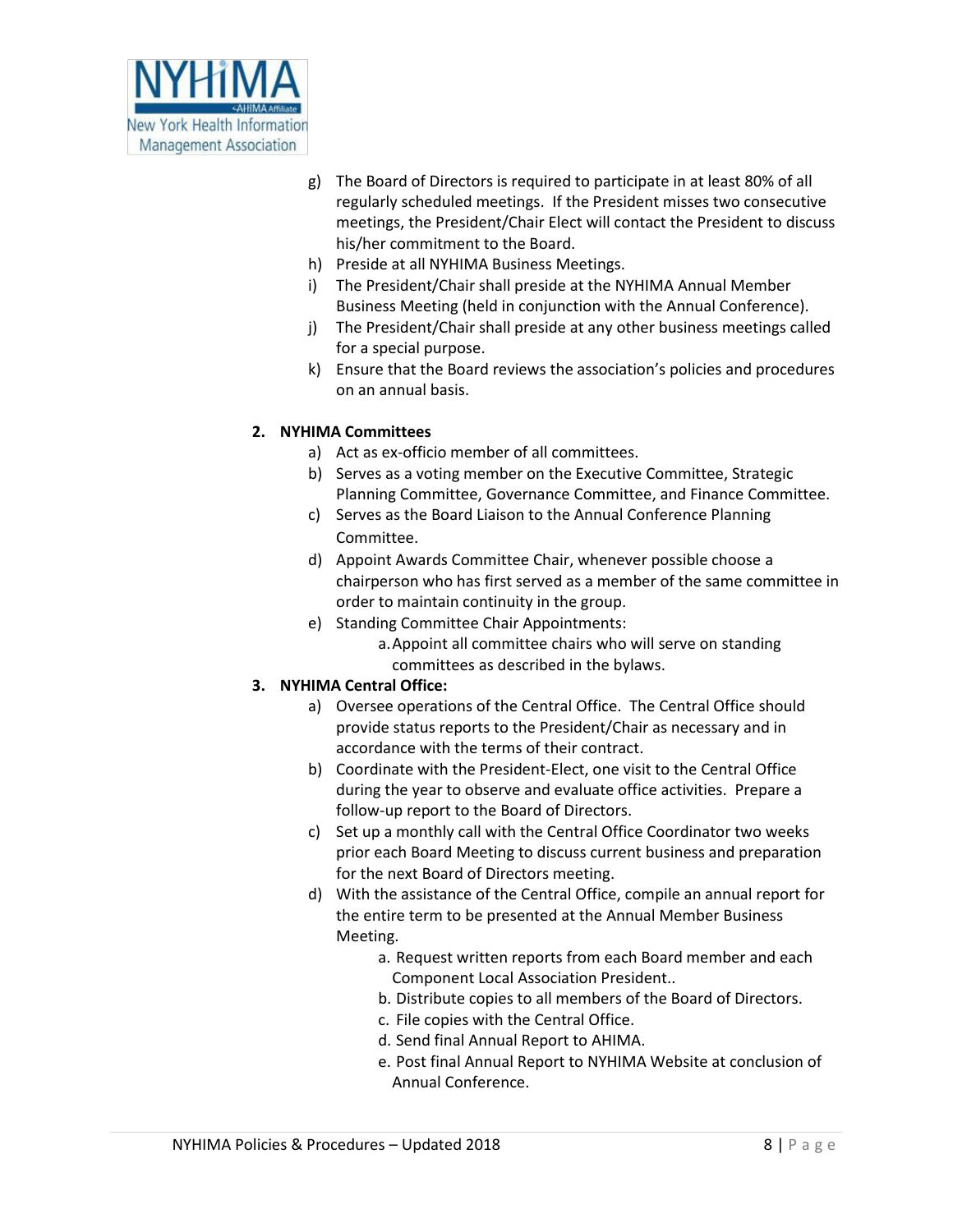

#### **4. State Functions for AHIMA:**

- a) Serve as Delegate to the AHIMA House of Delegates (HOD) and lead the NYHIMA delegation.
	- a.Assign breakout sessions for each Delegate to attend. b.Participate in AHIMA HOD Task Force activities/meetings as required.
	- c. Sign up for the AHIMA HOD Engage Community.
- b) Attend AHIMA's Annual Leadership Symposium in Chicago, IL usually in July.
- c) Attend AHIMA's Advocacy Summit in Washington DC, usually in March.
- d) Work with the Past President to review AHIMA and NYHIMA bylaws, policies and procedures to ensure that NYHIMA bylaws conform to those of AHIMA.
- e) Work with the Central Office to ensure compliance with the AHIMA Affiliation Agreement.
- f) Be informed of AHIMA activities, dates of upcoming events, surveys, etc., and communicate pertinent information to the Central Office who will then share with the Board of Directors and the membership.

## **5. Other Duties:**

- a) Attend and lead at the NYHIMA Annual Conference.
- b) Write and submit a "President Message" on matters of current concern for each issue of *Perspectives Online*.
- c) Serve as official representative of the Association or appoint another member to be representative when the occasion requires representation.
- d) Schedule and coordinate a review of the association's financial records when the treasurer's term of office has ended (every two years).
- e) Serve as authorized signer for all NYHIMA bank accounts.
- f) Send welcome letters to new members of NYHIMA (AHIMA and NYHIMA Dues Paying Members) (Central Office sends with President's signature approval).
- g) Send thank you notes to all speakers, vendors or scholarship donors. (Central Office sends with President's signature approval).
- h) Work with Component Local Association Leadership to encourage collaboration and Membership engagement.
- i) Accept invitations to attend CLA meetings when possible, or ask another Board member to attend in your place. Invitations and scheduling to attend CLA meetings will be done through the Central Office.
- j) Periodically review website content and send any revisions to the Central Office Coordinator.

## **6. Correspondence / Communications:**

- a) Copy pertinent correspondence to the Central Office.
- b) Reply promptly (24-48 hours) to all correspondence.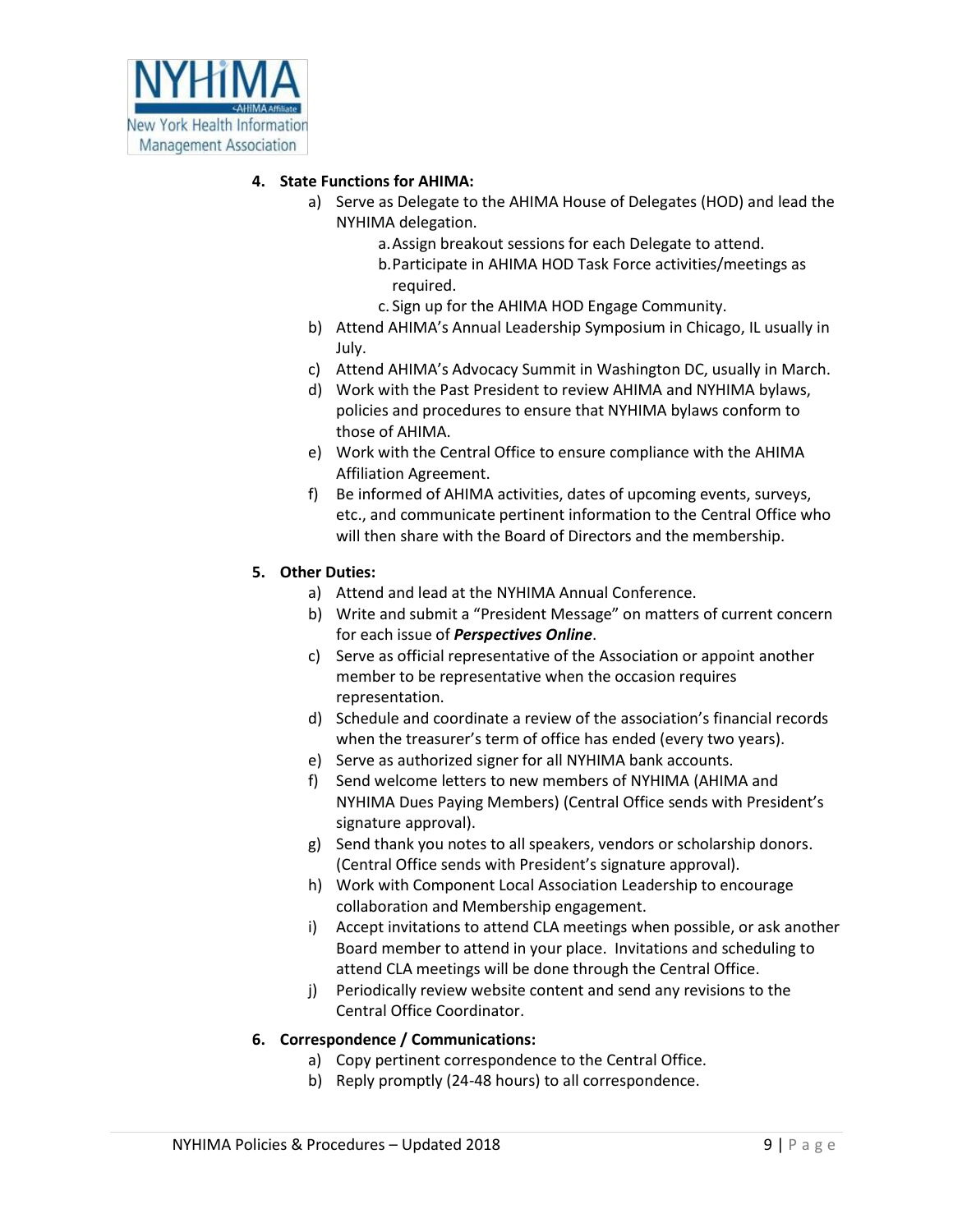

- c) At end of term, meet with successor to review the past year's goals accomplished and those that remain outstanding.
- d) Sign up and monitor communication on AHIMA's Engage New York State Community and respond when applicable.
- e) Receive approval for any written article or interview for publication relating to association activities or expressing association policy in an official capacity from the Board of Directors prior to publication. Official capacity should not be used to endorse commercial products or privately published material, but does not preclude reviewing publications.
- f) Submit a report of all activities to the Central Office by April 30<sup>th</sup> to be included in the annual NYHIMA Report that is posted to the NYHIMA website for all NYHIMA Members and emailed to AHIMA.
- g) Attend all meetings and conference calls of the Board of Directors, if you are unable to attend you should notify the President-Elect and Central Office at least five (5) days prior to a scheduled meeting.
- h) Arrive punctually for meetings and stay until all business has been accomplished. If you plan to be late, notify the President-Elect and Central Office.
- i) Submit monthly Board of Directors written reports as applicable to the Central Office according to your Position Description and yearly meeting schedule.
- j) Attend local association meetings in your area whenever possible to maintain communication with the CLA's and provide information about NYHIMA. Share with the Board of Directors any pertinent information from the CLA's.
- k) Report any expected vacations of more than one week to the Central Office.

## **C. President Chair/Elect**

## **NYHIMA BYLAWS: Per NYHIMA Bylaws, Article VI 6.5 Duties of President**

**Chair/Elect.** The President/Chair-Elect shall act in place of the President/Chair in the event of the absence of the President/Chair and shall exercise such other duties as may be delegated to the office by the Board. The President/Chair-Elect shall serve as the Board liaison to the Component Local Associations (CLAs) and spend time learning all the Board positions and committees to prepare for their year as President/Chair.

## **DUTIES AND RESPONSIBILITIES:**

## **1. NYHIMA Board:**

- a) Serve as a member of the Board of Directors.
- b) Perform duties of the President/Chair in his/her absence, disability or inability to act.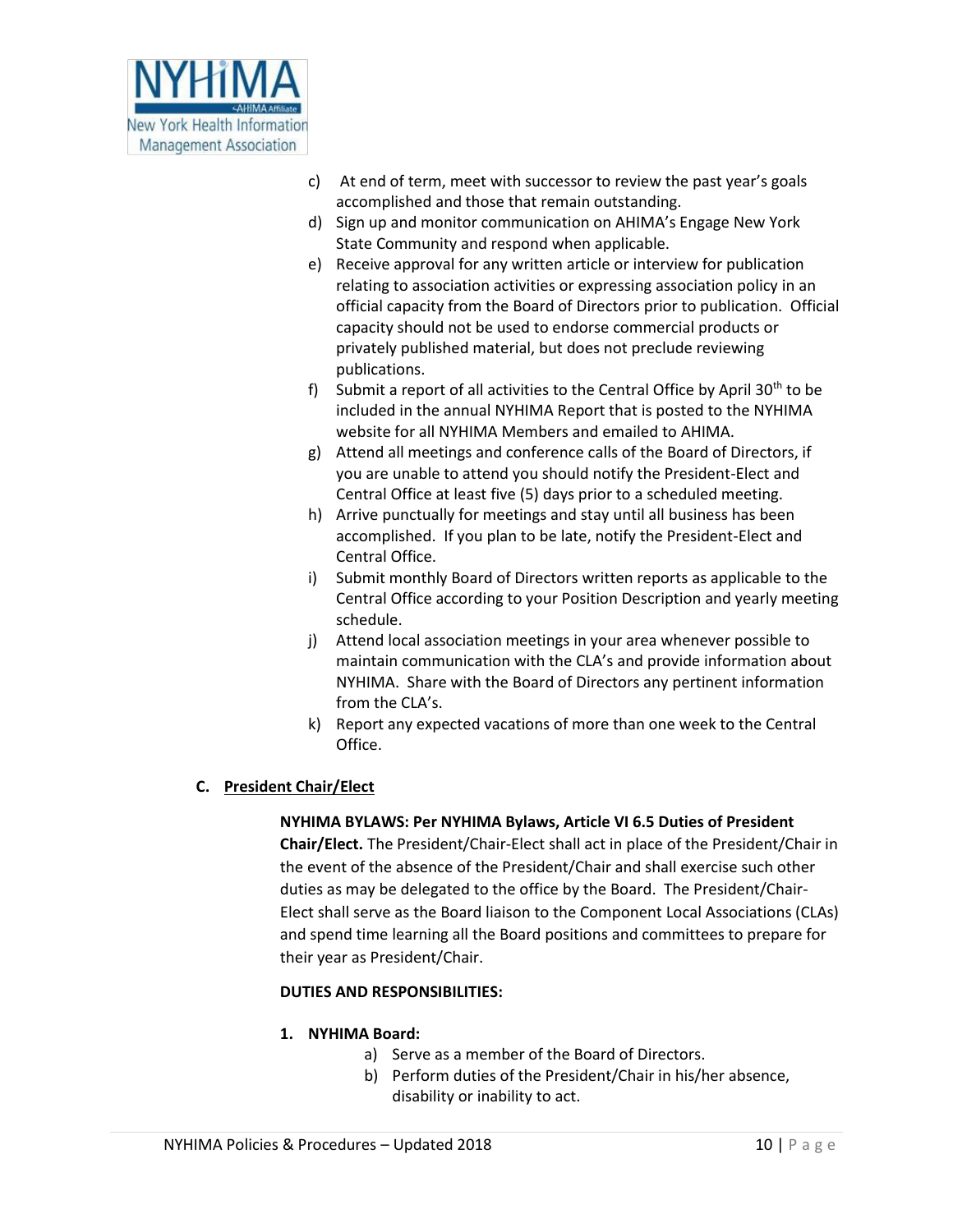

- c) Be familiar with the NYHIMA Strategic Plan and work with the President and Board of Directors to adjust as needed going into the role of President/Chair.
- d) Learn all Board of Directors positions and committee functions.
- e) Submit reports as applicable to the Board of Directors at monthly or scheduled meetings.
- f) Serve as the Board of Directors liaison to NYHIMA CLAs. Immediately after taking office establish communication with each CLA President. Maintain contact and report pertinent information to the Board.
- g) The Board of Directors is required to participate in at least 80% of all regularly scheduled meetings. If a Board member misses two consecutive meetings, the President/Chair will contact the member to discuss his/her commitment to the Board.
- h) Prepare an annual report for President/Chair- Elect duties/accomplishments to be included in the overall NYHIMA annual report that will be presented at the NYHIMA Annual Member Business Meeting as well as to AHIMA.

#### **2. NYHIMA Committees:**

- a) Serves as a voting member on the Executive Committee and Finance Committee.
- b) Serves as the Board liaison to the Education Committee.
- c) Serves as ex-officio member of the Annual Conference Committee.
- d) At end of term, select Committee Chair appointments for your year as President as indicated by Bylaws and Standing Rules.
- e) Before contacting potential chair/committee members, have the Central Office verify that your appointees are NYHIMA Dues Paying Members.
- f) Tentative List of Committee Chairs to be appointed: a.Membership Committee b.Awards Committee

## **3. NYHIMA Central Office:**

a) Coordinate with the President/Chair, one visit to the Central Office during the year to observe and evaluate Central Office activities. Prepare a follow-up report to the Board of Directors.

#### **4. State Functions for AHIMA:**

a) Serve as a NYHIMA Delegate to the AHIMA House of Delegates (HOD) for three consecutive years (President-Elect, President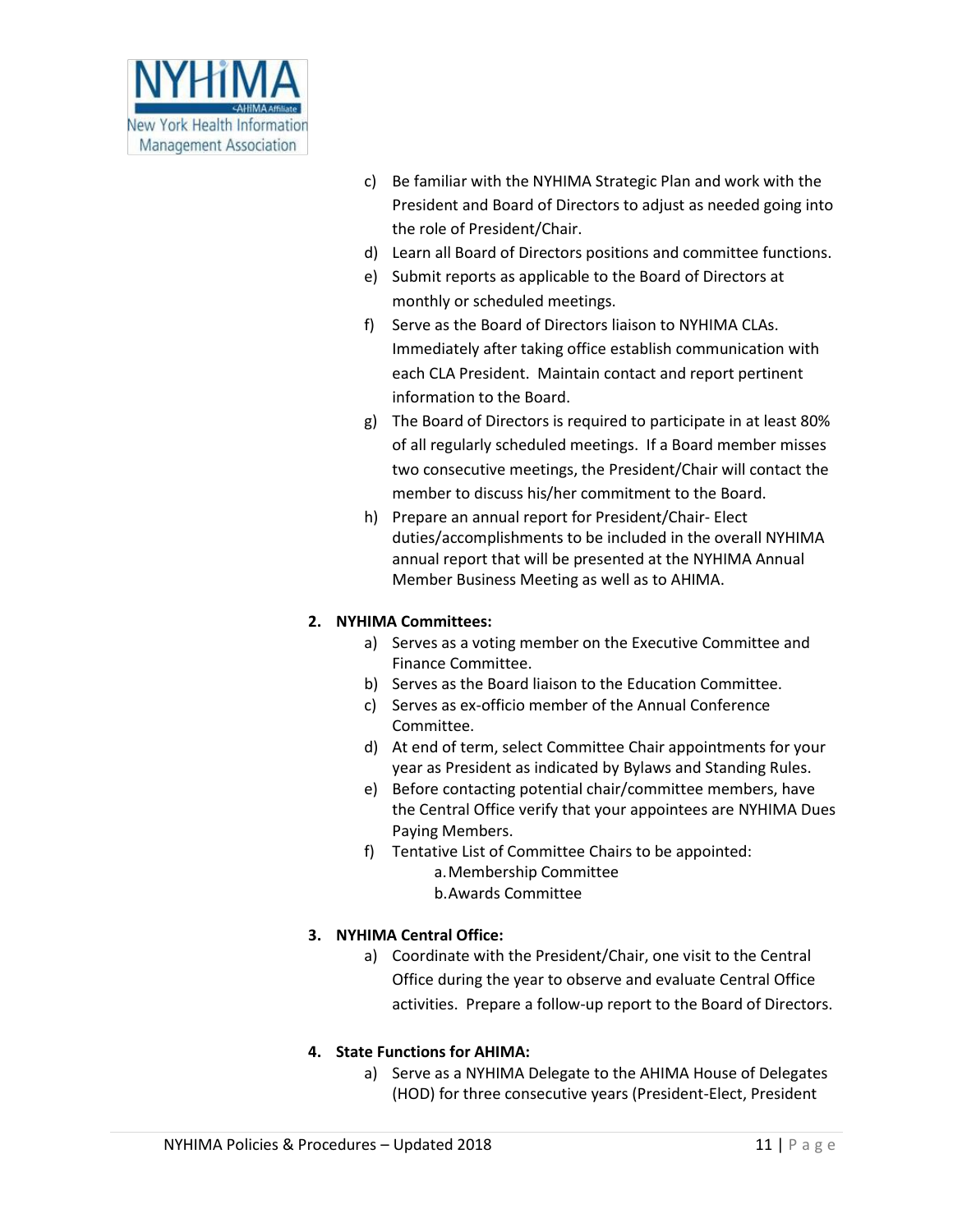

and Past President). Participate in AHIMA HOD Task Force activities/meetings as required.

- b) Attend AHIMA Advocacy Summit in Washington DC, usually in March.
- c) Attend AHIMA Leadership Symposium in Chicago, IL, usually held in July.
- d) Must sign up for the AHIMA HOD Engage community.

## **5. Other Duties:**

- a) Attend and participate in the NYHIMA Annual conference.
- b) Research and make recommendations to the NYHIMA Board of Directors, awards that AHIMA gives at the AHIMA Annual Conference. Coordinate with the Central Office completing and sending applications to AHIMA.

## **6. Correspondence / Communications:**

- a) Copy pertinent correspondence to the Central Office.
- b) Reply promptly (24-48 hours) to all correspondence.
- c) At end of term, meet with successor to review the past year's goals accomplished and those that remain outstanding.
- d) Sign up and monitor communication on AHIMA's Engage New York State Community and respond when applicable.
- e) Receive approval for any written article or interview for publication relating to association activities or expressing association policy in an official capacity from the Board of Directors prior to publication. Official capacity should not be used to endorse commercial products or privately published material, but does not preclude reviewing publications.
- f) Submit a report of all activities to the Central Office by April  $30<sup>th</sup>$ to be included in the annual NYHIMA Report that is provided to NYHIMA Members and AHIMA.
- g) Attend all meetings and conference calls of the Board of Directors, if you are unable to attend you should notify the President and Central Office at least five (5) days prior to a scheduled meeting.
- h) Arrive punctually for meetings and stay until all business has been accomplished. If you plan to be late, notify the President and Central Office.
- i) Submit monthly Board of Directors written reports to the Central Office according to your Position Description and yearly meeting schedule.
- j) Attend local association meetings in your area whenever possible in order to maintain communication with the CLA's and provide information about NYHIMA. Share with the Board of Directors any pertinent information from the CLA's.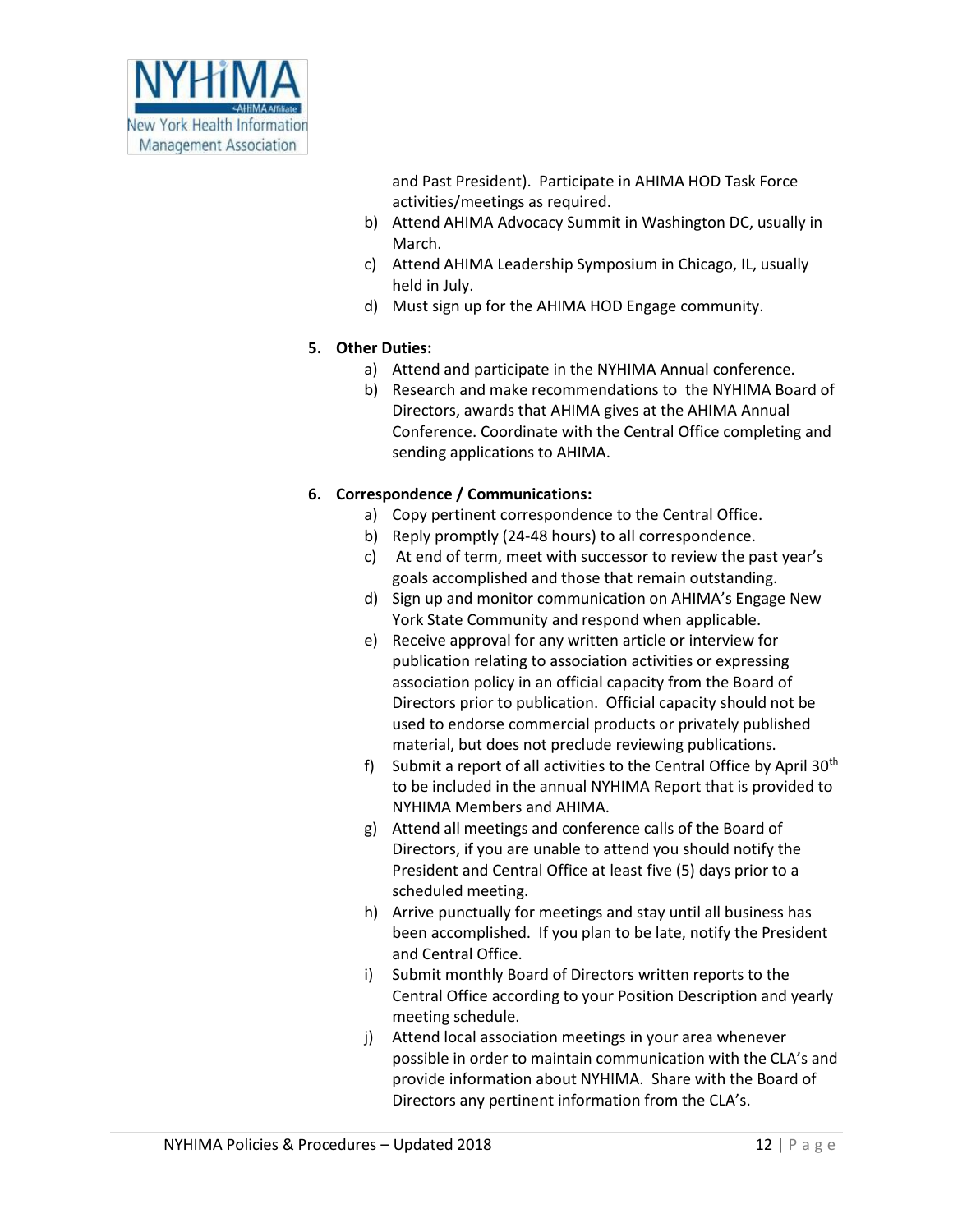

k) Report any expected vacations of more than one week to the Central Office.

## **D. Past President**

#### **NYHIMA BYLAWS Per NYHIMA Bylaws, Article VI 6.6 Duties of Past President:**

The Past President is responsible for assisting the President/Chair in providing leadership oversight and guidance to the Board and the membership in all affairs of the state Association. The Past President shall mentor the President/Chair and President/Chair-Elect and serve as the Chair of the Nominating and Governance Committees and a member of the Bylaws committee. The Past President also works with the NYHIMA Central Office to review Local Component Association Bylaws and amendments for approval, prepares proposed Bylaws amendments for submission to AHIMA for approval, and performs the annual update review of the NYHIMA Procedure Manual.

#### **DUTIES AND RESPONSIBILITIES:**

#### **1. NYHIMA Board:**

- a) Serve as a member of the Board of Directors.
- b) Mentor the President/Chair and President/Chair-Elect.
- c) Have a working knowledge of the NYHIMA Strategic Plan, NYHIMA Bylaws and Standing Rules, the NYHIMA approved budget, policies, procedures, and position descriptions.
- d) Provide input into the Strategic Plan.
- e) Perform the annual update review of the NYHIMA Policy and Procedure Manual. Works with the Board of Directors and Central Office to update Bylaws. Recommend changes to policies, procedures, standing rules, bylaws, and position descriptions.
- f) Work with the Central Office to review Local Component Association (CLA) bylaws and amendments for approval. Prepare proposed Bylaws amendments for submission to the AHIMA State Liaison Representative for approval. (See Bylaws procedures.)
- g) Assist in new Board Member Orientation process.
- h) The Board of Directors is required to participate in at least 80% of all regularly scheduled meetings. If a Board member misses two consecutive meetings, the President/Chair will contact the member to discuss his/her commitment to the Board.
- i) Coordinate with the NYHIMA Advocacy Director any bylaw amendments or HIM practice resolutions at the CSA level for submission to AHIMA.
- j) Prepare an annual report for Past President duties/accomplishments to be included in the overall NYHIMA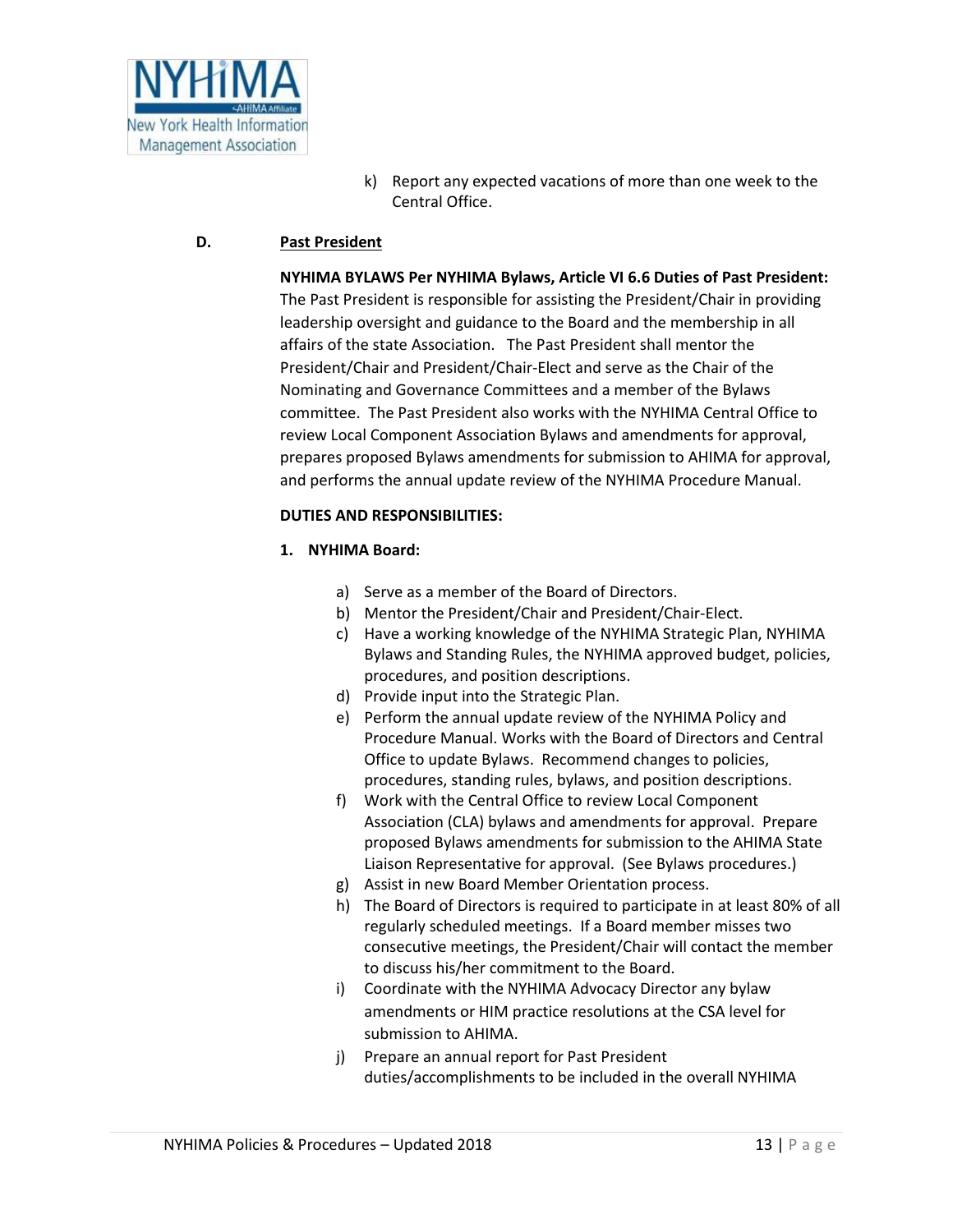

annual report that will be presented at the NYHIMA Annual Member Business Meeting as well as to AHIMA.

## **2. NYHIMA Committees:**

- a) Serves as Chair of the Nominating and Bylaws Committee.
- b) Serves as the Board Liaison to the Advocacy Committee.
- c) Serve as a voting member of the Executive Committee and Bylaws Committee.
- d) Coordinate with the Central Office to ensure that the Awards Committee follows guidelines for the selection of Distinguished Member, scholarship recipients, etc.
	- a.Review guidelines for award recipients.

## **3. NYHIMA Central Office:**

a) Works with the Central Office in compiling the NYHIMA ballot.

## **4. State Functions for AHIMA:**

- a) Serve as NYHIMA delegate to the AHIMA House of Delegates (HOD). Participate in AHIMA HOD Task Force activities/meetings as required and must sign up for the AHIMA HOD Engage community.
- b) Serve as the administrator for the entering of NYHIMA members for submission into consideration for the AHIMA ballot. Presents recommendations for Board of Directors approval.
- c) In odd numbered years, this Association shall be eligible to identify and submit a nominee for election to the American Health Information Management Association Nominating Committee, according to the qualification guidelines published by the American Health Information Management Association and as set forth in the NYHIMA Policy and Procedure Manual.

## **5. Other Duties:**

a) Attend and participate in the NYHIMA Annual Conference.

## **6. Correspondence / Communications:**

- a) Copy pertinent correspondence to the Central Office.
- b) Reply promptly (24-48 hours) to all correspondence.
- c) At end of term, meet with successor to review the past year's goals accomplished and those that remain outstanding.
- d) Sign up and monitor communication on AHIMA's Engage New York State Community and respond when applicable.
- e) Receive approval for any written article or interview for publication relating to association activities or expressing association policy in an official capacity from the Board of Directors prior to publication. Official capacity should not be used to endorse commercial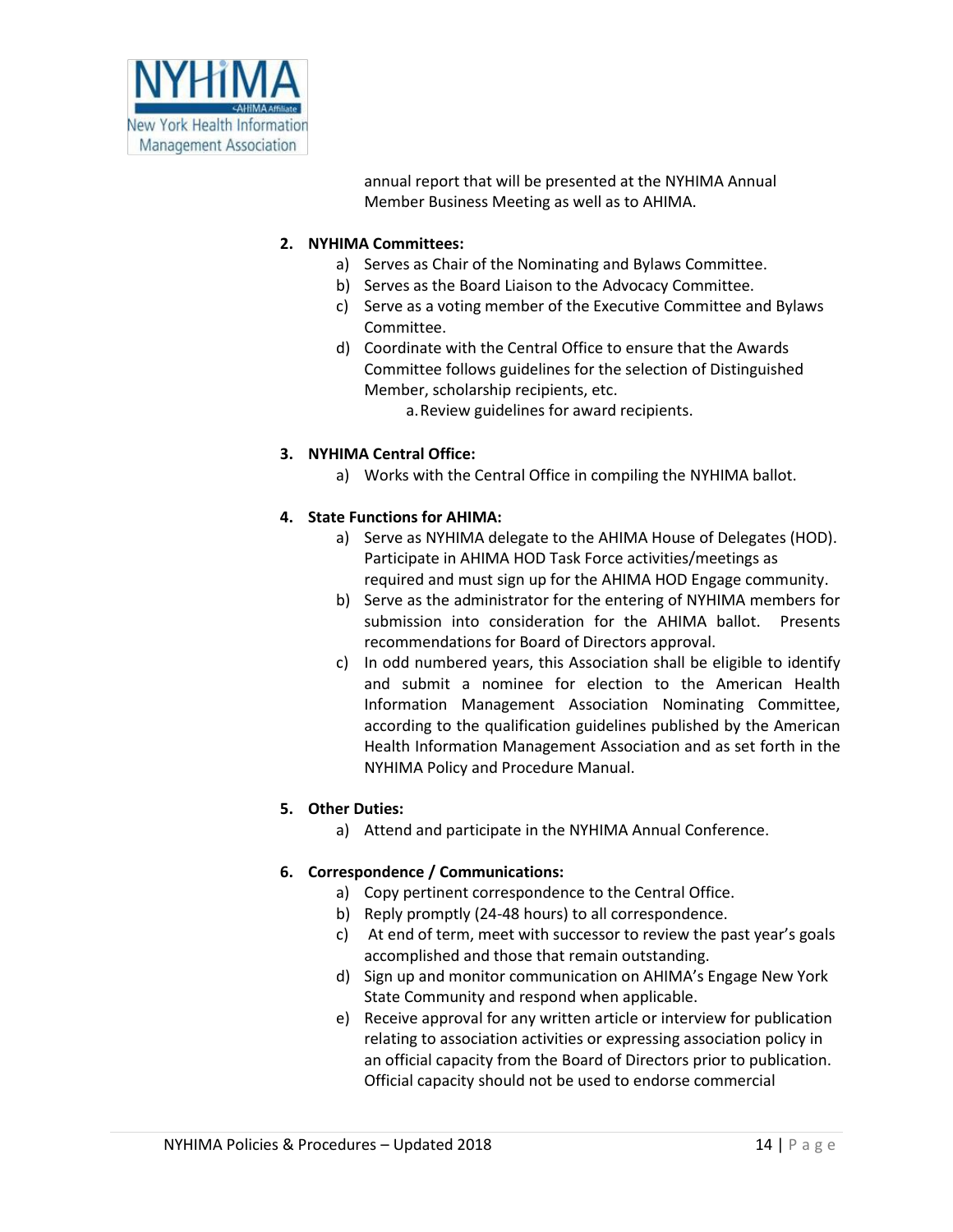

products or privately published material, but does not preclude reviewing publications.

- f) Submit a report of all activities to the Central Office by April  $30<sup>th</sup>$  to be included in the annual NYHIMA Report that is provided to NYHIMA Members and AHIMA.
- g) Attend all meetings and conference calls of the Board of Directors, if you are unable to attend you should notify the President and Central Office at least five (5) days prior to a scheduled meeting.
- h) Arrive punctually for meetings and stay until all business has been accomplished. If you plan to be late, notify the President and Central Office.
- i) Submit monthly Board of Directors written reports to the Central Office according to your Position Description and yearly meeting schedule.
- j) Attend local association meetings in your area whenever possible in order to maintain communication with the CLA's and provide information about NYHIMA. Share with the Board of Directors any pertinent information from the CLA's.
- k) Report any expected vacations of more than one week to the Central Office.

#### **E. Finance Director**

#### **NYHIMA BYLAWS Per NYHIMA Bylaws, Article VI 6.9 Duties of Finance**

**Director**. The Treasurer/Finance Director shall keep, or cause to be kept, adequate and correct accounts of all the properties and financial transactions of NYHIMA and shall deposit, or cause to be deposited, all monies and other valuables in the name of and to the credit of NYHIMA, with such depositories as may be designated by the Board of Directors. The Treasurer/Finance Director shall render to the Board of Directors, upon request, an accounting of all financial transactions of NYHIMA and a statement of the financial condition of NYHIMA, and, if requested by the Board, shall cause an annual audit of the Association's financial affairs to be conducted. The Treasurer/Finance Director shall perform any and all other duties incident to the office of Treasurer/Finance Director and other duties as may be prescribed by law, the Articles of Incorporation, these Bylaws, or the Board of Directors. The Treasurer/Finance Director shall also serve as the Chair of the Finance Committee, ex officio with vote.

#### **DUTIES AND RESPONSIBILITIES:**

#### **1. NYHIMA Board:**

- a) Serve as a member of the Board of Directors.
- b) Provide input into the Strategic Plan.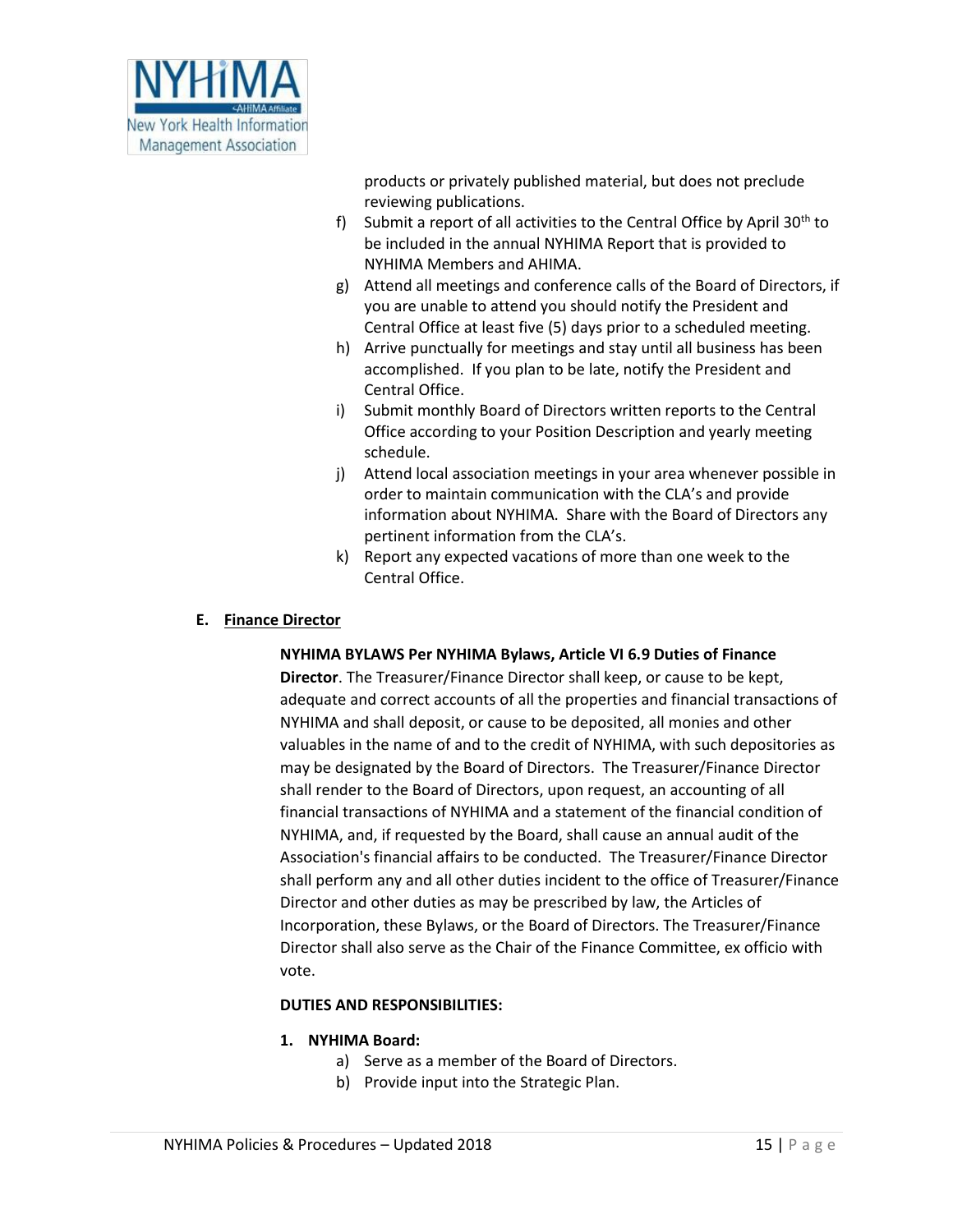

- c) The Board of Directors is required to participate in at least 80% of all regularly scheduled meetings. If a Board member misses two consecutive meetings, the President/Chair will contact the member to discuss his/her commitment to the Board.
- d) Orients the incoming Finance Director (if applicable).

## **2. Finance Duties:**

- a) Keep accurate and complete record of NYHIMA receipts and disbursements.
- b) Review and approve disbursements written by the Central Office prior to any monies being disbursed. (The Central Office does not have check writing authorities, therefore all disbursements must be approved by the Finance Director prior to being released for payment.) Request backup documentation for an appropriate percentage of the checks written as an auditing procedure. This is done after the bank statement for the month has been received and reconciled. A copy of the findings is sent to the Board on a monthly basis.
- c) Working with the Central Office, oversee the maintenance of bank accounts and serve as authorized signer for all NHIMA bank accounts.
- d) Assist in preparing the NYHIMA annual budget including the budget for the Annual Conference, and monitor investment and bookkeeping functions.
- e) Advise the Board annually on the status of investments (through the Annual Report). Work with the Merrill Lynch financial consultant and the Central Office regarding current investment status and any recommendations for changes in the investment strategy.
- f) Update contact for Merrill Lynch account to current President.
- g) Prepare a tentative budget in April to submit to the Board of Directors at the Spring Board meeting to present in June at the Annual NYHIMA Member Business Meeting and in provide in the NYHIMA Annual Report. The final budget is prepared for the August Board Meeting.
- h) Prepare fiscal year end treasurer's report and make available to the membership through the Annual report. NYHIMA members may obtain copies of the year end Finance Director's report upon request to the Central office.
- i) Collaborate with the Central Office to prepare and present financial reports to the Board of Directors monthly.
- j) Work with Central Office to balance accounts monthly and at the end of the term.
- k) Work with the Central Office to review outstanding balances.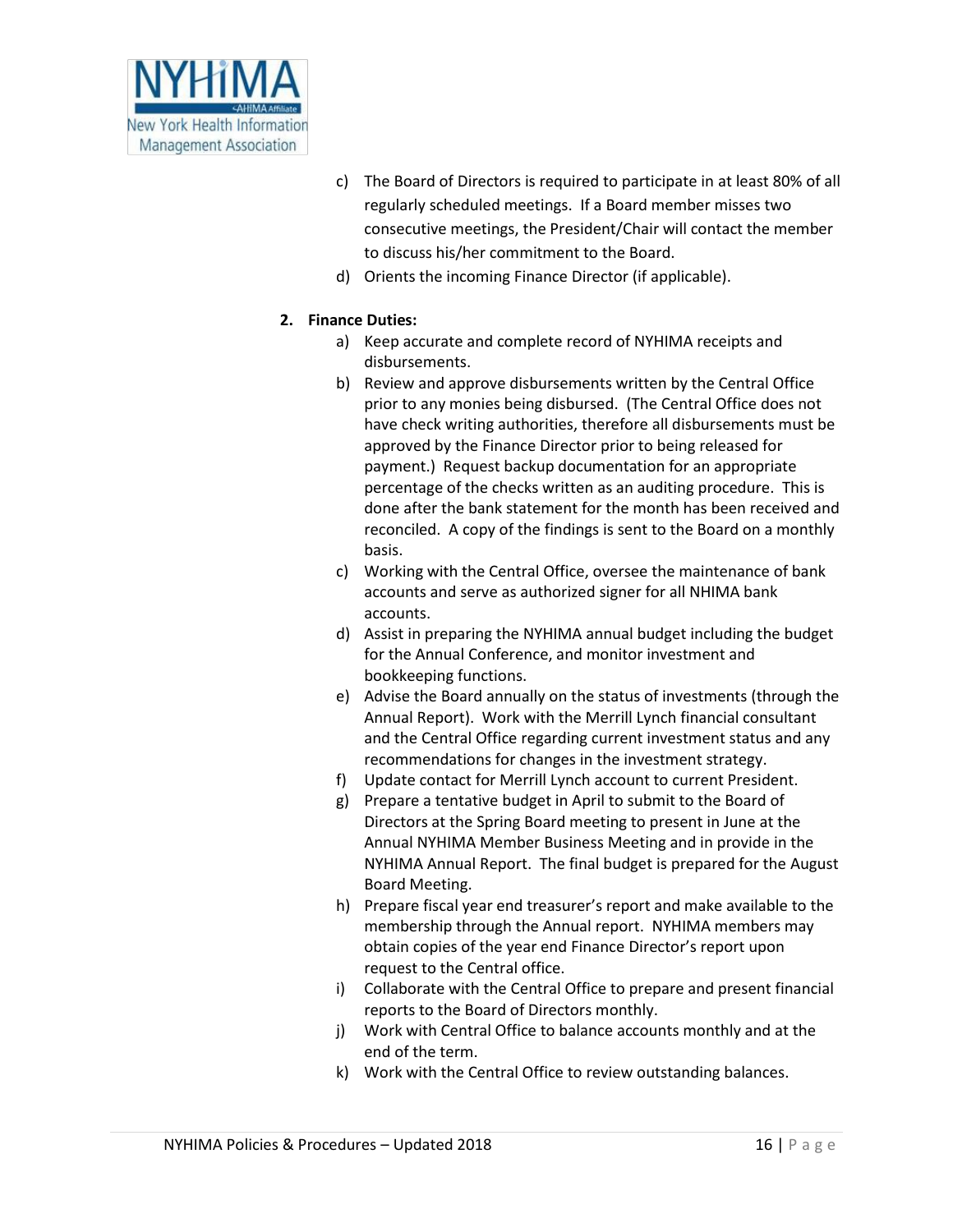

- l) Submit copies of deposits and disbursements to President monthly for review.
- m) Monitor the AHIMA Dues Rebate on a monthly basis. The AHIMA Dues Rebate will be received and deposited to the appropriate association account.
- n) Ensure that the final Finance report of the Association is filed with the Bureau of Internal Revenue before November 15th annually. The forms are prepared by the CHMS accountant for delivery to the Finance Director through the Central Office.
- o) Bring to the Board of Directors' attention any bond expiration date.
- p) Bring to the Board of Directors' attention any certificate of deposit maturity.
- q) Work with the Central Office and President to oversee the signing of contracts written for NYHIMA.

## **3. NYHIMA Committees:**

- a) Chairs the Finance Committee.
- b) Serves as a voting member of the Executive Committee.

## **4. NYHIMA Central Office:**

- a) Works with the Central Office as described under Finance Duties above.
- **5. State Functions for AHIMA:**
	- a) NA

## **6. Other Duties:**

a) Attend and participate in the NYHIMA Annual Conference.

#### **7. Correspondence / Communications:**

- a) Copy pertinent correspondence to the Central Office.
- b) Reply promptly (24-48 hours) to all correspondence.
- c) At end of term, meet with successor to review the past year's goals accomplished and those that remain outstanding.
- d) Sign up and monitor communication on AHIMA's Engage New York State Community and respond when applicable.
- e) Receive approval for any written article or interview for publication relating to association activities or expressing association policy in an official capacity from the Board of Directors prior to publication. Official capacity should not be used to endorse commercial products or privately published material, but does not preclude reviewing publications.
- f) Submit a report of all activities to the Central Office by April  $30<sup>th</sup>$  to be included in the annual NYHIMA Report that is provided to NYHIMA Members and AHIMA.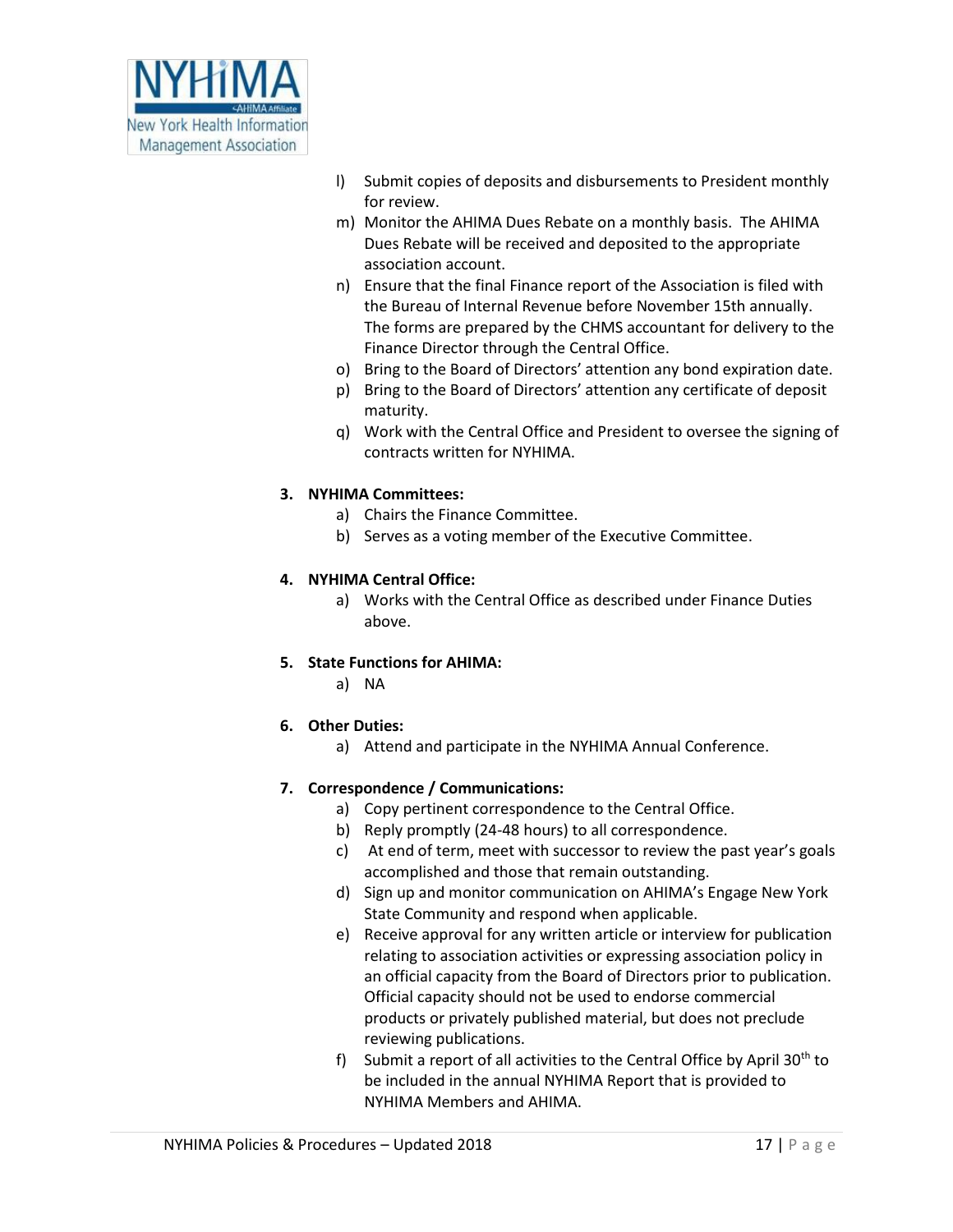

- g) Attend all meetings and conference calls of the Board of Directors, if you are unable to attend you should notify the President and Central Office at least five (5) days prior to a scheduled meeting.
- h) Arrive punctually for meetings and stay until all business has been accomplished. If you plan to be late, notify the President and Central Office.
- i) Submit monthly Board of Directors written reports to the Central Office according to your Position Description and yearly meeting schedule.
- j) Attend local association meetings in your area whenever possible in order to maintain communication with the CLA's and provide information about NYHIMA. Share with the Board of Directors any pertinent information from the CLA's.
- k) Report any expected vacations of more than one week to the Central Office.

## **F. Communications Director**

#### **NYHIMA BYLAWS Per NYHIMA Bylaws, Article VI 6.8 Duties of**

**Communications Director.** The Communications Director shall serve as the Chair of the Editorial Board, responsible for oversight of the Association's newsletter, Perspectives Online, as described in the NYHIMA Policy and Procedure Manual. The Communications Director shall also approve a monthly social media calendar supplied by the Central Office and provide content to the Central Office to use on all social media platforms. The Communications Director also is a member of the Membership Committee.

#### **DUTIES AND RESPONSIBILITIES:**

#### **1. NYHIMA Board:**

- a) Serves as a member of the Board of Directors.
- b) Provide input into the Strategic Plan.
- c) The Board of Directors is required to participate in at least 80% of all regularly scheduled meetings. If a Board member misses two consecutive meetings, the President/Chair will contact the member to discuss his/her commitment to the Board.
- d) Prepare an annual report for Communications Director duties/accomplishments to be included in the overall NYHIMA annual report that will be presented at the NYHIMA Annual Member Business Meeting as well as to AHIMA.
- e) Orients the incoming Communications Director (if applicable).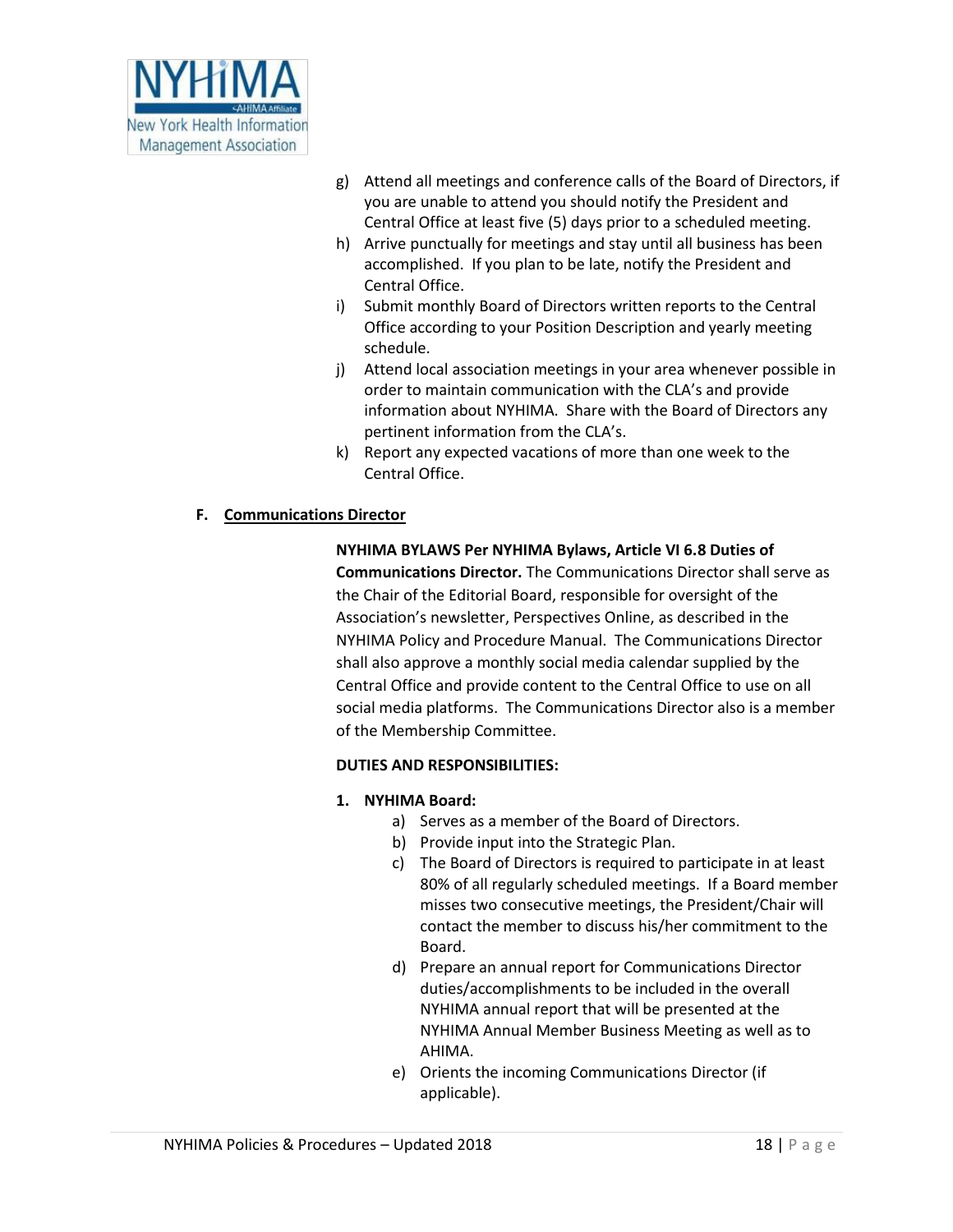

## **2. Communication Duties:**

- a) Chair the Editorial Committee who will assist the Central Office with the publishing of *Perspectives Online* in August, October, December (end of the year edition), February, and April.
- b) Oversee and monitor NYHIMA publications both electronic and written if applicable.
- c) Solicit Component Local Associations (CLA) members and other professionals as appropriate for articles to be published in *Perspectives Online*.
- d) Work with the Central Office in creating the social media schedule and campaigns.
- e) Work with the Central Office and Annual Conference Committee to promote NYHIMA's Annual Conference and acts as the social media / reporter at the Annual Conference.
- f) Work with the Membership Committee and AHIMA's New York State Recruitment Coordinator, to promote NYHIMA.
- g) Sign up and monitor communication on AHIMA's Engage New York State Community, respond to questions and report activity to the Board of Directors.

## **3. NYHIMA Committees:**

- a) Chairs the Communications Committee (Editorial Board).
- b) Serves as a member and Board liaison to the Membership Committee.
- c) Serves as a voting member of the Executive Committee.

## **4. NYHIMA Central Office:**

a) Works with the Central Office as described under Communication Duties above.

## **5. State Functions for AHIMA:**

a) NA

## **6. Other Duties:**

a) Attend and participate in the NYHIMA Annual Conference.

## **7. Correspondence / Communications:**

- a) Copy pertinent correspondence to the Central Office.
- b) Reply promptly (24-48 hours) to all correspondence.
- c) At end of term, meet with successor to review the past year's goals accomplished and those that remain outstanding.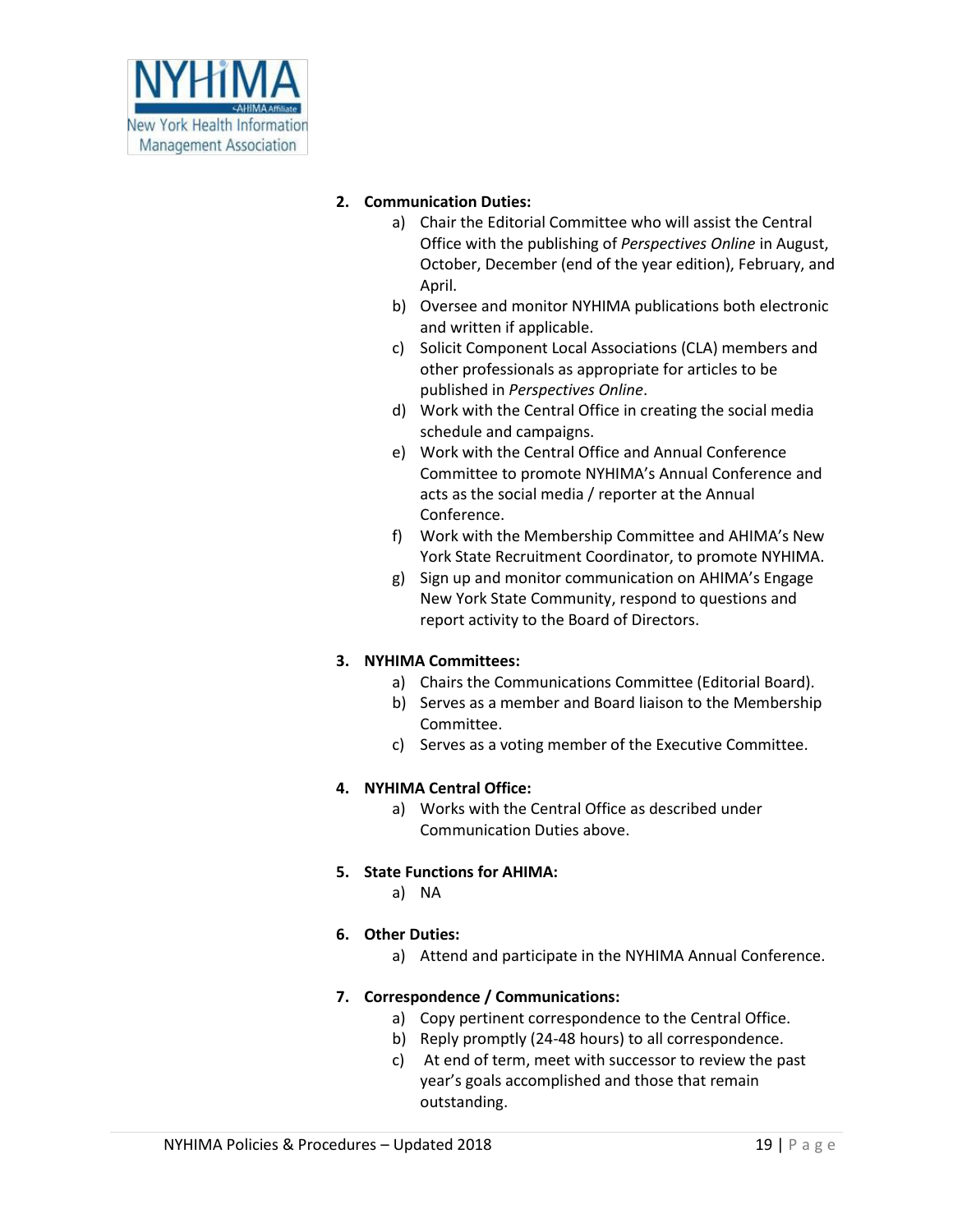

- d) Receive approval for any written article or interview for publication relating to association activities or expressing association policy in an official capacity from the Board of Directors prior to publication. Official capacity should not be used to endorse commercial products or privately published material, but does not preclude reviewing publications.
- e) Submit a report of all activities to the Central Office by April 30<sup>th</sup> to be included in the annual NYHIMA Report that is provided to NYHIMA Members and AHIMA.
- f) Attend all meetings and conference calls of the Board of Directors, if you are unable to attend you should notify the President and Central Office at least five (5) days prior to a scheduled meeting.
- g) Arrive punctually for meetings and stay until all business has been accomplished. If you plan to be late, notify the President and Central Office.
- h) Submit monthly Board of Directors written reports to the Central Office according to your Position Description and yearly meeting schedule.
- i) Attend local association meetings in your area whenever possible in order to maintain communication with the CLA's and provide information about NYHIMA. Share with the Board of Directors any pertinent information from the CLA's.
- j) Report any expected vacations of more than one week to the Central Office.

## **G. Education Director**

**NYHIMA BYLAWS Per NYHIMA Bylaws, Article VI 6.10 Duties of Education Director.** The Education Director will chair the Education Committee to identify topics and plan the program offerings on the NYHIMA Education calendar. The Education Director will work with the Central Office to ensure that all meeting registration materials are maintained in a secure place. These are used to support financial audits and provide information to members.

## **DUTIES AND RESPONSIBILITIES:**

#### **1. NYHIMA Board:**

- a) Serves as a member of the Board of Directors.
- b) Provide input into the Strategic Plan.
- c) The Board of Directors is required to participate in at least 80% of all regularly scheduled meetings. If a Board member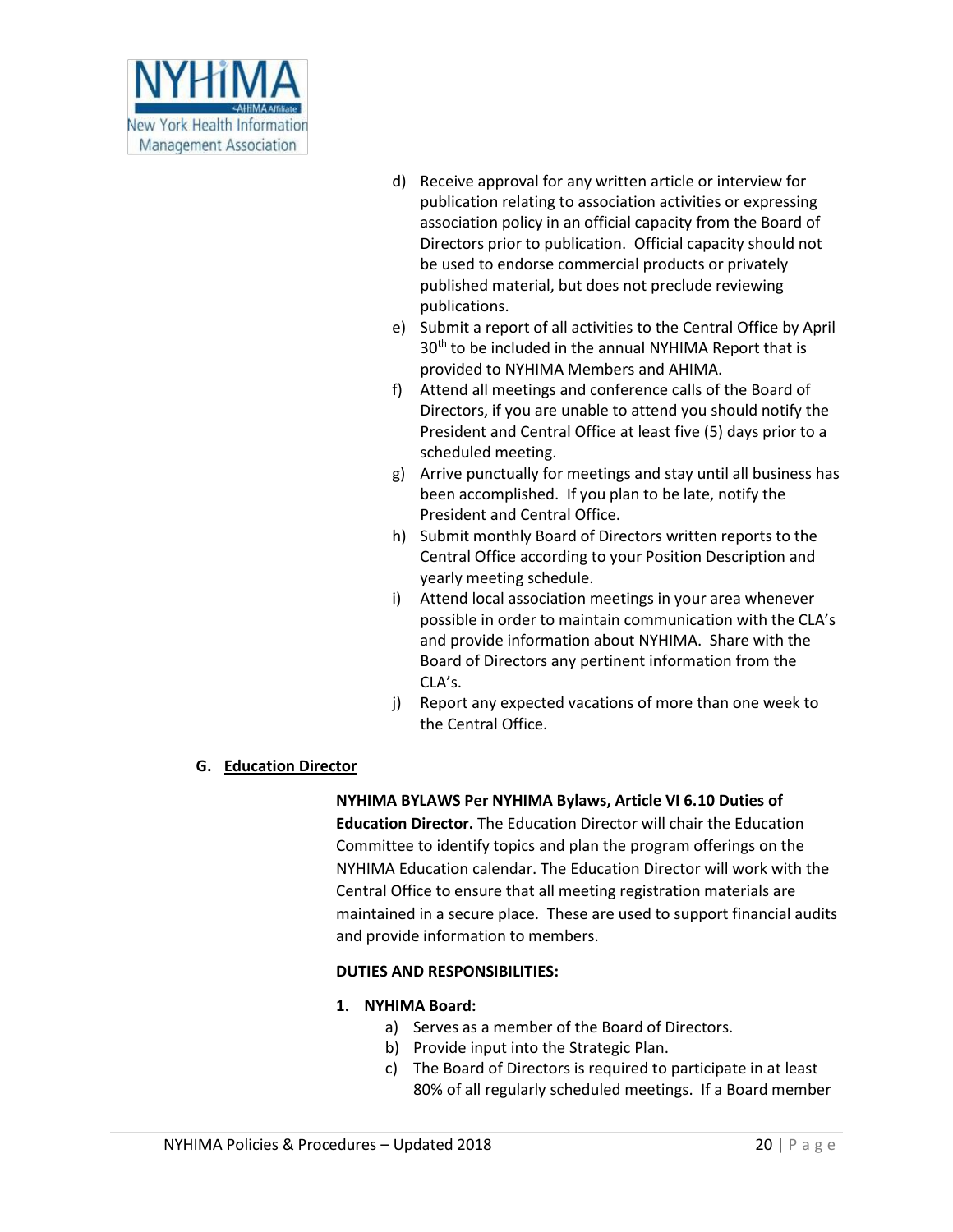

misses two consecutive meetings, the President/Chair will contact the member to discuss his/her commitment to the Board.

- d) Prepare an annual report for Education Director duties/accomplishments to be included in the overall NYHIMA annual report that will be presented at the NYHIMA Annual Member Business Meeting as well as to AHIMA.
- e) Orients the incoming Education Director (if applicable).

## **2. Education Duties:**

- a) At the beginning of the first-year term, survey NYHIMA members for their interested educational opportunity topics; share information with the Board of Directors and Annual Conference Planning Committee.
- b) Serve as a liaison to each Component Local Association (CLA) to encourage cooperative planning of education programs and to minimize educational calendar conflicts.
- c) Work with the Central Office to ensure that all meeting registration materials are maintained in a secure place. These are used to support financial audits and provide information to members undergoing an AHIMA audit. These items are maintained in the Central Office and the Central Office Coordinator will follow the retention policy.
- d) Provide a written report (Education Schedule) at each Board meeting regarding the activities of the Education Committee and programs planned/scheduled.
- e) Compile with the Communications Director a master calendar to include all CLA educational sessions and annual meetings. Examples of other events that should be reflected in the calendar are: Annual Conference for AHIMA, ACDIS, and HFMA.
- f) Planning timeline:
	- a. Outgoing Director of Education to work with Incoming Director to establish the Fall Education calendar outline. This needs to be completed by August  $1<sup>st</sup>$ .
	- b. Coordinate with Central Office registration fees, speaker bios/photos, and course content.
	- c. Central Office to open registration for all Fall events in accordance with the calendar.
	- d. In August, call a Summer meeting of the full committee to plan the calendar for the Fall/Spring and Spring/Fall educational programs for the next fiscal year. This may be done by conference call.
	- e.Works with the Finance Director to determine/ensure that the budgeted profit level for the education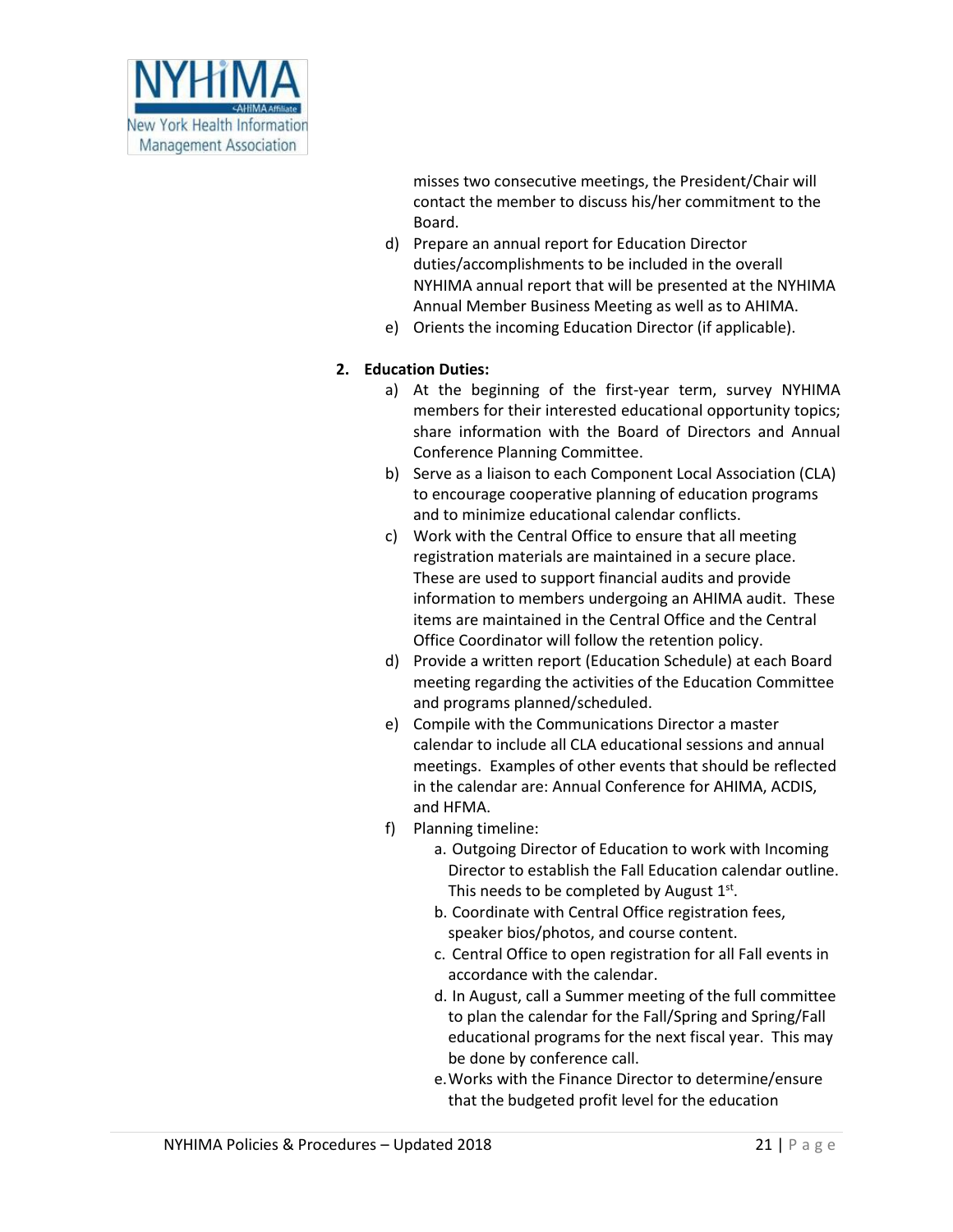

programs is met. The Central Office can help you become familiar with past educational events and their rates of success.

- g) Speaker / Program Information:
	- a.The Central Office to provide a complete history of past speakers to the Education Chair/Committee.
	- b.At the monthly Board meetings, present for review, the education calendar and the proposed spring calendar to include: The number of programs, topics, format (i.e. one-day seminar, symposium), tentative sites, dates, and registration fees.
	- c. The education events are managed through the Central Office who will work with you to produce the events on your education calendar.
	- d.Coordinate with the Central Office to establish a breakeven point for the number of registrants and determine whether reduced fees for part-time attendance or for multiple registrants from a single facility will be permitted.
	- e.Acquire from your predecessor the calendar of educational programs scheduled during your term, including address and telephone numbers for all speakers.
	- f. Assist in the implementation of the educational programs scheduled for your term.
	- g.Notify the Central Office when a speaker verbally agrees to participate in an educational program. The Central Office will then contact each speaker in writing to confirm their participation, reiterate the agreed upon speaker compensation, identify audio visual needs.
	- h.Work with Central Office to ensure that AHIMA's guideline for assigning CEU credit is being used.

## **3. NYHIMA Committees:**

- a) Chairs the Education Committee.
- b) Serves as a consultant for the Annual Conference Planning Committee for session tracks, topics and speakers.

#### **4. NYHIMA Central Office:**

- a) Works with the Central Office as described under Education Duties above.
- **5. State Functions for AHIMA:**
	- a) NA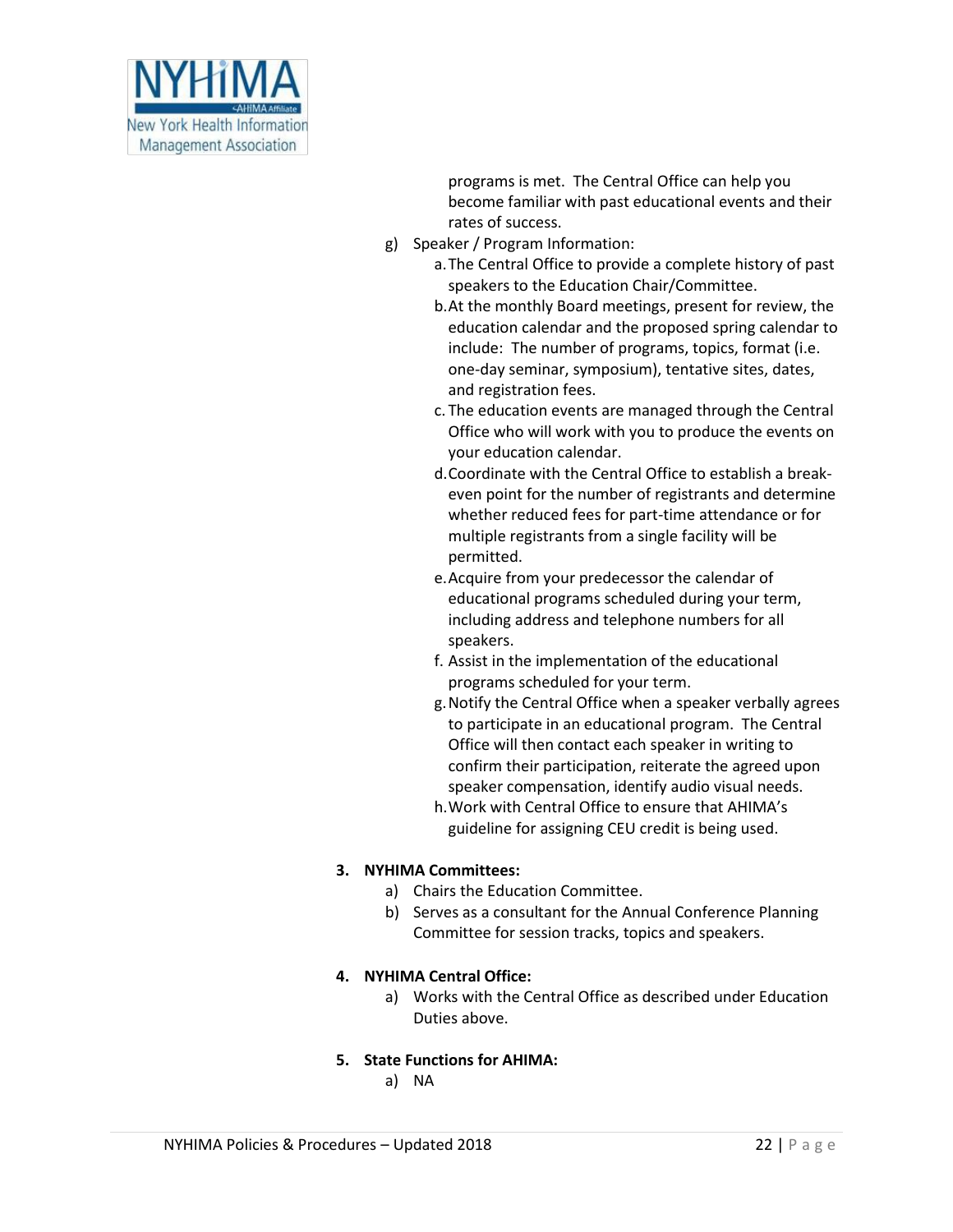

## **6. Other Duties:**

a) Attend and participate in the NYHIMA Annual Conference

## **7. Correspondence / Communications:**

- a) Copy pertinent correspondence to the Central Office.
- b) Reply promptly (24-48 hours) to all correspondence.
- c) At end of term, meet with successor to review the past year's goals accomplished and those that remain outstanding.
- d) Sign up and monitor communication on AHIMA's Engage New York State Community and respond when applicable.
- e) Receive approval for any written article or interview for publication relating to association activities or expressing association policy in an official capacity from the Board of Directors prior to publication. Official capacity should not be used to endorse commercial products or privately published material, but does not preclude reviewing publications.
- f) Submit a report of all activities to the Central Office by April 30<sup>th</sup> to be included in the annual NYHIMA Report that is provided to NYHIMA Members and AHIMA.
- g) Attend all meetings and conference calls of the Board of Directors, if you are unable to attend you should notify the President and Central Office at least five (5) days prior to a scheduled meeting.
- h) Arrive punctually for meetings and stay until all business has been accomplished. If you plan to be late, notify the President and Central Office.
- i) Submit monthly Board of Directors written reports to the Central Office according to your Position Description and yearly meeting schedule.
- j) Attend local association meetings in your area whenever possible in order to maintain communication with the CLA's and provide information about NYHIMA. Share with the Board of Directors any pertinent information from the CLA's.
- k) Report any expected vacations of more than one week to the Central Office.

## **H. Advocacy Director**

## **NYHIMA BYLAWS Per NYHIMA Bylaws, Article VI 6.11 Duties of Advocacy Director.** The Advocacy Director will lead the Association's advocacy efforts by serving as the legislative liaison with affiliate organizations, and monitoring State and Federal legislative activity in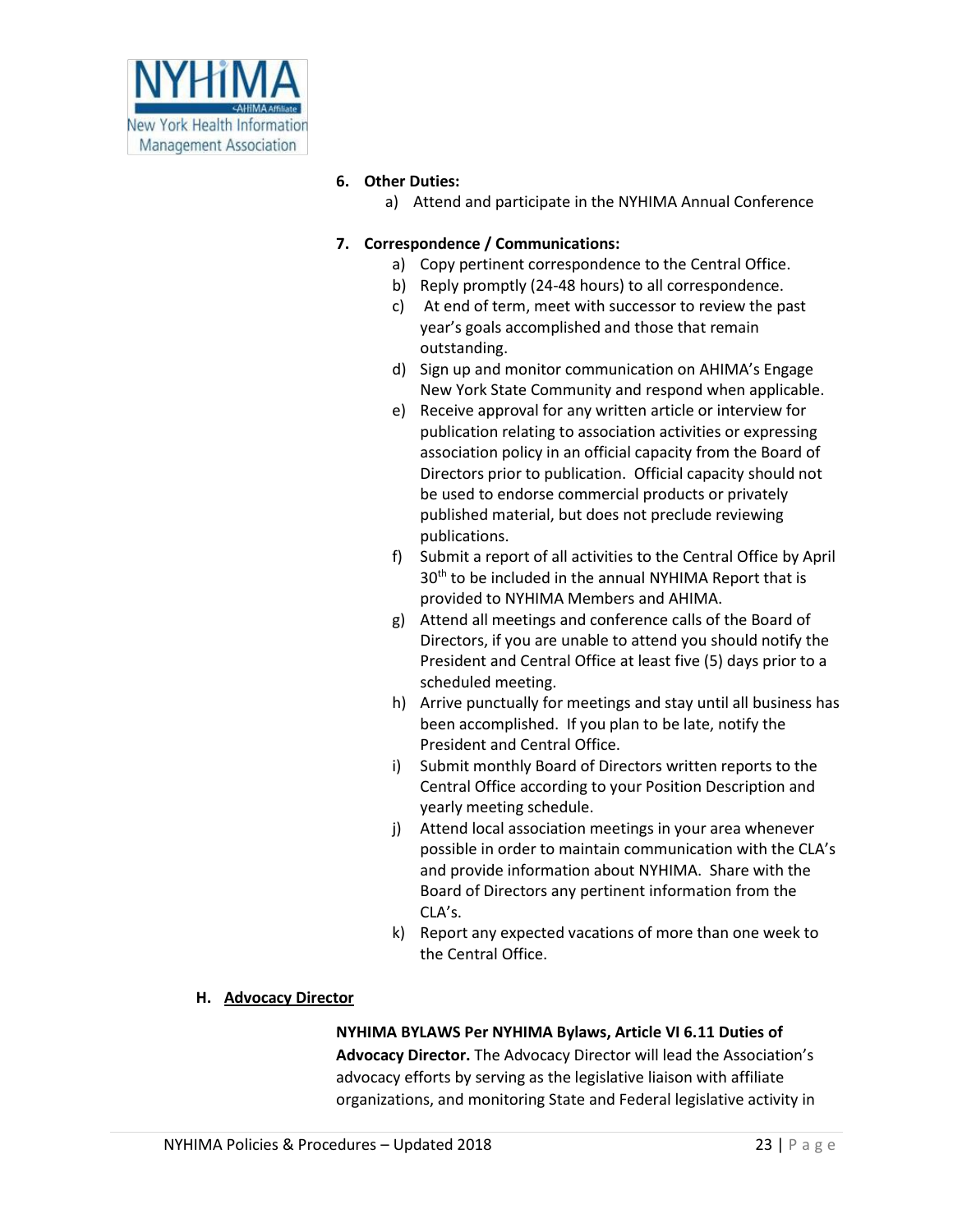

areas affecting the healthcare industry. The Advocacy Director monitors pending State and Federal legislation and regulation with a potential impact on health information management, including the NYS Legislative Bill File. The Advocacy Director creates and maintains relationships with representatives of government and other associations who share an interest in health information management related topics, regulation and legislation.

## **DUTIES AND RESPONSIBILITIES:**

#### **1. NYHIMA Board:**

- a) Serve as a member of the Board of Directors.
- b) Provide input into the Strategic Plan.
- c) The Board of Directors is required to participate in at least 80% of all regularly scheduled meetings. If a Board member misses two consecutive meetings, the President/Chair will contact the member to discuss his/her commitment to the Board.
- d) Prepare an annual report for Advocacy Director duties/accomplishments to be included in the overall NYHIMA annual report that will be presented at the NYHIMA Annual Member Business Meeting as well as to AHIMA.
- e) Orients the incoming Advocacy Director (if applicable).

#### **2. Advocacy Duties:**

- a) Monitors pending State and Federal legislation and regulation with a potential impact on health information management, including the NYS Legislative Bill File using AHIMA's Tool (AHIMA provides training via webcasts).
- b) Provides a monthly summary report to the Board of Directors of pending regulations or legislation pertinent to the healthcare industry. Develop a pending regulation or legislation specific action plan to present to the Board of Directors. Follow through with actionable items with Board of Director recommendations.
- c) Notifies Component Local Association (CLA) leaders via the Central Office as necessary when member input is needed on pending legislative activity.
- d) Educates the Board and members about legislation or regulations (introduced or pending comments) in general at both the State and Federal level.
- e) Chair/direct with the Central Office a NYS Hill Day under the approval and direction of the Board, if applicable.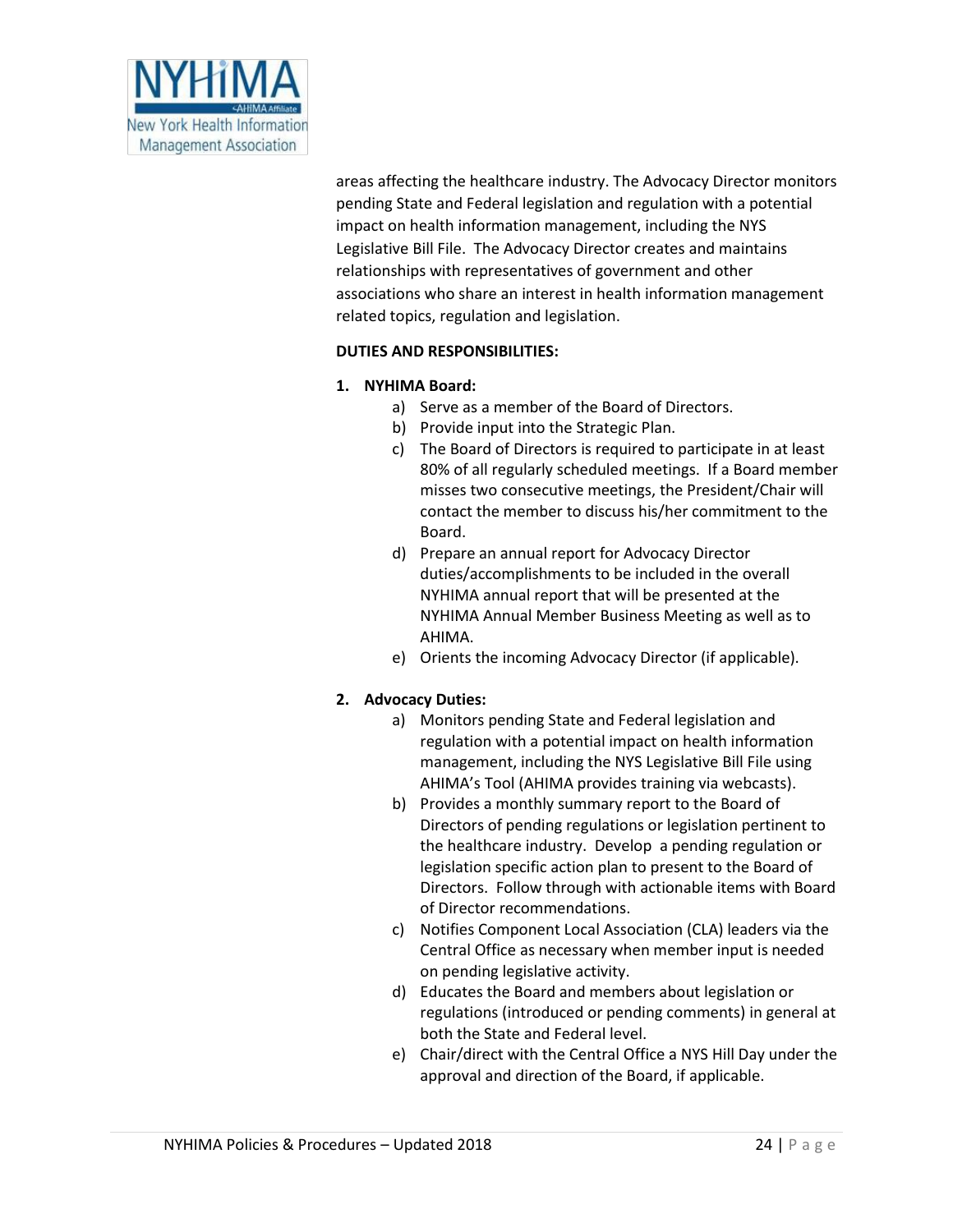

- f) Creates and maintains relationships with representatives of government and other associations who share an interest in health information management related topics, regulation and legislation.
- g) Communication to Membership via the Central Office through eBlasts, *Perspectives Online*, Social Media, etc.

## 3. **NYHIMA Committees**:

a) Chairs the Advocacy Committee.

## **4. NYHIMA Central Office:**

a) Works with the Central Office as described under Advocacy Duties above.

## **5. State Functions for AHIMA:**

a) Attend AHIMA Advocacy Summit held in Washington DC, usually in March.

## **6. Other Duties:**

a) Attend and participate in the NYHIMA Annual Conference

## **7. Correspondence / Communications:**

- a) Copy pertinent correspondence to the Central Office.
- b) Reply promptly (24-48 hours) to all correspondence.
- c) At end of term, meet with successor to review the past year's goals accomplished and those that remain outstanding.
- d) Sign up and monitor communication on AHIMA's Engage New York State Community and respond when applicable.
- e) Receive approval for any written article or interview for publication relating to association activities or expressing association policy in an official capacity from the Board of Directors prior to publication. Official capacity should not be used to endorse commercial products or privately published material, but does not preclude reviewing publications.
- f) Submit a report of all activities to the Central Office by April  $30<sup>th</sup>$  to be included in the annual NYHIMA Report that is provided to NYHIMA Members and AHIMA.
- g) Attend all meetings and conference calls of the Board of Directors, if you are unable to attend you should notify the President and Central Office at least five (5) days prior to a scheduled meeting.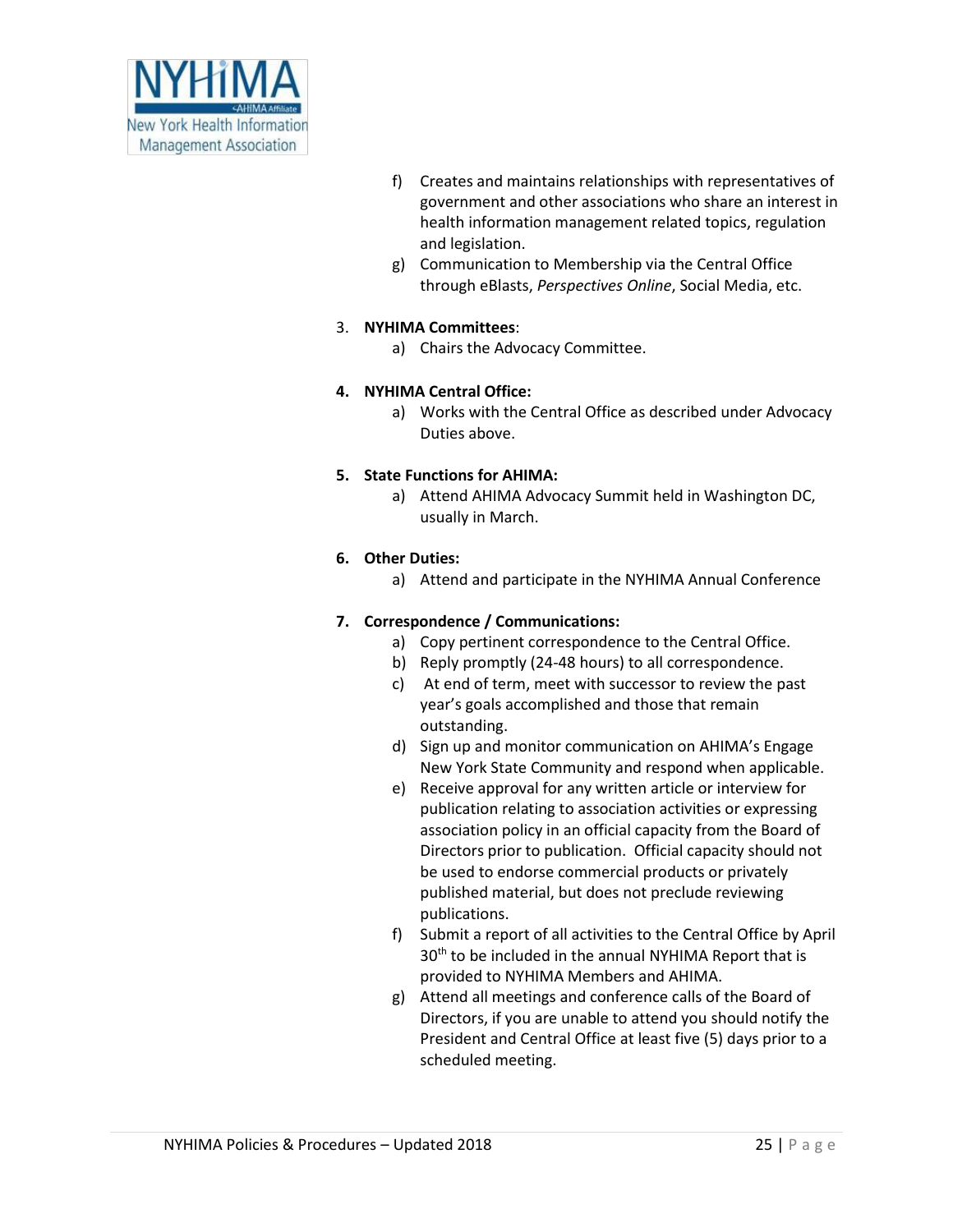

- h) Arrive punctually for meetings and stay until all business has been accomplished. If you plan to be late, notify the President and Central Office.
- i) Submit monthly Board of Directors written reports to the Central Office according to your Position Description and yearly meeting schedule.
- j) Attend local association meetings in your area whenever possible in order to maintain communication with the CLA's and provide information about NYHIMA. Share with the Board of Directors any pertinent information from the CLA's.
- k) Report any expected vacations of more than one week to the Central Office.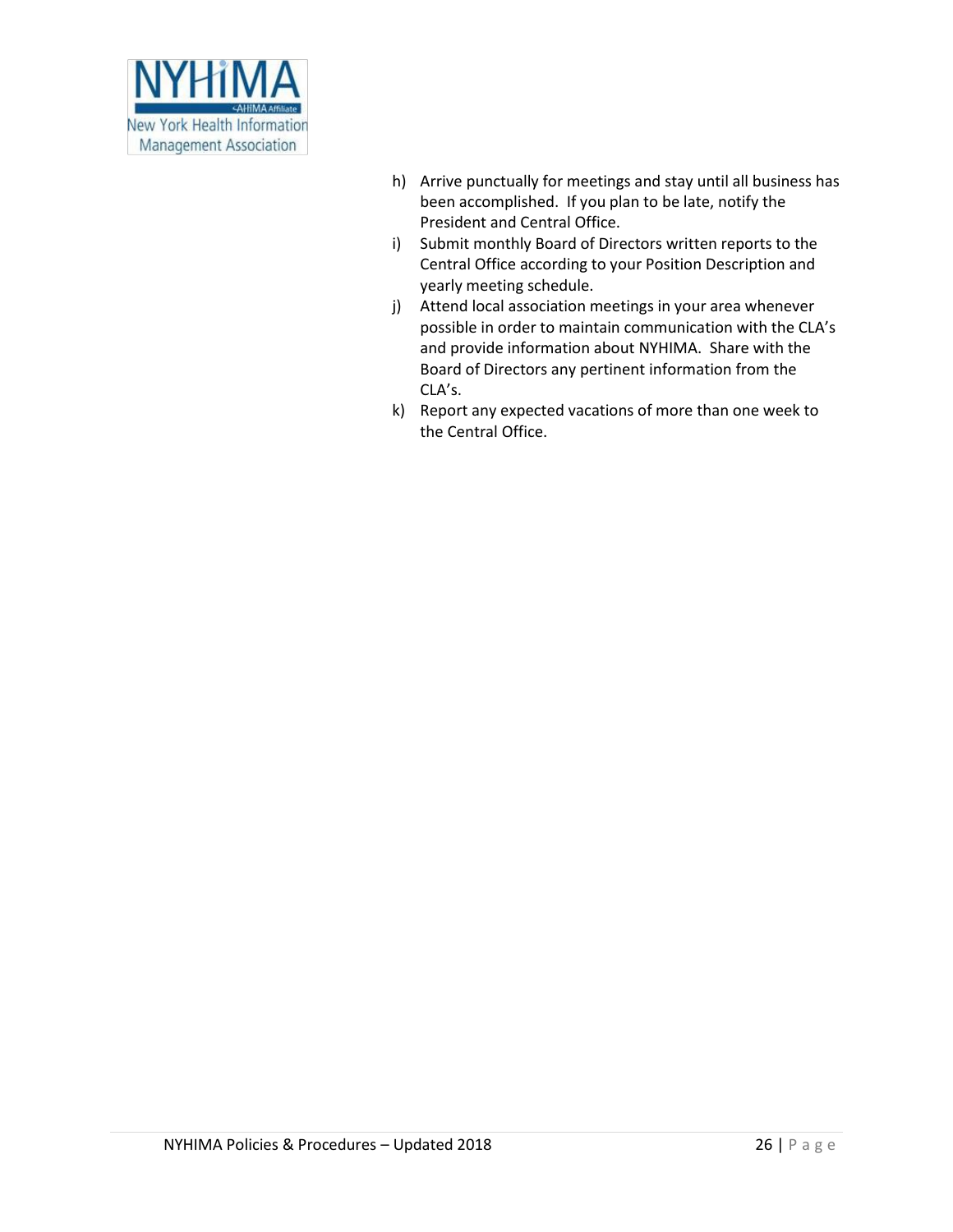

# Leadership Orientation – Committees, Delegates, and Special Task

## Forces

**NYHIMA BYLAWS Per NYHIMA Bylaws, Article VIII 8.1 Committees.** The Board of Directors, by resolution adopted by a majority of the full Board of Directors, may designate one or more committees to carry on authorized activities of NYHIMA. Committees may be formed on an ad hoc basis for a defined period of time or effort as provided for in the resolution. The Board President/Chair shall select and appoint the members and the chairs of all committees, unless otherwise specified herein. Committee Chairs must be NYHIMA Dues Paying Members of NYHIMA. The Board President/Chair may attend and participate in meetings of any committees, and shall have voting rights in committees to the extent provided for in the resolution or in these Bylaws. The Board President/Chair may, to the extent permitted by law, appoint members to a committee who are not Directors. Committee members who are not Directors may not have voting power on any committee permitted to act on behalf of the Board of Directors without further action. The provisions of these Bylaws governing meetings, action without meetings, notice and waiver of notice, and quorum and voting requirements of the Board of Directors, shall apply to committees and their members as well. Unless otherwise provided in these Bylaws, the President/Chair, with the consent of the Board of Directors, has the authority to appoint three (3) or more members of the Board of Directors to special committees. Once created, such committees are limited to the power delegated to them by the Board of Directors. The authority of such committees is limited by law.

Each committee shall exercise the authority of the Board of Directors to the extent authorized by the Board of Directors. However**,** a committee may not by itself:

- (a) Approve action that requires full Board approval;
- (b) Fill vacancies on the Board of Directors or any of its committees;
- (c) Amend the Articles of Incorporation;
- (d) Adopt, amend, or repeal the Bylaws;
- (e) approve a plan of merger or consolidation or
- (f) Employ or discharge the Office Operations Manager or the association management company services that support the operations of NYHIMA.

Diversity is a core value of NYHIMA which shall guide the activities of the Board and its committees. Each committee shall be responsible within its focus area for promoting broad diversity in the governance, staffing, outreach, and programs of NYHIMA. This includes, but is not limited to, fostering links between NYHIMA and other organizations serving various underrepresented populations, and reviewing NYHIMA's programs, publications, and initiatives to assure multi-cultural sensitivity and inclusivity.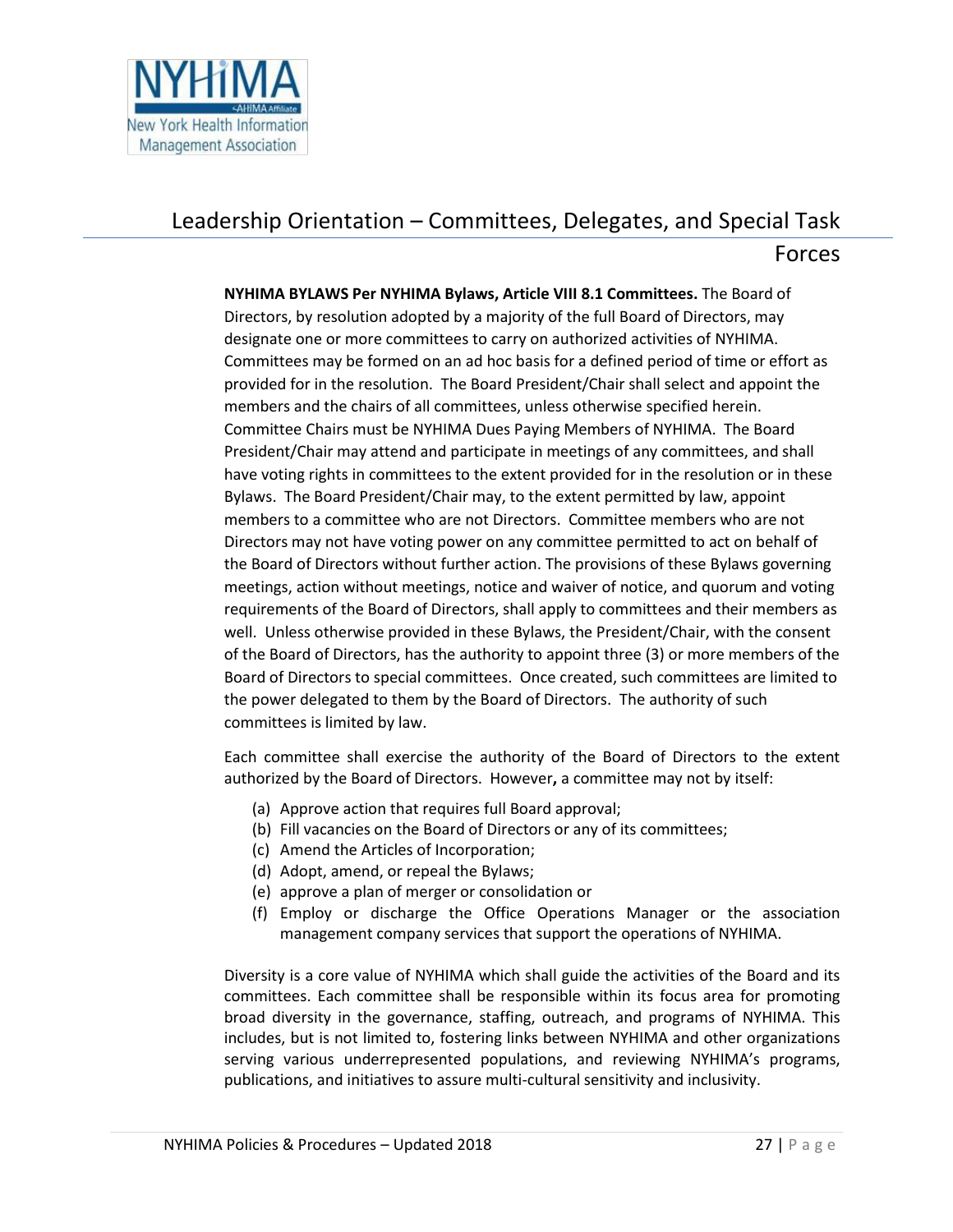

#### **A. Advocacy Committee**

**CHAIRPERSON:** Elected Advocacy Director

**MEMBERS: NYHIMA** Past President and one designated Legislative contact from each Component Local Association (CLA)

**EX-OFFICIO MEMBERS:** President, President-Elect

#### **DUTIES AND RESPONSIBILITIES:**

#### **1. Advocacy:**

- a) Monitor AHIMA's Advocacy initiatives to keep NYHIMA members informed and to integrate into NYHIMA's Advocacy initiatives.
- b) Work with the Advocacy Committee to inform NYHIMA members via NYHIMA social media, Perspective's Online, e-mail, etc, on advocacy and legal issues affecting the HIM professional in all work settings.
- c) The Advocacy Committee will submit an article for each Perspective's Online newsletter edition in August, October, December (end of the year edition), February, and April.

#### **2. Monitoring of Legislative Activity**

- a) Monitor State and Federal legislative activity in areas affecting healthcare to provide a grass roots advocacy network for a rapid response to urgent legislative issues, whether state or national, that effect the members of NYHIMA. The notification of members is anticipated to create dialogue between members and their representatives.
- b) Coordinate with the Central Office notification of Component Local Associations (CLAs) and Members via e-mail and / or Social Media, urgent issues that need to be disseminated. The Advocacy Committee will prepare the content which will be sent to the President and President-elect for approval. The Central Office will then distribute the information to the Members.

#### **3. New York State Legislative Bill File**

- a) The proactive involvement of the Advocacy Director and the Advocacy Committee in the bill file tracking process is required. AHIMA's NetScan product will be used to track pending healthcare-related legislation. AHIMA provides a single license and training on the software.
- b) Identify and research pending New York State and federal legislation that impacts the Health Information profession(al). Provide the Board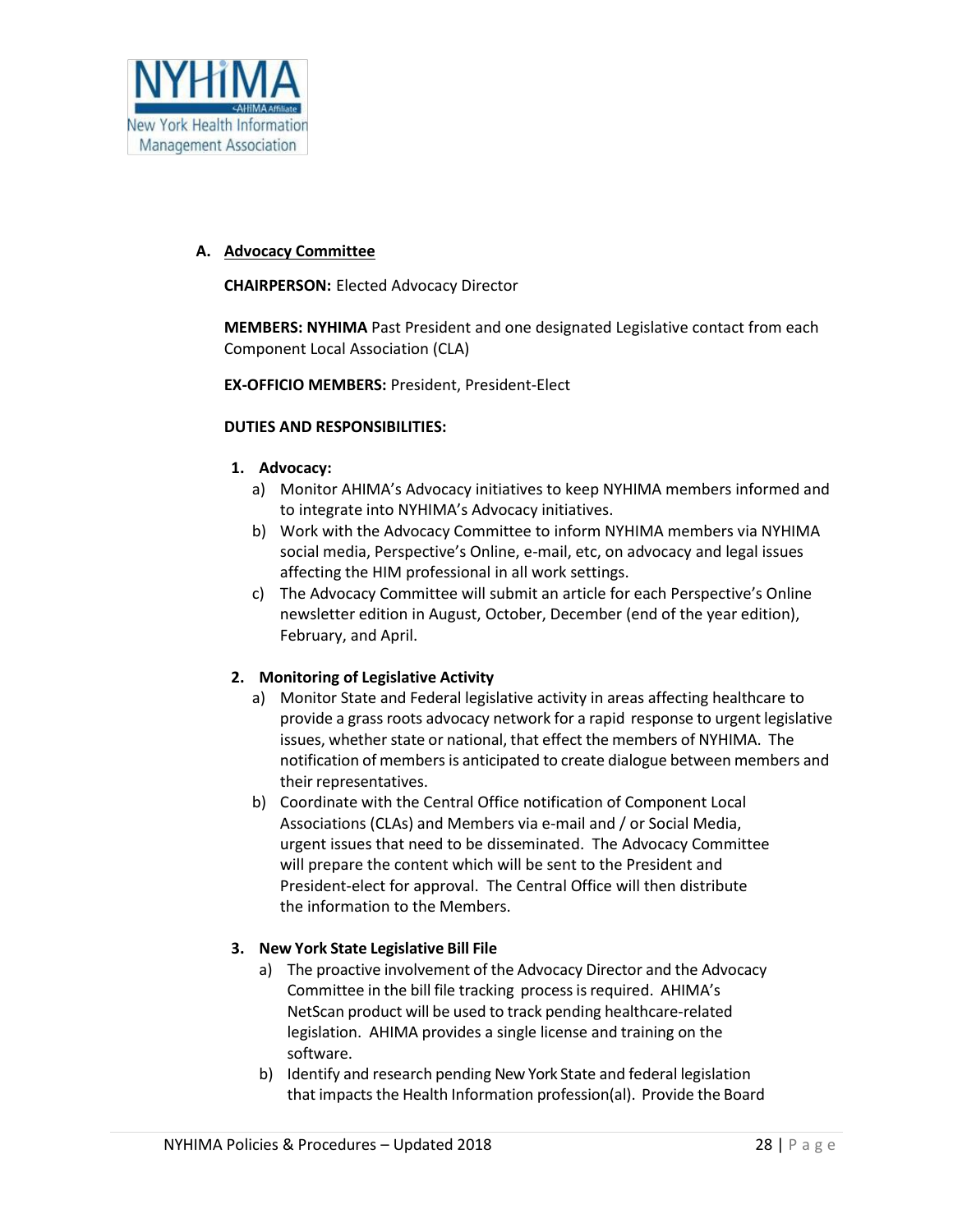

with sufficient information to recommend support/opposition of pending legislation.

c) Work with the Central Office to (1) notify CLA Presidents of pending legislation, (2) copy all pending bill information with the Board's recommended position to the CLA Presidents, and (3) provide sample letters for distribution to local legislative representatives.

## **The stepsin the New York State Legislative Bill File process are asfollows:**

- 1. The Advocacy Director/Advocacy Committee Chair will monitor legislation;
- 2. The Advocacy Director/ Committee Chair will then seek out the opinion of the Advocacy Committee to determine whether NYHIMA stands in support or opposition to the bills; and
- 3. The Advocacy Director/ Committee Chair is responsible for communicating NYHIMA's position on pending legislation to the Board of Directors for approval

## **Monthly Calendar:**

| July      | Coordinate with the Central Office to provide the Advocacy<br>Director/Committee Chair with the contact list of all CLA Board<br>Members so contact can be made to determine the CLA liaison<br>to the committee.                                |
|-----------|--------------------------------------------------------------------------------------------------------------------------------------------------------------------------------------------------------------------------------------------------|
| August    | Begin review of the New York State Legislative Bill File and<br>continue this review through the end of the legislative session.<br>Newsletter Article                                                                                           |
| September | Prepare written monthly Board Meeting Report. The<br>September report should include the Advocacy<br>Committee's goals for the year.                                                                                                             |
| October   | Newsletter Article                                                                                                                                                                                                                               |
| December  | Newsletter Article                                                                                                                                                                                                                               |
| January   | Work with the Central Office to ensure the<br>development of an updated list of national and state<br>senators and representatives, including their names,<br>addresses, and telephone numbers.<br>Prepare written monthly Board Meeting Report. |
| February  | Newsletter Article                                                                                                                                                                                                                               |
| April     | Prepare Annual Advocacy Committee Report to be<br>included in NYHIMA's Annual Report which is provided<br>to NYHIMA Members and AHIMA.                                                                                                           |
|           | <b>Newsletter Article</b>                                                                                                                                                                                                                        |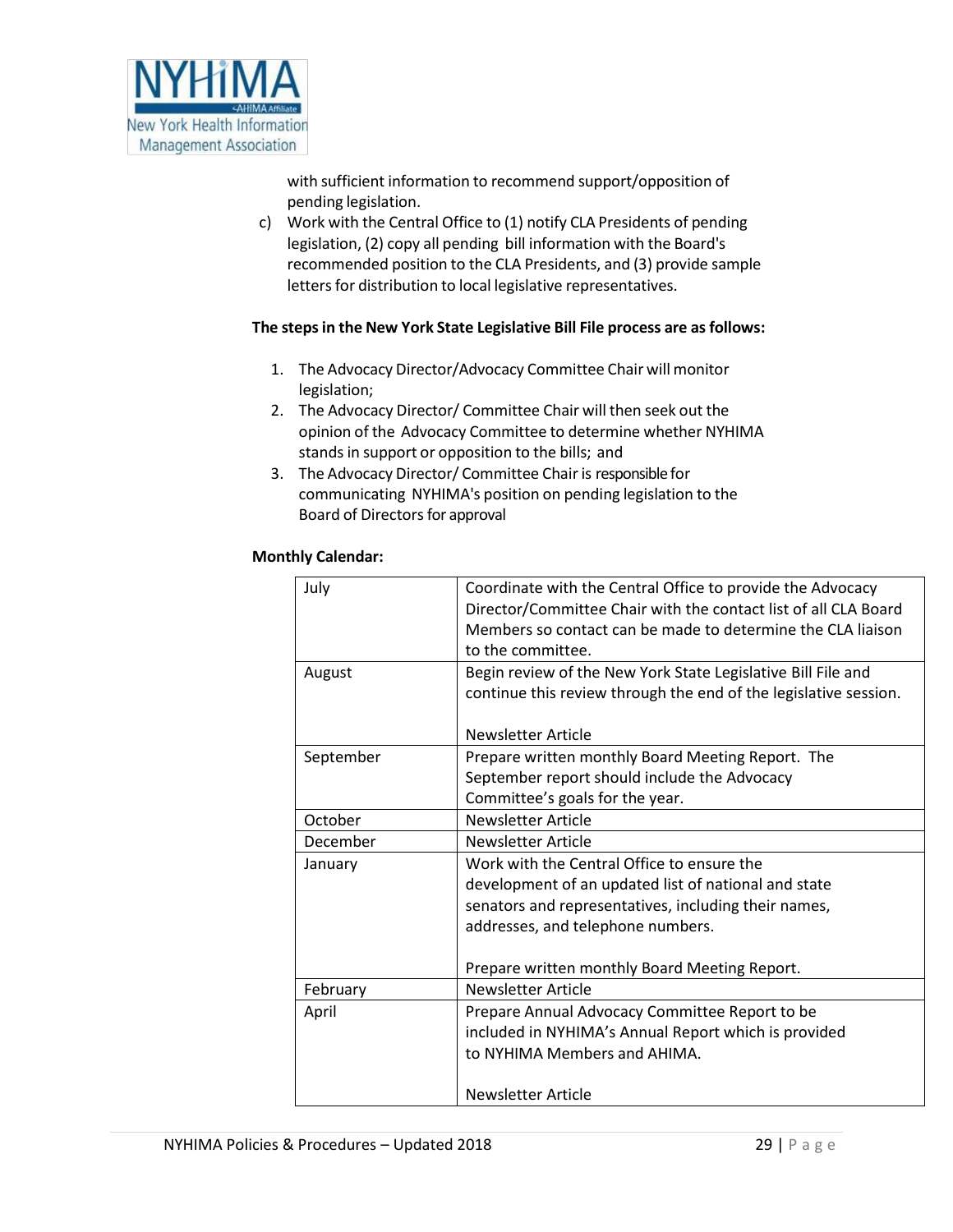

| Monthly | Provide monthly written reports for the Board of     |
|---------|------------------------------------------------------|
|         | Directors Meetings, speak to the report at the Board |
|         | meetings.                                            |

#### **B. Bylaws Committee**

#### **CHAIRPERSON:** Past President

**MEMBERS:** Three (3), if deemed necessary by the Committee Chair, appointed by the Board of Directors

**EX-OFFICIO MEMBERS:** President, President-Elect

#### **DUTIES AND RESPONSIBILITIES:**

- **1. General:** 
	- a) Receive from the NYHIMA Central Office the current NYHIMA Policy and Procedure Manual, current NYHIMA Bylaws, current Component Local Association (CLA) bylaws, and any other pertinent Bylaw Committee information.
	- b) Become familiar with AHIMA, NYHIMA and CLA Bylaws and Policy and Procedures.
	- c) The NYHIMA Central Office will request copies of AHIMA's Bylaws from the AHIMA Executive Office and provide to the Past President. If there is a Bylaws Committee formed for the upcoming year, the Past President will distribute them to Committee Members.

#### **2. NYHIMA Bylaws**

- a) Prepare State Bylaws and amendments so that they will be consistent with the Bylaws of AHIMA. A Component State Association (CSA) which fails to incorporate into the Bylaws provisions made mandatory by action of the House of Delegates (HOD) of The American Health Information Management Association (AHIMA) and fails to have a signed, approved copy of said Bylaws filed in the Executive Office by June 30 of the second year following the adoption of the mandatory provision shall not be permitted to seat delegates in the AHIMA House of Delegates (HOD).
- b) Prepare any other proposed amendments:
	- a) You may choose not to accept a proposed Bylaw when:
		- a.Standing rule or procedure will suffice.
		- b.More experience is needed with existing Bylaws.
		- c. It conflicts with Bylaws of AHIMA.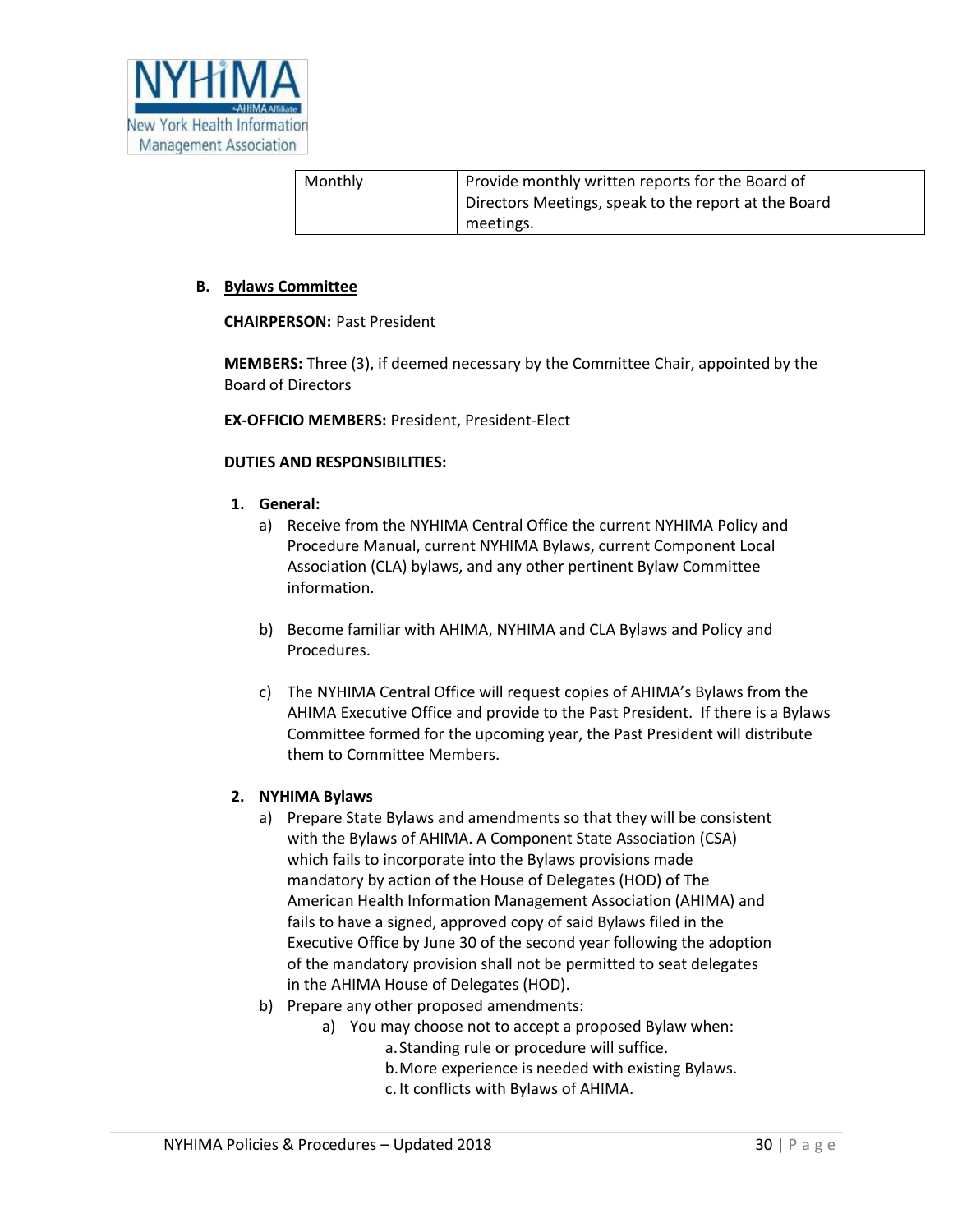

- b) You may also:
	- a.Suggest technical change. b.Submit amendment to proposed amendment. c. Submit alternate amendment.
- c) The Central Office will send two (2) copies of proposed amendments of the NYHIMA Bylaws to the State Liaison Representative at AHIMA and advise AHIMA of NYHIMA's Annual Conference date and request their prompt response.
- d) Receive back from the Component State Association Liaison of AHIMA any recommendations. Work with the Central Office to amend proposed Bylaws, if necessary, and forward to the President for review.
- e) If additional changes to the Bylaws are made by the NYHIMA Board of Directors, have the Central Office send the final Bylaws revision to the CSA Liaison at AHIMA for final approval.
- f) Once AHIMA approves the final revised Bylaw changes, coordinate with the Central Office sending such NYHIMA Bylaws and amendments to the NYHIMA Members with recommendations for action and reason for them. After adoption, notify Component Local Association Presidents of changes in State Bylaws which will affect the Component Local Association Bylaws (see Section 9.3.4 for information on CLA Bylaw updates).
- g) Coordinate with the Central Office the notification to AHIMA that the NYHIMA members either approved or did not approve the Bylaw changes.
- h) If housekeeping changes are not specifically addressed in the Bylaws, such changes are a decision of the NYHIMA Board of Directors. Subsequent to the Board of Directors decision and Bylaws change(s), the updated text should be announced to the Membership (via the newsletter or another convenient means) as well as announced at the next Member Business Meeting which is held during the Annual Conference.
- i) Submit an Annual Report to the President by April 30th. This report should be brief and highlight only major accomplishments and goals. Send the report via email to the President and Central Office.

## **3. CLA Bylaws:**

- a) Once the Component Local Association Presidents are notified of changes in State Bylaws which will affect the Component Local Association Bylaws, assist the Central Office with the revision to CLA Bylaws. This is often done at the Spring Local Leaders Retreat.
- b) Monitor with assistance from the Central Office the timeline for CLAs to complete the updating of their Bylaws.
- c) Review final CLA Bylaws updates to ensure compliance and consistency.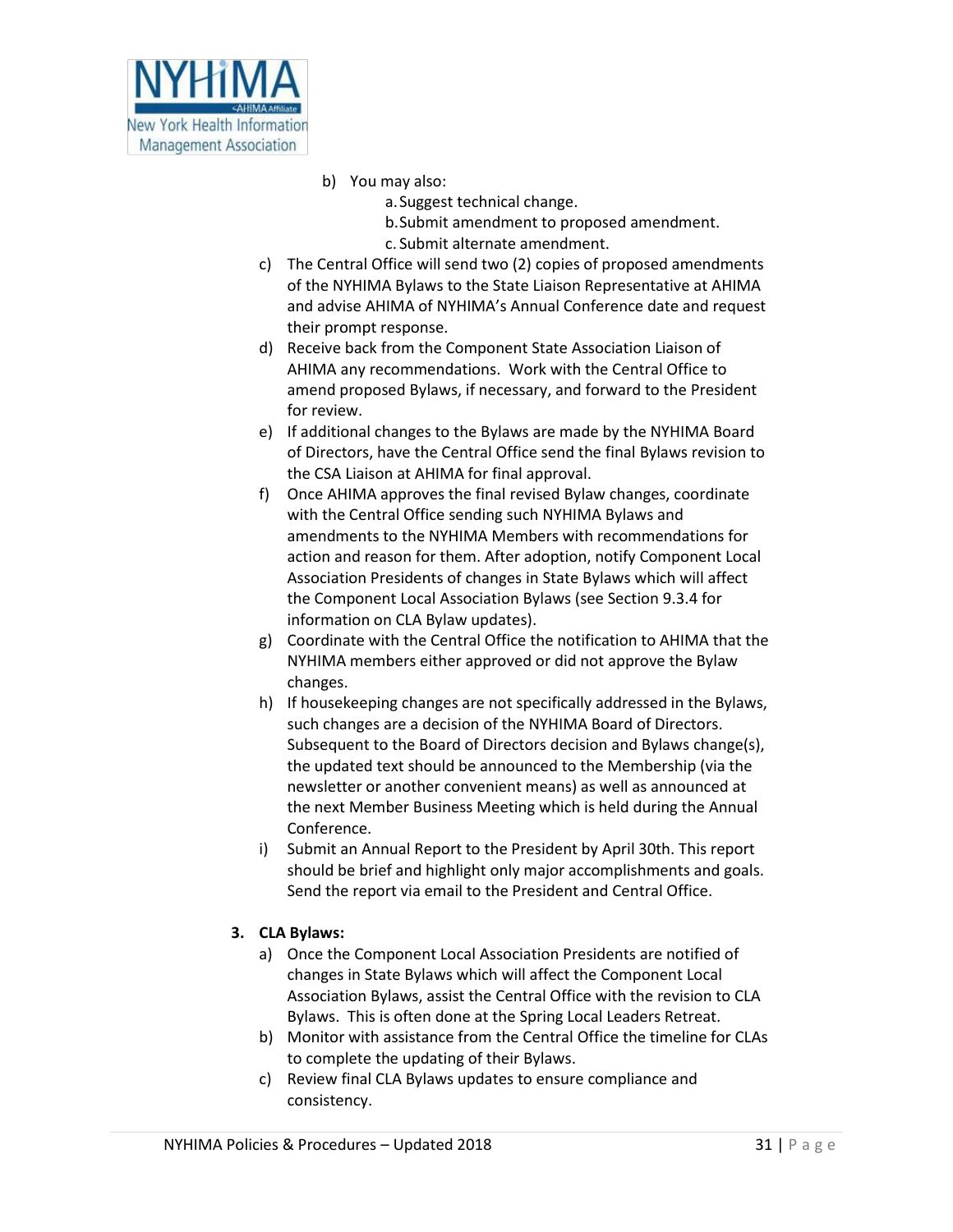

d) For formation of a new Component Local Association (CLA), see NYHIMA bylaws, Article IX section 9.3.4

#### **Monthly Calendar:**

| July      | NYHIMA Board: Review NYHIMA Bylaws and Policy and                                       |
|-----------|-----------------------------------------------------------------------------------------|
|           | Procedures that were provided in your Board turnover packet.                            |
|           | <b>Central Office:</b> Notice to CLAs that bylaw review to being in                     |
|           | January, a clean and updated version needs to be submitted to                           |
|           | the Central Office by the first Friday in December.                                     |
|           |                                                                                         |
| August    | Central Office: Make current Bylaws available for reference in                          |
|           | the "About" portion of the Website.                                                     |
| November  | NYHIMA Bylaws Committee: Prepare any proposed                                           |
|           | amendments or changes necessitated by the AHIMA HOD, the                                |
|           | NYHIMA Annual Member Business Meeting or found in annual                                |
|           | housekeeping clean up in the NYHIMA Bylaws.                                             |
|           | Present to respective NYHIMA Board of Directors to review for                           |
|           | December Board Meeting.                                                                 |
|           |                                                                                         |
| December  | NYHIMA Board: Bylaw review proposed Bylaw                                               |
|           | revisions and make comments for the Bylaws                                              |
|           | Committee to revise.                                                                    |
|           | NYHIMA Bylaws Committee: Prepare final Bylaws for                                       |
|           | submission to AHIMA.                                                                    |
|           |                                                                                         |
|           | <b>CLAs:</b> By first Friday in December, provide clean copy                            |
|           | of bylaws to Central Office. Designate a CLA                                            |
|           | representative for by NYHIMA Bylaws Committee to<br>communicate suggested revisions to. |
| January   | NYHIMA Bylaws Committee: Begin CLA review of                                            |
|           | bylaws.                                                                                 |
|           |                                                                                         |
|           | Central Office: Present NYHIMA Bylaws revision to                                       |
|           | AHIMA to review.                                                                        |
| February  | NYHIMA Bylaws Committee: Coordinate (if any) NYHIMA bylaw                               |
|           | changes into the CLA bylaws with designated CLA representative                          |
|           | from each CLA.                                                                          |
| $March -$ | NYHIMA Bylaws Committee: Prepare to present amendments                                  |
| June      | (if any) to NYHIMA Members via an email and if applicable at                            |
|           | the Annual Member Business Meeting at the NYHIMA Annual                                 |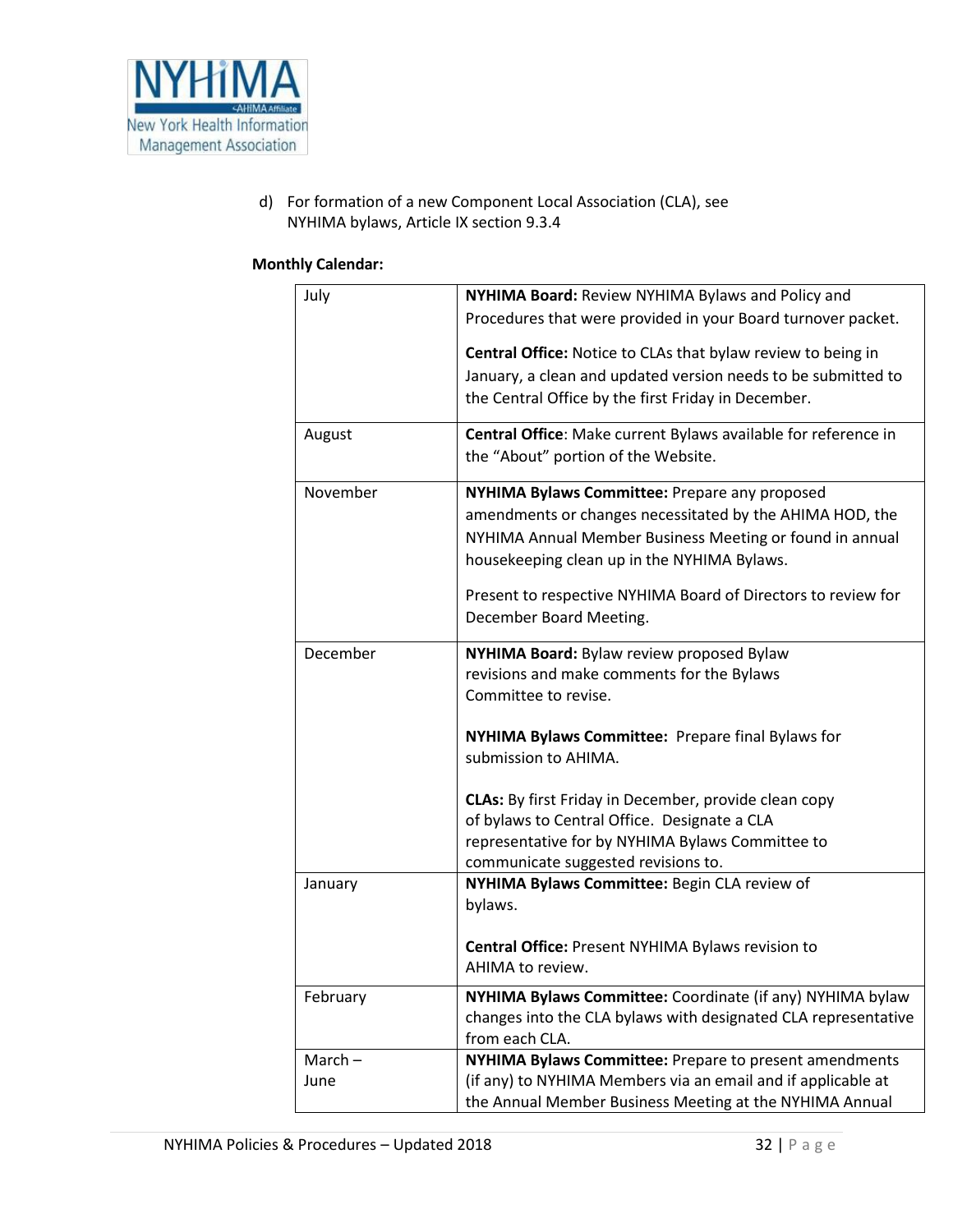

|         | Conference. Coordinate with the Central Office on notifying<br>AHIMA of any Bylaws were voted on and approved / not<br>approved by the Members.                                                                                                                                      |
|---------|--------------------------------------------------------------------------------------------------------------------------------------------------------------------------------------------------------------------------------------------------------------------------------------|
|         | <b>CLAs:</b> Prepare to present amendments (if any) to respective CLA<br>Members via an email and if applicable at the Annual Meeting.<br>Coordinate with the Central Office on notifying NYHIMA Board<br>of any Bylaws were voted on and approved / not approved by<br>the Members. |
| Monthly | NYHIMA Board: Provide a monthly verbal report at Board<br>Meetings, unless it is determined that a written report is<br>needed.                                                                                                                                                      |

## **C.** N**ominating Committee**

**NYHIMA BYLAWS: Per NYHIMA Bylaws, Article VIII 8.2.3 Nominating Committee.** The Nominating Committee shall be comprised of the presidents of the Component Local Associations. The Chair of the Committee shall be the immediate Past President/Chair. The Office Operations Manager shall serve as a non-voting, ex-officio member of the Committee. The Chair and the members of the Committee must be NYHIMA Dues Paying Members in good standing of AHIMA and NYHIMA. The Committee shall identify and recruit qualified individuals to serve on the Board of Directors and as elected Delegates to the American Health Information Management Association House of Delegates. It shall be the duty of the Committee to present to the NYHIMA Dues Paying Members in good standing of this Association a ballot with candidates for each position to be filled according to the schedule as set forth in Section 6.6 of these Bylaws and in the NYHIMA Policy and Procedure Manual. Alternatively, the Committee may present a slate of candidates for election as set forth in Section 5.5 of these Bylaws and in the NYHIMA Policy and Procedure Manual.

#### **CHAIRPERSON:** Past President

**MEMBERS:** CLA Presidents

**EX-OFFICIO MEMBERS:** President and Central Office Coordinator

#### **DUTIES AND RESPONSIBILITIES:**

#### **1. Nominations**

- a) Identify the positions that need to be filled for the following NYHIMA year.
- b) With the Central Office create a NYHIMA Candidate Application to fulfill the needed positions. A 30-day nomination period will take place.
- c) With the Central Office send out a call for nominations to all NYHIMA Dues Paying Members.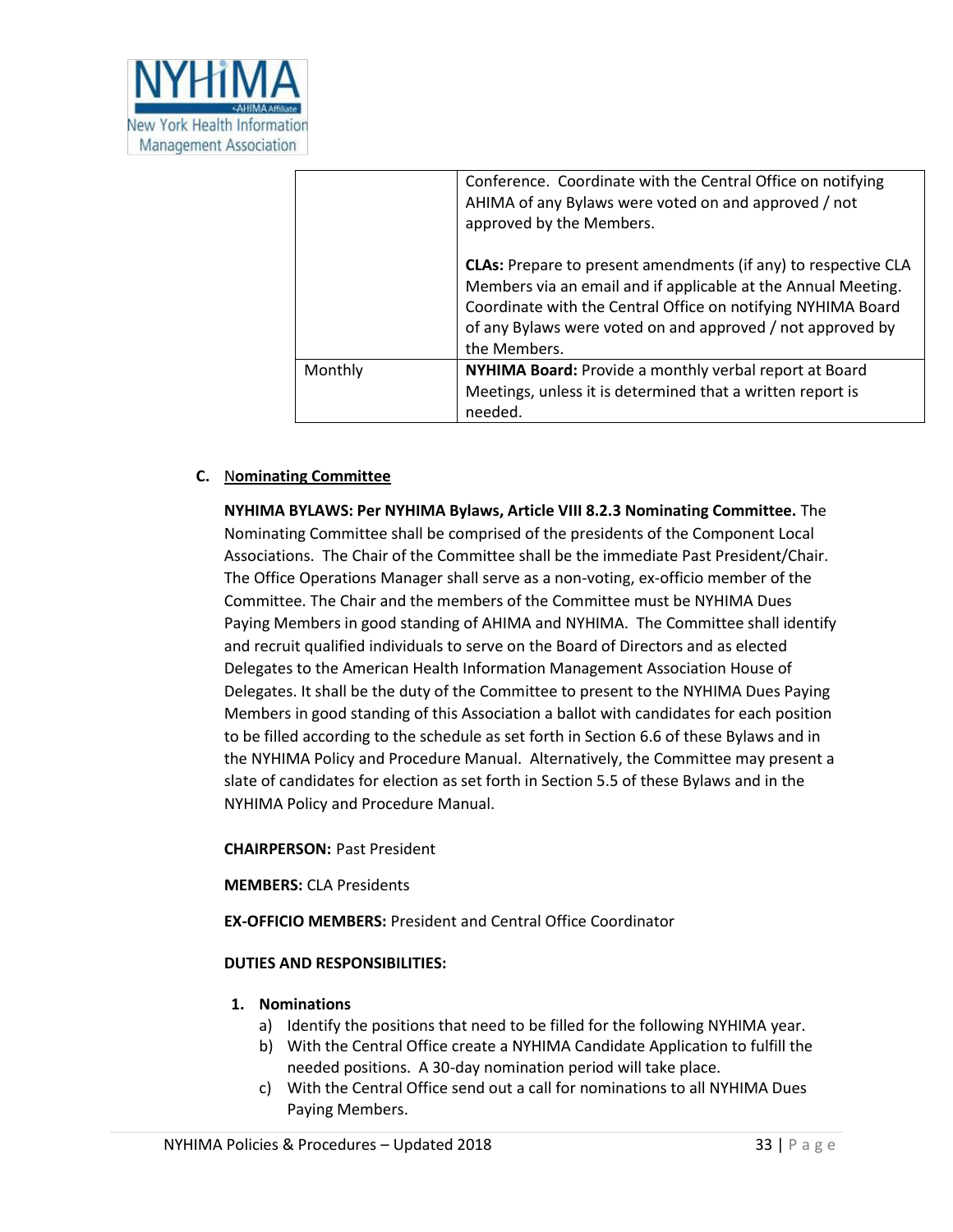

- d) After the call for nominations has been sent, begin to identify and recruit qualified individuals as potential candidates.
- e) Once all nominations are received, work with the Central Office to prepare a slate to present to the NYHIMA Board of Directors.

#### **2. Election**

- f) Once the slate is approved, the Central Office will set up an election via the voting platform on the NYHIMA website.
- g) NYHIMA Dues Paying Members will have two weeks to vote in the election.
- h) After the two weeks conclude, the Central Office will share the election results with the NYHIMA Board and the Nominating Committee.
- i) The NYHIMA President will contact all candidates to inform them of the results.
- j) After all candidates have been informed, a formal announcement will be made to all members (NYHIMA dues paying members and AHIMA members with NY listed as their CSA).

#### **Monthly Calendar:**

| September | Hold a committee call and develop a candidate<br>application.               |
|-----------|-----------------------------------------------------------------------------|
| October   | Call for Nominations and recruitment of potential qualified<br>individuals. |
|           |                                                                             |
| November  | Present a Slate to the NYHIMA Board                                         |
| December  | NYHIMA Election (first two weeks) and contact with all                      |
|           | candidates on results (last two weeks).                                     |
| January   | <b>Announcement of Election Results</b>                                     |
| February  | Winners to be featured in Perspectives Online.                              |
| Monthly   | From September - January, the Past President/Chair of                       |
|           | Nominating Committee will provide verbal reports to the Board               |
|           | of Directors at all Board meetings.                                         |

#### **D. Conference Planning Committee (Arrangements and Programming Committee)**

**ARRANGEMENTS CHAIRPERSON:** Volunteer from CLA (Host location) **PROGRAMMING CHAIRPERSON:** Volunteer from CLA (Host location)

**MEMBERS:** Members of the CLA that is hosting the Annual Conference, NYHIMA President, and Central Office Coordinator

**EX-OFFICIO MEMBERS:** President Elect, Education Director (consultant for session tracks, topics and speakers), Finance Director (to sign contracts, approve deposits, and establish in a budget)

#### **DUTIES AND RESPONSIBILITIES:**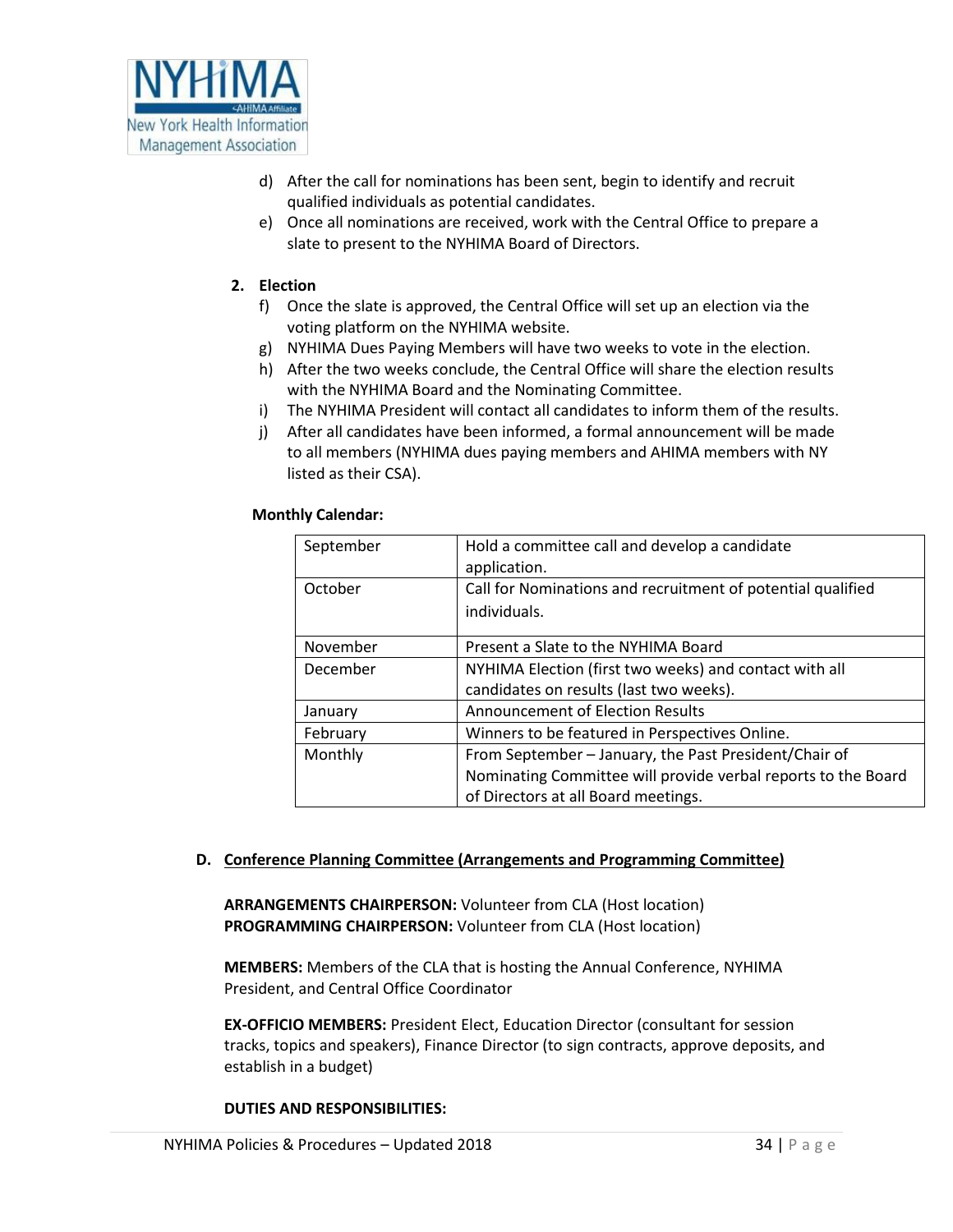

## **1. Site Selection**

- a) Work with the Central Office to scheduled site tours with potential venue locations in the selected CLA region.
- b) The Central Office will coordinate site tours with the local CVB and send a schedule to the committee members who will be in attendance on the site tours.
- c) After site tours have concluded, the Central Office will provide a property and proposal snapshot to the NYHIMA Board of Directors for final approval and selection.
- d) The Central Office will work with the selected venue on the contract negotiations and finalization of the contract.

## **2. Speaker Selection**

- a) Establish topics for concurrent tracks.
- b) Brainstorm potential keynotes.
- c) Both track topics and potential keynotes need to be approved by the NYHIMA Board of Directors.
- d) Once topics and keynotes are approved, work with the Central Office on sending out a call for speakers.
- e) In addition, to the call for speaker, begin speaker recruitment with local connections for potential speakers.
- f) Central Office will contact potential keynote speakers to confirm date, times, and topic.
- g) Programming Chair, NYHIMA President, and Central Office to hold conference calls with all keynote speaker to discuss content.
- h) On weekly conference calls, format a conference program and slate speakers.
- i) Once all the speakers have been slotted, send to NYHIMA Board for final approval.
- j) Upon final NYHIMA Board Approval, the Central Office will send out speaker contracts. The Central Office will finalize all speaker contracts, bios, and headshots with selected speakers.
- k) The Central Office will work with AHIMA to ensure we have an AHIMA Representative present at the Annual Conference to provide an AHIMA Update.

## **3. Pre-Conference Logistics**

- a) Recruitment of Committee Members
- b) Create Conference Theme
- c) Conference Save the Date
- d) Conference Budget
- e) Contract Exhibitor company
- f) Select social event location for Monday evening/Contract social event.
- g) Select entertainment for Sunday evening reception/Contract entertainment.
- h) Exhibitor solicitation
- i) Sponsor solicitation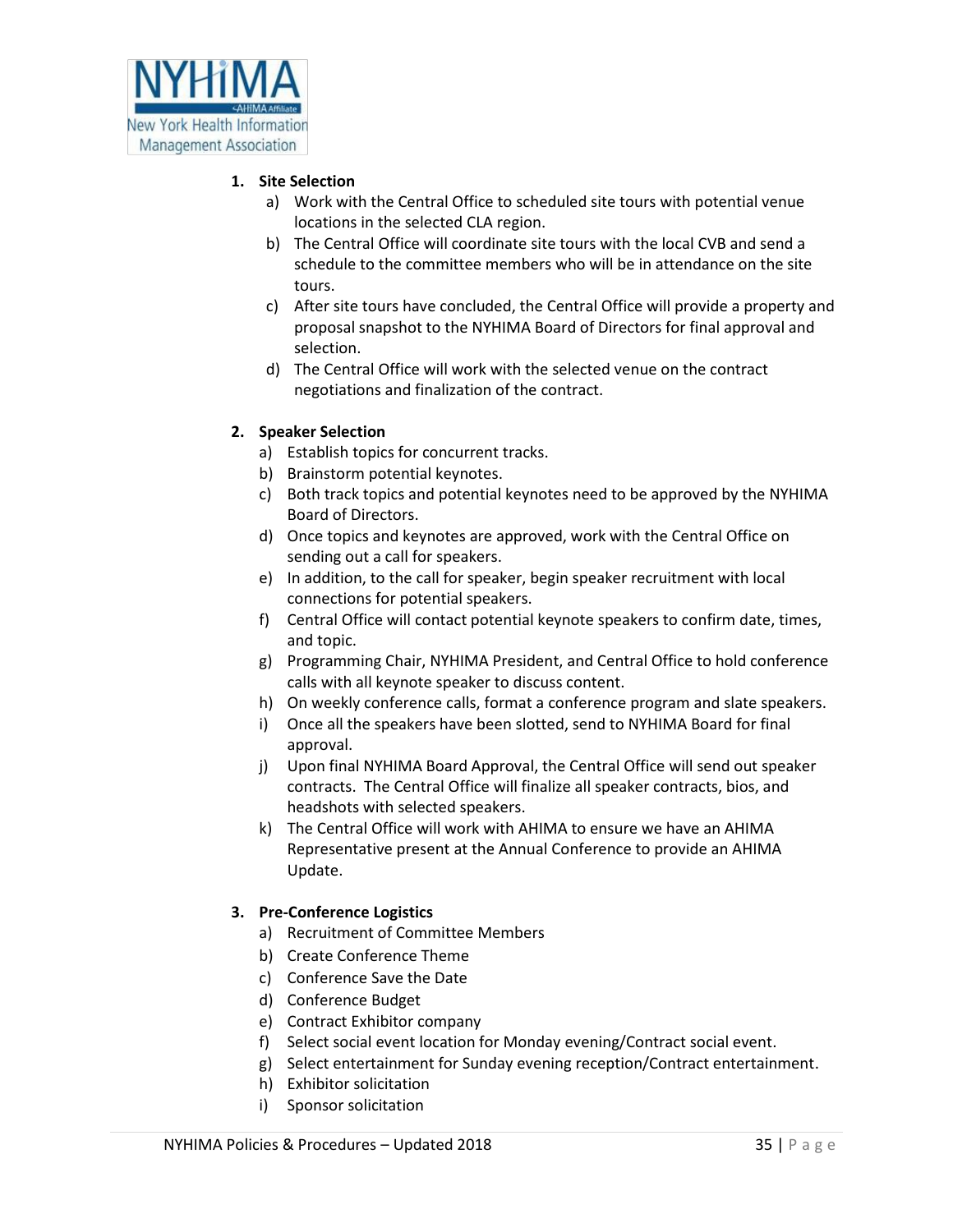

- j) Open Registration
- k) Promotion of the Conference attendance, exhibitors, and sponsors
- l) Work with CLAs for raffle items for the hospitality.
- m) Secure additional raffle items with local companies.
- n) In addition, refer to NYHIMA Annual Conference Responsibilities under the Central Office.

## **4. Onsite Conference Logistics**

- a) Serve as Presiding Officers
- b) Take photos for conference promotion photos to be shared with the Central Office at the conclusion of the conference for the NYHIMA website and Social Media.
- c) Serve as the liaison between attendees and Central Office.

## **5. Post Conference Logistics**

- a) Central Office to send Speaker Thank You Cards.
- b) Central Office to send Post Conference Survey (to include CEU form).
- c) Hold a Post Conference Call to discuss all aspects of the conference, give suggestions for areas of improvement for the incoming planning committee.

#### **Monthly Calendar:**

*PC = Planning Committee; CO = Central Office; GD = Graphic Designer*

| August                      |                                                |    |    |              |
|-----------------------------|------------------------------------------------|----|----|--------------|
| <b>ACTIVITY</b>             | <b>ACTION ITEMS:</b>                           | PC | CO | <b>OTHER</b> |
| Form Committee              | Invite NYHIMA Dues Paying<br>$\bullet$         | x  |    |              |
|                             | members to participate on the                  |    |    |              |
|                             | committee                                      |    |    |              |
| <b>Conference Theme</b>     | <b>Create Conference Theme</b><br>$\bullet$    | x  | X  | GD           |
|                             | Submit to the Board for Approval<br>٠          |    |    |              |
|                             | (CO) Submit to Graphic Designer<br>$\bullet$   |    |    |              |
|                             | to begin process of conference                 |    |    |              |
|                             | design                                         |    |    |              |
|                             | September                                      |    |    |              |
| <b>ACTIVITY</b>             | <b>ACTION ITEMS:</b>                           | PC | CO | <b>OTHER</b> |
| Program                     | <b>Brainstorm Speakers</b><br>٠                | X  | X  |              |
|                             | <b>Outline Conference Program</b><br>$\bullet$ |    |    |              |
|                             | <b>Tracks</b>                                  |    |    |              |
| Committee                   | Assign committee members<br>$\bullet$          | x  | x  |              |
| Responsibilities            | specific tasks/focus areas                     |    |    |              |
| <b>Face to Face Meeting</b> | Set up meeting with the Venue to<br>$\bullet$  | X  | X  |              |
|                             | walk assigned space and discuss                |    |    |              |
|                             | potential on site events                       |    |    |              |
| October                     |                                                |    |    |              |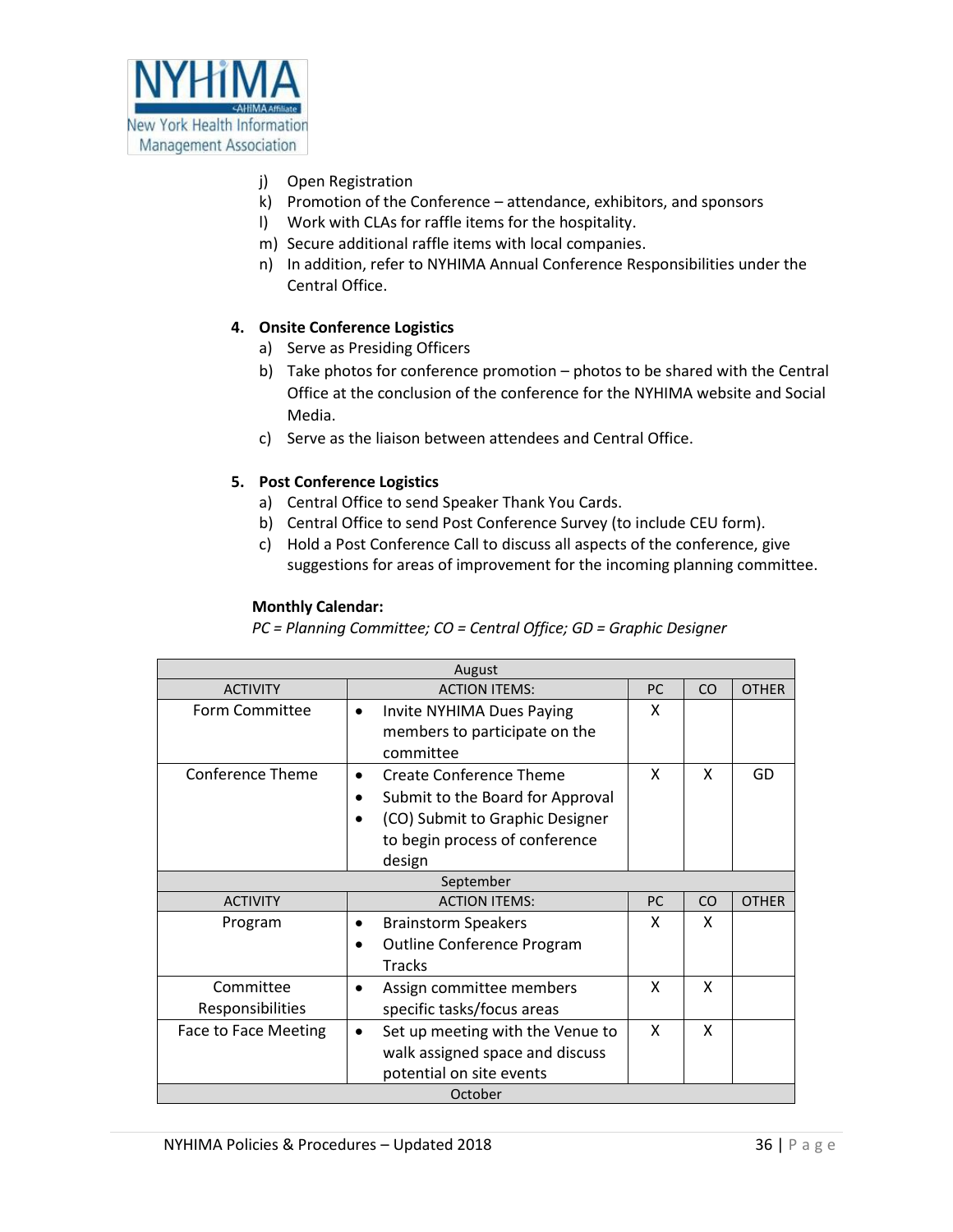

| <b>ACTIVITY</b>                          | <b>ACTION ITEMS:</b>                                                                                                                                | PC | CO | <b>OTHER</b> |
|------------------------------------------|-----------------------------------------------------------------------------------------------------------------------------------------------------|----|----|--------------|
| Program                                  | <b>Brainstorm Speakers</b><br>$\bullet$                                                                                                             | X  | x  |              |
|                                          | <b>Outline Conference Program</b><br>$\bullet$                                                                                                      |    |    |              |
|                                          | Tracks and potential speakers                                                                                                                       |    |    |              |
|                                          | <b>AHIMA Representative ask</b><br>$\bullet$                                                                                                        |    |    |              |
| Report to Board - Board                  | Prepare a formal board report<br>$\bullet$                                                                                                          | X  |    | <b>Board</b> |
| Conference Call                          | with approval items                                                                                                                                 |    |    |              |
| Conference Budget                        | (CO) To prepare a working<br>$\bullet$<br>conference budget and submit to<br>board & planning committee<br>Budget will include registration<br>fees |    | X  | <b>Board</b> |
| <b>Conference Design</b><br>Theme        | Finalize conference design with<br>$\bullet$<br>Graphic Designer (this will include<br>the conference logo)                                         | X  | X  | GD           |
| Report to Board - Board                  | Prepare a formal board report                                                                                                                       | X  |    | <b>Board</b> |
| Conference Call                          | with approval items                                                                                                                                 |    |    |              |
|                                          | November                                                                                                                                            |    |    |              |
| <b>ACTIVITY</b>                          | <b>ACTION ITEMS:</b>                                                                                                                                | PC | CO | <b>OTHER</b> |
| Speakers Bureau form<br>completed by CSA | Submit to AHIMA<br>$\bullet$                                                                                                                        |    | X  |              |
| Report to Board - Board                  | Prepare a formal board report<br>$\bullet$                                                                                                          | X  |    | Board        |
| Conference Call                          | with approval items                                                                                                                                 |    |    |              |
|                                          | December and January                                                                                                                                |    |    |              |
| <b>ACTIVITY</b>                          | <b>ACTION ITEMS:</b>                                                                                                                                | PC | CO | <b>OTHER</b> |
| Contract with Dryage                     | <b>Total Events</b><br>$\bullet$                                                                                                                    |    | x  | Board        |
| <b>Company for Exhibitors</b>            | Review, and sign contract<br>$\bullet$                                                                                                              |    |    |              |
| <b>Exhibitors and Sponsors</b>           | Begin exhibitor solicitation<br>$\bullet$                                                                                                           | X  | X  |              |
|                                          | Create an exhibitor/sponsor<br>$\bullet$<br>solicitation list                                                                                       |    |    |              |
|                                          | (CO) Send exhibitor prospectus to<br>$\bullet$<br>potential exhibitors                                                                              |    |    |              |
|                                          | (CO) Send sponsor letter to<br>potential sponsors Follow up calls<br>made<br><b>Committee Members and Central</b><br>Office to make calls           |    |    |              |
|                                          | Register confirmed exhibitors<br>٠                                                                                                                  |    |    |              |
| Social Events                            | Logistics for Sunday & Tuesday<br>$\bullet$<br>Night<br>Contracts for Monday off site<br>event                                                      |    |    |              |
| Speaker Invite                           | Call speakers to confirm<br>(CO) Send out speaker contracts                                                                                         | X  | X  |              |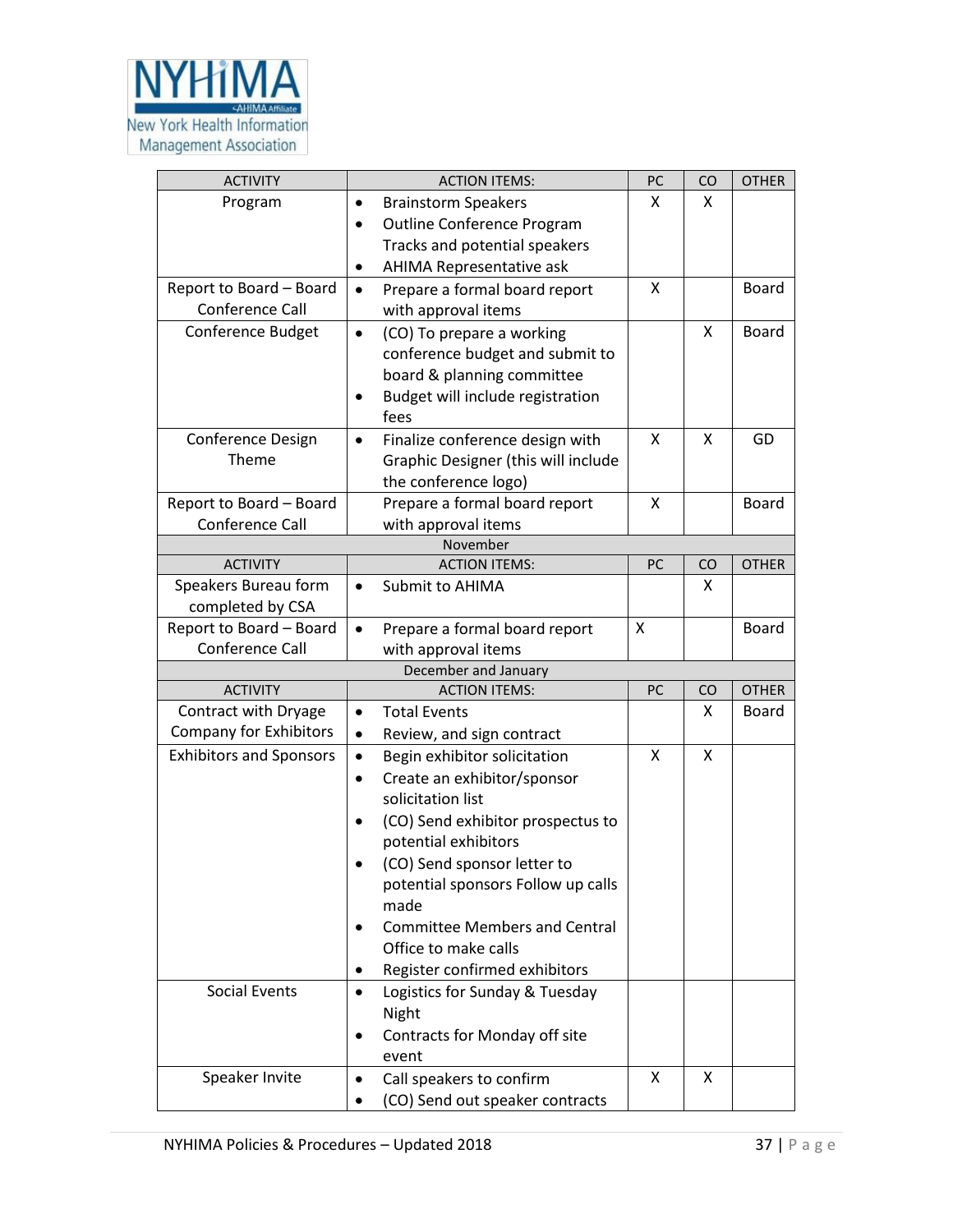

| Save the Date<br>Report to Board - Board<br>Conference Call | Work with Graphic Designer to<br>٠<br>create save the date<br>Get approved by planning<br>committee<br>Once approved, send out mailing<br>$\bullet$<br>Prepare a formal board report<br>$\bullet$<br>with approval items<br>February | X<br>X | X   | Board        |
|-------------------------------------------------------------|--------------------------------------------------------------------------------------------------------------------------------------------------------------------------------------------------------------------------------------|--------|-----|--------------|
| <b>ACTIVITY</b>                                             | <b>ACTION ITEMS:</b>                                                                                                                                                                                                                 | PC     | CO. | <b>OTHER</b> |
| Registration                                                | Open registration<br>$\bullet$                                                                                                                                                                                                       |        |     |              |
| <b>Market Speakers</b>                                      | Work with Communications<br>$\bullet$<br>Director on which speakers to<br>market<br>Market through membership<br>٠<br>communication and social media                                                                                 |        |     |              |
| <b>Exhibitors and Sponsors</b>                              | Follow up calls made<br>$\bullet$<br>Register confirmed exhibitors<br>$\bullet$                                                                                                                                                      | X      | X   |              |
| Promotion of the<br>Conference                              | Social Media<br>$\bullet$<br>eBlasts                                                                                                                                                                                                 |        | X   |              |
| AHIMA to provide<br>report title and<br>description         | <b>Instructions from AHIMA</b><br>$\bullet$                                                                                                                                                                                          |        |     |              |
| Report to Board - Board                                     | Prepare a formal board report<br>$\bullet$                                                                                                                                                                                           | X      |     | Board        |
| Conference Call                                             | with approval items                                                                                                                                                                                                                  |        |     |              |
|                                                             | March                                                                                                                                                                                                                                |        |     |              |
| <b>ACTIVITY</b>                                             | <b>ACTION ITEMS:</b>                                                                                                                                                                                                                 | PC     | CO  | <b>OTHER</b> |
| <b>Exhibitors and Sponsors</b>                              | Follow up calls made<br>$\bullet$<br>Register confirmed exhibitors                                                                                                                                                                   | x      | x   |              |
| <b>Award Submissions</b>                                    | Committee to connect with local<br>$\bullet$<br>members and other local leaders<br>to secure Award nominations for<br>Annual Conference                                                                                              | x      | x   |              |
| <b>Speaker Needs</b>                                        | Confirm all head shot, bios are<br>received for program<br>Initial request for PowerPoint<br>$\bullet$<br>Presentations (need by beginning<br>of May)                                                                                |        | X   |              |
| Promotion of the<br>Conference                              | Social Media<br>$\bullet$<br>eBlasts                                                                                                                                                                                                 |        | X   |              |
| <b>Presiding Officers</b>                                   | Request Board Members and<br>$\bullet$<br>Planning Committee to serve as<br>presiding officers at the<br>conference                                                                                                                  | X      | X   | Board        |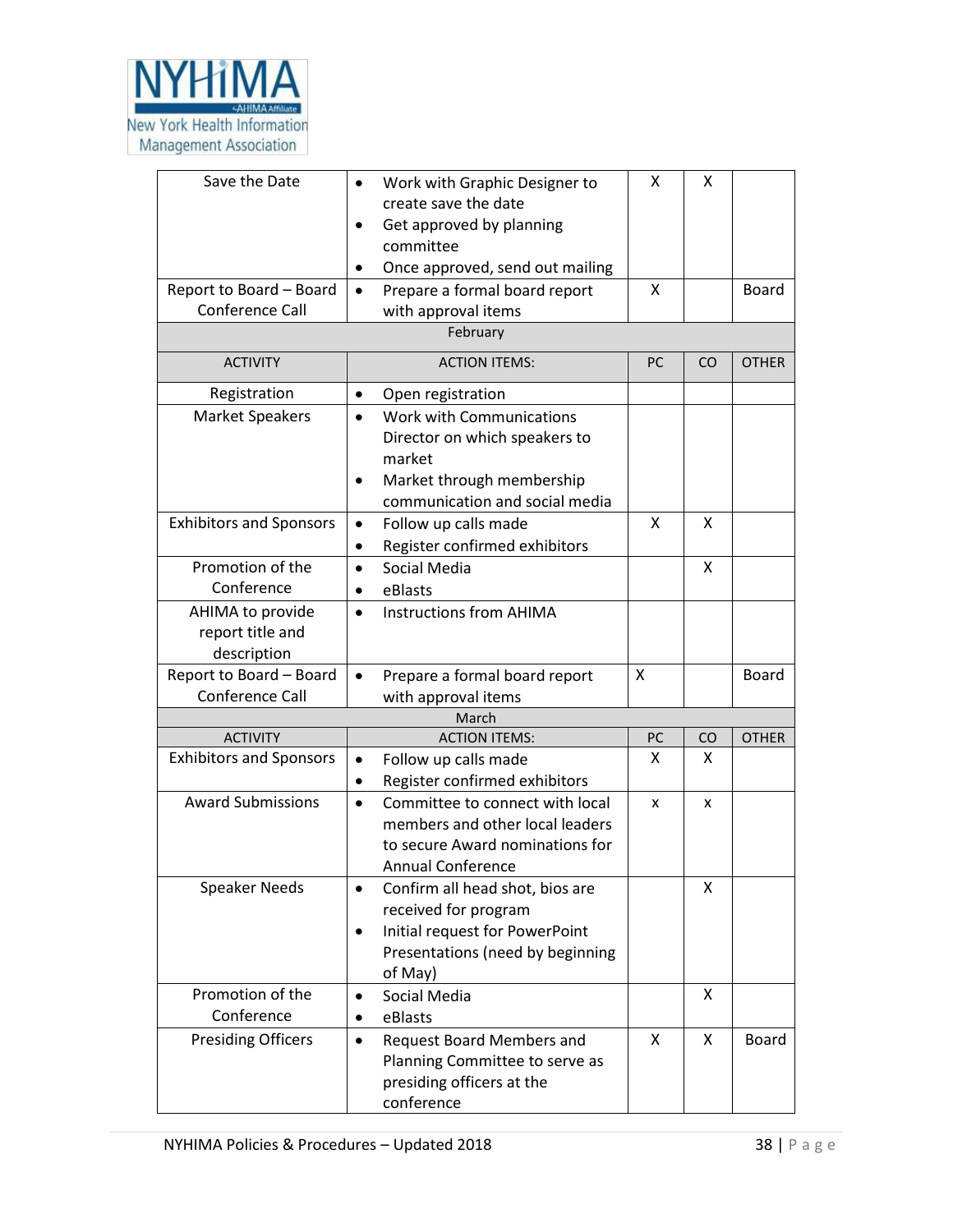

| Hospitality<br>Report to Board - Board<br>Conference Call | <b>Contract Local Associations to</b><br>$\bullet$<br>discuss donations of door prizes<br>for hospitality area<br>Send donation lists to Central<br>Office with note of what the<br>raffle item is and if it will be sent<br>to the Central Office or brought<br>directly to the conference<br>Prepare a formal board report<br>$\bullet$<br>with approval items Call in on the<br>23rd to read the report and<br>answer questions from the board | X<br>X |         |              |  |
|-----------------------------------------------------------|---------------------------------------------------------------------------------------------------------------------------------------------------------------------------------------------------------------------------------------------------------------------------------------------------------------------------------------------------------------------------------------------------------------------------------------------------|--------|---------|--------------|--|
|                                                           | April                                                                                                                                                                                                                                                                                                                                                                                                                                             |        |         |              |  |
| <b>ACTIVITY</b>                                           | <b>ACTION ITEMS:</b>                                                                                                                                                                                                                                                                                                                                                                                                                              | PC     | CO      | <b>OTHER</b> |  |
| <b>Exhibitors and Sponsors</b>                            | Follow up calls made<br>$\bullet$                                                                                                                                                                                                                                                                                                                                                                                                                 | x      | X       |              |  |
|                                                           | Register confirmed exhibitors<br>$\bullet$                                                                                                                                                                                                                                                                                                                                                                                                        |        |         |              |  |
| <b>Finalize Conference</b><br>Details                     | Finalize menus, a/v, exhibitor<br>$\bullet$                                                                                                                                                                                                                                                                                                                                                                                                       |        | X       |              |  |
|                                                           | layout, conference details with<br>respective hospitality partners                                                                                                                                                                                                                                                                                                                                                                                |        |         |              |  |
| Conference Program                                        | Create initial conference<br>$\bullet$                                                                                                                                                                                                                                                                                                                                                                                                            | X      | X       |              |  |
|                                                           | program, work with Graphic                                                                                                                                                                                                                                                                                                                                                                                                                        |        |         |              |  |
|                                                           | Designer to create                                                                                                                                                                                                                                                                                                                                                                                                                                |        |         |              |  |
|                                                           | Submit to program chair for<br>$\bullet$                                                                                                                                                                                                                                                                                                                                                                                                          |        |         |              |  |
|                                                           | approval                                                                                                                                                                                                                                                                                                                                                                                                                                          |        |         |              |  |
|                                                           | Sent to the printer                                                                                                                                                                                                                                                                                                                                                                                                                               |        |         |              |  |
| <b>Awards Submissions</b>                                 | Order plaques<br>$\bullet$                                                                                                                                                                                                                                                                                                                                                                                                                        |        | X       |              |  |
|                                                           | Create/Print certificates<br>$\bullet$                                                                                                                                                                                                                                                                                                                                                                                                            |        |         |              |  |
|                                                           | Work with awards committee                                                                                                                                                                                                                                                                                                                                                                                                                        |        |         |              |  |
| Promotion of the                                          | Social Media<br>$\bullet$                                                                                                                                                                                                                                                                                                                                                                                                                         |        | Χ       |              |  |
| Conference                                                | eBlasts<br>$\bullet$                                                                                                                                                                                                                                                                                                                                                                                                                              |        |         |              |  |
| Hospitality                                               | <b>Contact Schools to secure</b><br>$\bullet$                                                                                                                                                                                                                                                                                                                                                                                                     | X      | X       |              |  |
|                                                           | volunteers to work hospitality                                                                                                                                                                                                                                                                                                                                                                                                                    |        |         |              |  |
|                                                           | area                                                                                                                                                                                                                                                                                                                                                                                                                                              |        |         |              |  |
|                                                           | Create a hospitality schedule with                                                                                                                                                                                                                                                                                                                                                                                                                |        |         |              |  |
|                                                           | the central office (needs: sell                                                                                                                                                                                                                                                                                                                                                                                                                   |        |         |              |  |
|                                                           | 50/50, work during breaks for                                                                                                                                                                                                                                                                                                                                                                                                                     |        |         |              |  |
|                                                           | raffle items)                                                                                                                                                                                                                                                                                                                                                                                                                                     |        |         |              |  |
| Report to Board - Board                                   | Prepare a formal board report<br>$\bullet$                                                                                                                                                                                                                                                                                                                                                                                                        | X      |         | Board        |  |
| Conference Call                                           | with approval items                                                                                                                                                                                                                                                                                                                                                                                                                               |        |         |              |  |
| <b>ACTIVITY</b>                                           | May                                                                                                                                                                                                                                                                                                                                                                                                                                               |        |         |              |  |
| Know Before You Go                                        | <b>ACTION ITEMS:</b><br>Informational packet to<br>$\bullet$                                                                                                                                                                                                                                                                                                                                                                                      | PC     | CO<br>x | <b>OTHER</b> |  |
|                                                           | exhibitors and speakers                                                                                                                                                                                                                                                                                                                                                                                                                           |        |         |              |  |
|                                                           |                                                                                                                                                                                                                                                                                                                                                                                                                                                   |        |         |              |  |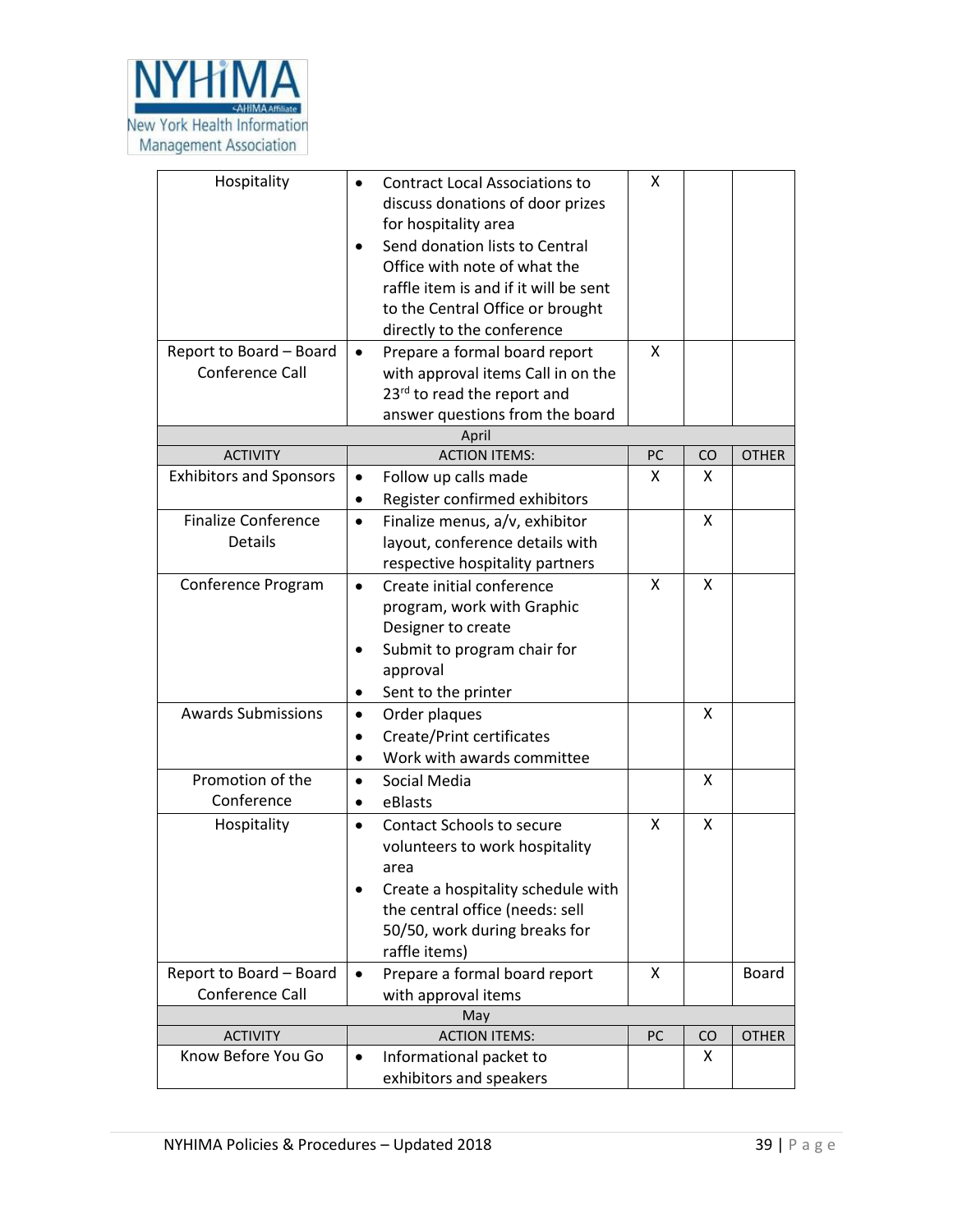

| Final to Do List                           | (CO) will create at the start of<br>$\bullet$<br>May - execute throughout the<br>month and let Planning<br>Committee know if help is<br>needed | x | x |                        |
|--------------------------------------------|------------------------------------------------------------------------------------------------------------------------------------------------|---|---|------------------------|
| <b>Annual Meeting</b>                      | <b>Request Annual Meeting reports</b><br>$\bullet$<br>Prepare PowerPoint & Script for<br><b>Annual Meeting</b>                                 |   | X | Locals<br>and<br>Board |
| Promotion of the<br>Conference             | Social Media<br>$\bullet$<br>eBlasts<br>$\bullet$                                                                                              |   | X |                        |
| Raffle Items                               | (PC) Solicit Local Leaders for<br>$\bullet$<br>raffle baskets for hospitality<br>(CO) Order books for hospitality<br>$\bullet$                 | X | X |                        |
| <b>Speaker Needs</b>                       | Final Follow up for PowerPoint<br>Presentations                                                                                                |   |   |                        |
| Conference Signage                         | <b>Conference Posters Created with</b><br>$\bullet$<br><b>Graphic Designer</b><br>Send to printer<br>$\bullet$                                 | X |   |                        |
| In Memoriam Request                        | Send in memoriam requests to all<br>$\bullet$<br>locals with a deadline of 5/24                                                                | X |   | Locals                 |
| Conference Schedule                        | Create conference<br>$\bullet$<br>schedule/show flow                                                                                           |   | X |                        |
| Report to Board - Board<br>Conference Call | Prepare a formal board report<br>$\bullet$<br>with approval items                                                                              | X |   | <b>Board</b>           |

#### **E. Awards Committee**

**CHAIRPERSON:** Appointed by the President

**MEMBERS:** Five (5) members elected by the Membership

EX-OFFICIO MEMBERS: N/A

#### **DUTIES AND RESPONSIBILITIES:**

- **1. General**
	- a) **NYHIMA offers the following Recognition and Service Award categories:**
		- a) Distinguished Member: honors an individual who has made significant contributions at the local, state, and national level in support of the HIM profession.
		- b) Joel Schwartz Emerging Leader Award: one award of up to \$500 give to a HIM professional who has made great strides and contributions to the HIM field.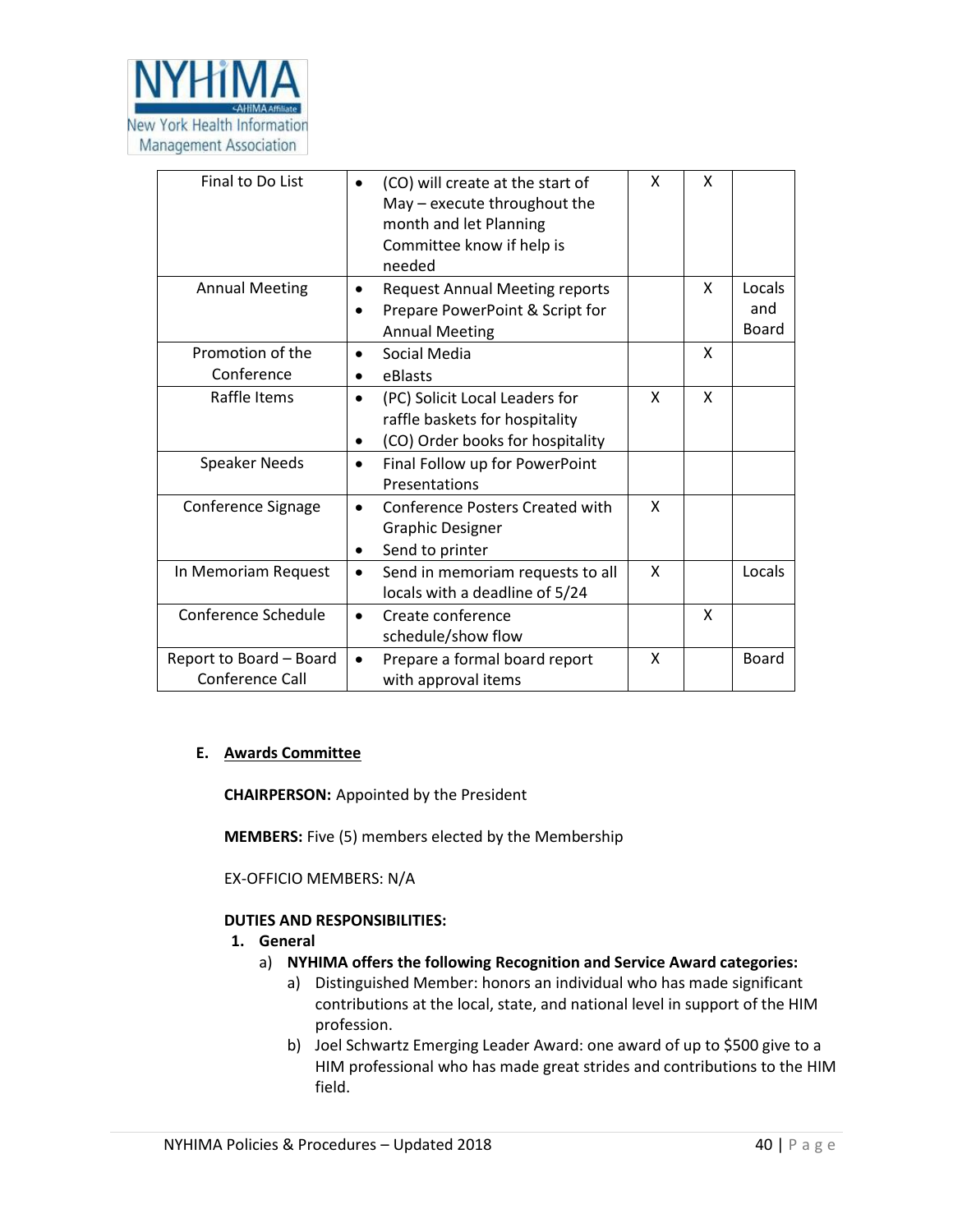

- c) Author's Award: honors an individual who has published an HIM article, within the past two calendar years, that instructs or guides members with new theoretical concepts or further develops concepts previously presented in another publication.
- d) Mentor Award: honors an individual with a record of fostering enthusiasm for the HIM profession, encouraging people to enter the field, and providing ongoing career guidance to new professionals.
- e) New Professional Award: honors an individual new to the HIM profession within the past 5 years who has already made a significant impact in various areas of the field.
- b) **NYHIMA offers the following Scholarships:** 
	- a) The Mary M. Zannis Scholarship one award of \$1,000 annually to a student enrolled part-time or full-time in a New York State CAHIIM Accredited Associate or Baccalaureate Program.
	- b) The NYHIMA Book Fund Scholarship two awards of \$300 annually to parttime or full-time students enrolled in a New York State CAHIIM Accredited Associate or Baccalaureate Program.
	- c) The NYHIMA Returning Student Scholarship one award of \$1,000 annually to a student returning to school to advance or transition their career to a new path within the Health Information Management field and enrolled part-time or full-time in a New York State CAHIIM Accredited Associate or Baccalaureate Program.

## **2. Call for Nominations**

- a) Work with the Central Office on a Call for Nominations
- b) Receive nomination materials on each candidate for award prior to March 30.
- c) Arrange for Central Office to email sufficient copies of all nomination materials to each Awards Committee member by February 1.
- d) If one of the Awards Committee members is nominated, email the materials to the other members of the committee, but not to the member concerned.
- e) If two (2) or more members have nominated the same candidate, combine all the materials submitted in support of that candidate into a single packet. Read the material and cast your vote based upon the material presented without regard to other personal knowledge of the candidate.
- f) If materials are submitted nominating the Chair, they are to be held in file with a note attached indicating that they are to be automatically included for consideration by the Awards Committee the following year.
- g) Prepare the packets to include the following in addition to the nomination materials:
	- a) Prepare a ballot to be used for each Awards Committee member.
	- b) Instructions to read the material and to cast a vote based upon the material presented without regard to other personal knowledge of the candidate.
	- c) Ensure that the ballots be returned to the Chair by March 30. The candidate's information should be destroyed as soon as the member has voted and has the ballot ready to return to the chairperson.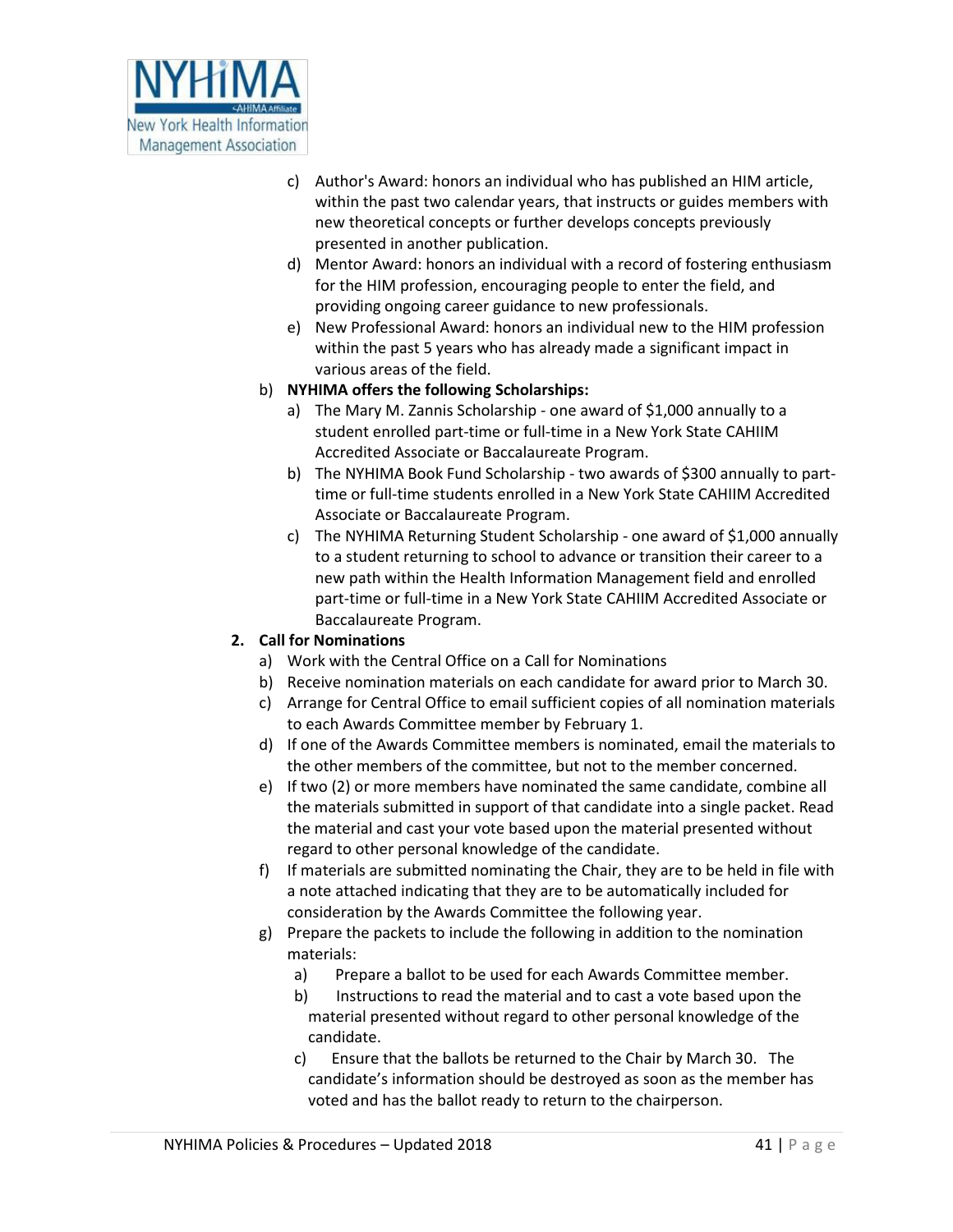

## **3. Nominations of Award Recipients**

- a) Any NYHIMA Dues Paying member may submit a nomination. If a member wishes to nominate more than one candidate, the nominator must submit each nomination as a separate document.
- b) The nominator may write a recommendation of support for the candidate. This recommendation would emphasize the contribution(s) the candidate has made to NYHIMA and/or the profession.
- c) While any member of the Awards Committee may submit a nomination if they wish to do so, members of the Awards Committee may not write recommendations of support for any nominee.
- d) The Awards Committee Chair is not eligible to be a nominee.

## **4. Award and Scholarship Winners**

- a) The Central Office will contact all award and scholarship winners.
- b) The Central Office will coordinate all arrangements with recipients and confirm their attendance at the conference. Central Office will register all award winners and guests for the awards banquet.
- c) The Central Office will send awards and scholarships to recipients who are unable to attend the conference.
- **5. Responsibilities of the Awards Committee Chair and Central Office:** 
	- a) **Chair:** Grant an award only upon majority vote of the Awards Committee. The Committee is limited to choosing one Distinguished Member, one New Professional, one Author's and one Joel Schwartz awards per year. A telephone conference shall be conducted, if necessary, to arrive at one award recipient. Notify Committee members of the number of votes received for each candidate.
	- b) **Central Office:** Notify Board of Directors limiting the report to the following: "Award is to be presented to " or "No award is to be presented this year."
	- c) **Central Office:** Contact the recipient of the Distinguished Member award upon selection and confirm through an email outlining the special honor.
	- d) **Central Office:** Contact the recipient of the New Professional and Author's Award upon selection and confirm through an email outlining the recognition.
	- e) **Central Office:** Contact the President who will acknowledge the selection of the recipient on behalf of the Board. The Central Office will also contact the recipient's Component Local Association, employer and others as may be deemed appropriate.
	- f) **Central Office: A**sk all winners to provide a recent photograph.
	- g) **Central Office**: Prepare information for each award winner to present in the newsletter and in the Annual program.
	- h) **Central Office**: Arrange with the Arrangements or Hospitality Chair for an area to display the portrait, the resolution and the plaque for the Distinguished Member in the hospitality area at the Annual Conference.
	- i) **Central Office**: Arrange for an article about the Distinguished Member and all other winners to be published in *Perspectives Online*.
	- j) **Central Office**: In conjunction with the award recipient, draft a Resolution honoring the Distinguished Member. Submit draft as part of the Spring Report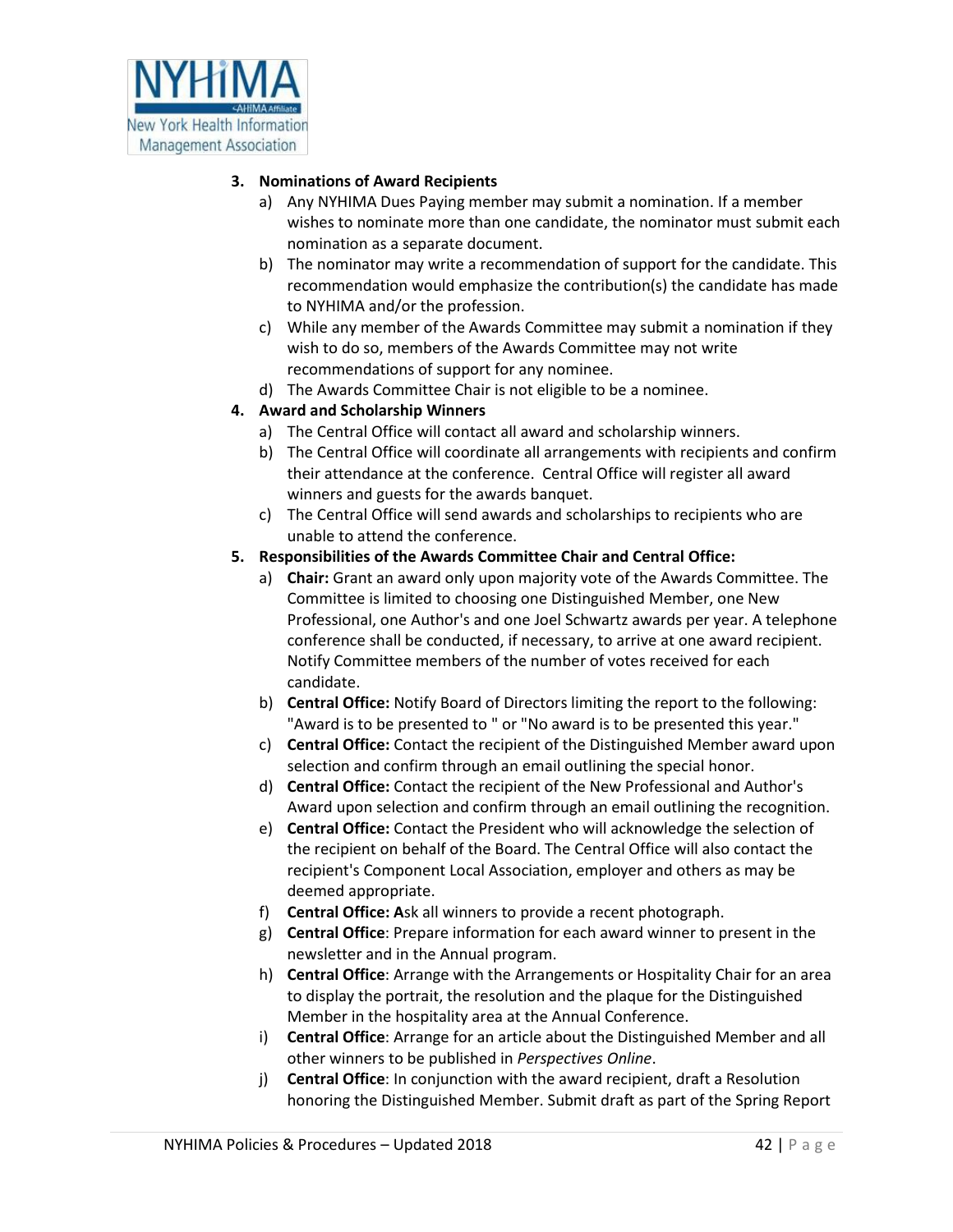

to the Board of Directors. This will need to be done by the beginning of April in order to be reviewed at the Board meeting and also to be placed in the Annual Report.

k) **Central Office**: Send a letter to all those who submitted a nomination (for Distinguished Member, New Professional, or Author's Award) to advise them that their candidate was unsuccessful, and they should try again.

#### **F. Member Engagement Committee**

**CHAIRPERSON:** Appointed by Incoming President for a one-year term

**MEMBERS:** Director of Communications, (1) representative member from each Component Local Association (CLA) (the CLA President will identify the member)

**EX-OFFICIO MEMBERS:** President

#### **DUTIES AND RESPONSIBILITIES:**

- **1) General**
	- a) Promote the benefits of NYHIMA Dues Paying Membership to AHIMA members and students.
	- b) Work to maintain and engage NYHIMA Dues Paying Members.
	- c) Create a Membership promotion calendar of events and provide that monthly to the Central Office to include in monthly Board of Directors meetings. (The Communications Director, as part of the Membership Awareness Committee, can report on it at each Board meeting).
	- d) Work with the Central Office to:
		- a) Review the NYHIMA membership application and revise as necessary.
		- b) Review and update the NYHIMA Welcome Letter for AHIMA members and NYHIMA Dues Paying Members if necessary and forward to the President for final approval.
		- c) Welcome new AHIMA, NYHIMA Dues Paying and Student Members by publishing their names in *Perspectives Online.*

#### **2) New Membership Recruitment**

#### **a) AHIMA Members**

- a) Work with the Central Office to:
	- a) Create a yearly calendar for a monthly email campaign for new AHIMA members, to highlight NYHIMA activities and engage new AHIMA Members to become NYHIMA Dues Paying Members.
	- b) Create two e-mail campaigns (September and April) to promote the benefits of NYHIMA Dues Paying Membership.

#### **b) Students**

- a) Work with the Central Office to:
	- a) Create a yearly calendar for a monthly email campaign for new student members to highlight NYHIMA activities and engage new student Members to become NYHIMA Dues Paying Members.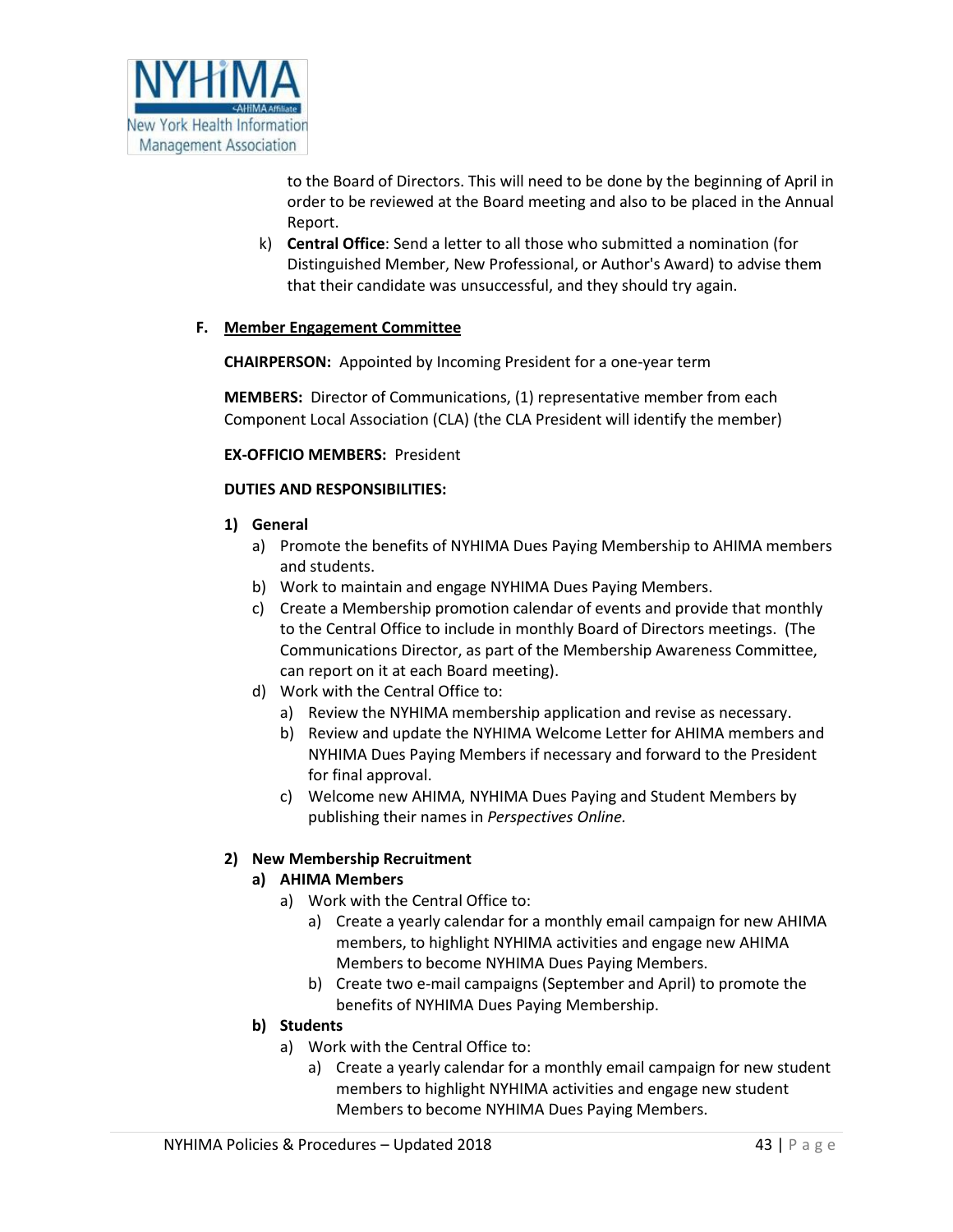

b) Create two e-mail campaigns (September and April) to promote the benefits of NYHIMA Dues Paying Membership.

## **3) Membership Retention**

- a) NYHIMA Dues Paying Members
	- a) Work with the Central Office to:
		- a) Create a NYHIMA Dues Paying Membership survey to establish Membership satisfaction, opportunities for improvement, etc. This should be done in September to assist in developing a NYHIMA Dues Paying Membership engagement plan for the year. The questionnaire should be provided to the Board of Directors for review prior to being sent.
		- b) Coordinate and work with the Communications Director for a Member Showcase campaign for Health Information Professionals Week.
		- c) Promote NYHIMA Dues Paying Member opportunities such as networking, volunteering, running for office, voting, scholarships, awards, price discounts on educational events, etc.

## **4) NYHIMA Annual Conference**

- a) Host the New Member / First Timers / Student event on Sunday.
- b) Assist the Communications Director in promoting the New Member First Timer / Student event at the annual conference.

## **G. Delegates**

**PURPOSE:** Each CSA delegate represents their members at the AHIMA House of Delegates (HOD) at the AHIMA national convention. This representation includes participation at issue forums and the business meeting. The delegates will remain informed on all issues that will be presented to the AHIMA House of Delegates through team talks, written and electronic communications, etc. Delegates, in coordination with the Board of Directors will seek out member opinions on all issues prior to attendance at the House of Delegates. Delegates will use their own good judgement in collaboration with other delegates when voting, keeping the wishes of their constituency and the best interests of the association in mind.

## **NYHIMA BYLAWS Per Section VIII National Representative at AHIMA House of Delegates.**

**7.1.1 Purpose.** The AHIMA House of Delegates exists to govern the profession of health information management by providing a forum for membership and professional issues and to establish and maintain professional standards of the membership. The House of Delegates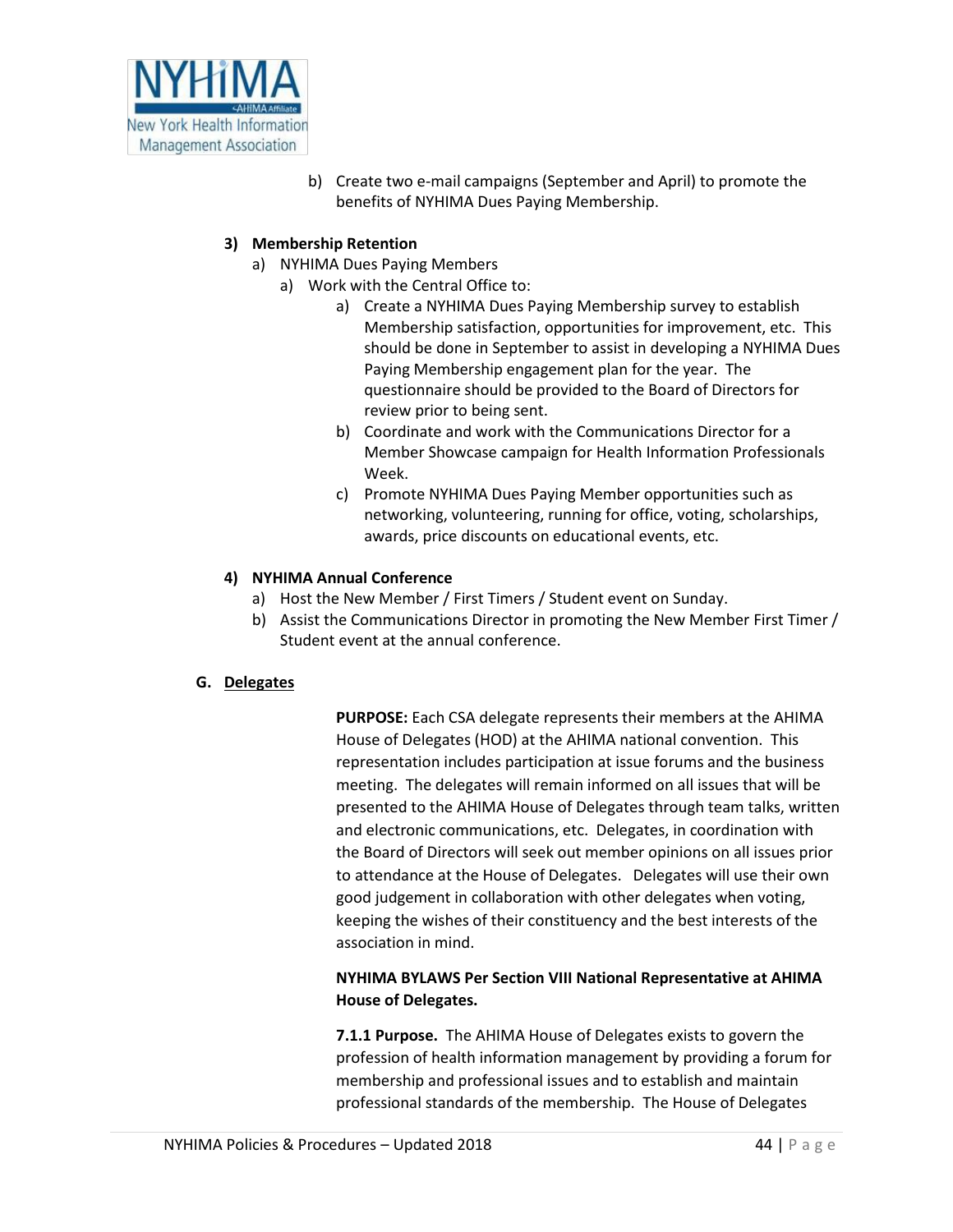

advises the AHIMA Board of Directors on matters of importance to the membership and to the health information management community at large.

**7.1.2 AHIMA House of Delegates.** This Association shall be represented in the House of Delegates of the American Health Information Management Association by the President/Chair, President/Chair-Elect, and Past President Director as automatic Delegates; and by two (2) Delegates elected by the NYHIMA Dues Paying Members of this Association.

**7.1.3 Qualifications.** Only NYHIMA Dues Paying Members in good standing at AHIMA and NYHIMA shall be eligible to serve as Delegates to the American Health Information Management Association.

**7.1.4 Nomination and Election of Delegates.** Nomination and election of Delegates, in addition to those provided for in Section 7.1.1 shall be conducted according to procedures set forth in the NYHIMA Policy and Procedure Manual. A plurality vote shall elect. In the event a Delegate finds it impossible to serve, the individual receiving the next highest number of votes in the same election as that of the aforementioned Delegate shall be called as alternate

**7.1.5 Term of Office.** The term of office of elected Delegates shall be two (2) years and elected Delegates may serve no more than two (2) consecutive terms. Terms of elected Delegates shall be staggered to maintain continuity in the American Health Information Management Association House of Delegates.

#### **DUTIES AND RESPONSIBILITIES:**

#### **1. General**

- **a.** Familiarize self with all documents presented by AHIMA in the Delegate Handbook prior to attendance at the national convention.
- **b.** Solicit input and feedback from the CSA membership via coordination with the Board of Directors on issues impacting Health Information Management and the American Health Information Management Association.
- **c.** Represent and vote on behalf of the CSA membership at the AHIMA House of Delegates meeting.
- **d.** Follow the basic principles of parliamentary procedures as set forth in Robert's Rules of Order and Modern Parliamentary Procedure.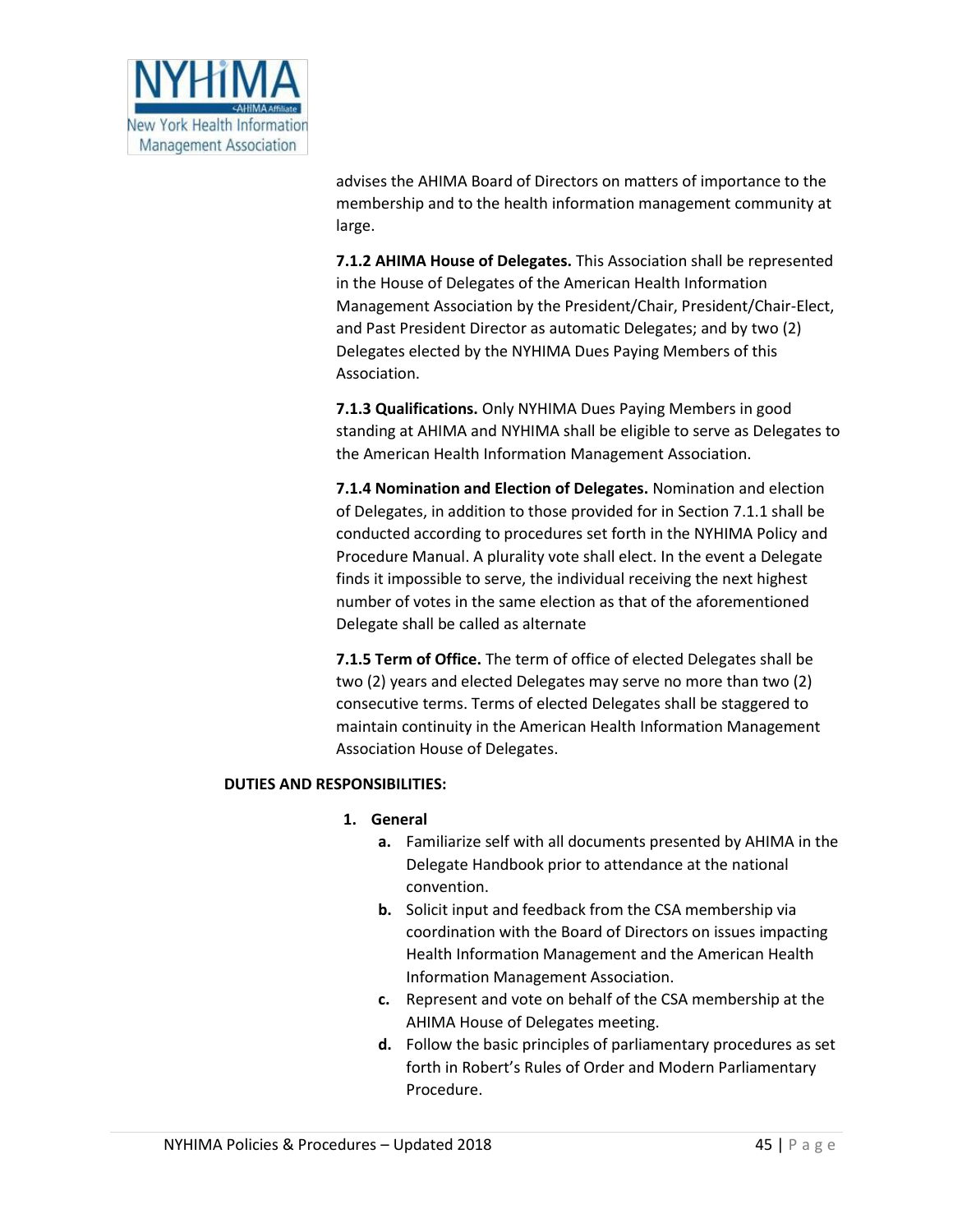

- **e.** Prepare a report of the AHIMA House of Delegates for the CSA membership and/or CSA Board of Directors as requested.
- **f.** Communicate provisions made mandatory by the House of Delegates of AHIMA to the NYHIMA Board of Directors and the Central Office so that NYHIMA can notify the Component Local Associations (CLA's) if applicable and file a revised and approved copy of Bylaws with the AHIMA Executive Office by June 30 of the second year following adoption.
- **g.** Transition with incoming delegates and transfer necessary information for continuity of upcoming issues facing the House of Delegates.

#### **2. Meetings and Required Attendance:**

**a.** Attend special meeting/or participate in telephone conference calls with NYHIMA Board of Directors and other elected AHIMA Delegates. This will be held prior to the AHIMA National Conference for discussion of AHIMA House of Delegate materials, at a time and place to be determined by the President.

## **3. Expenses:**

- **a.** Delegates to the AHIMA National Convention are reimbursed for associated travel expenses, refer to NYHIMA's Travel Expense Policy for details.
- **b.** Blanket or daily registration fees and other expenses are the responsibility of the delegate.

## **H. Component Local Associations**

**NYHIMA BYLAWS, Per Article IX Affiliates, Sections, and Component Local Associations Section 9.3 Component Local Associations. 9.3 Component Local Associations.** Seven (7) or more NYHIMA Dues Paying Members may form a Component Local Association (CLA). The boundaries of each Component Local Association shall be approved by the Board of Directors and shall be set down in the Bylaws of the Component Local Association. NYHIMA Dues Paying Members may belong concurrently to more than one Component Local Association but may only vote once on NYHIMA ballots.

**9.3.1 Membership.** (a) The membership of a Component Local Association shall be composed of NYHIMA Dues Paying Members who have submitted written notification to the Central Office of NYHIMA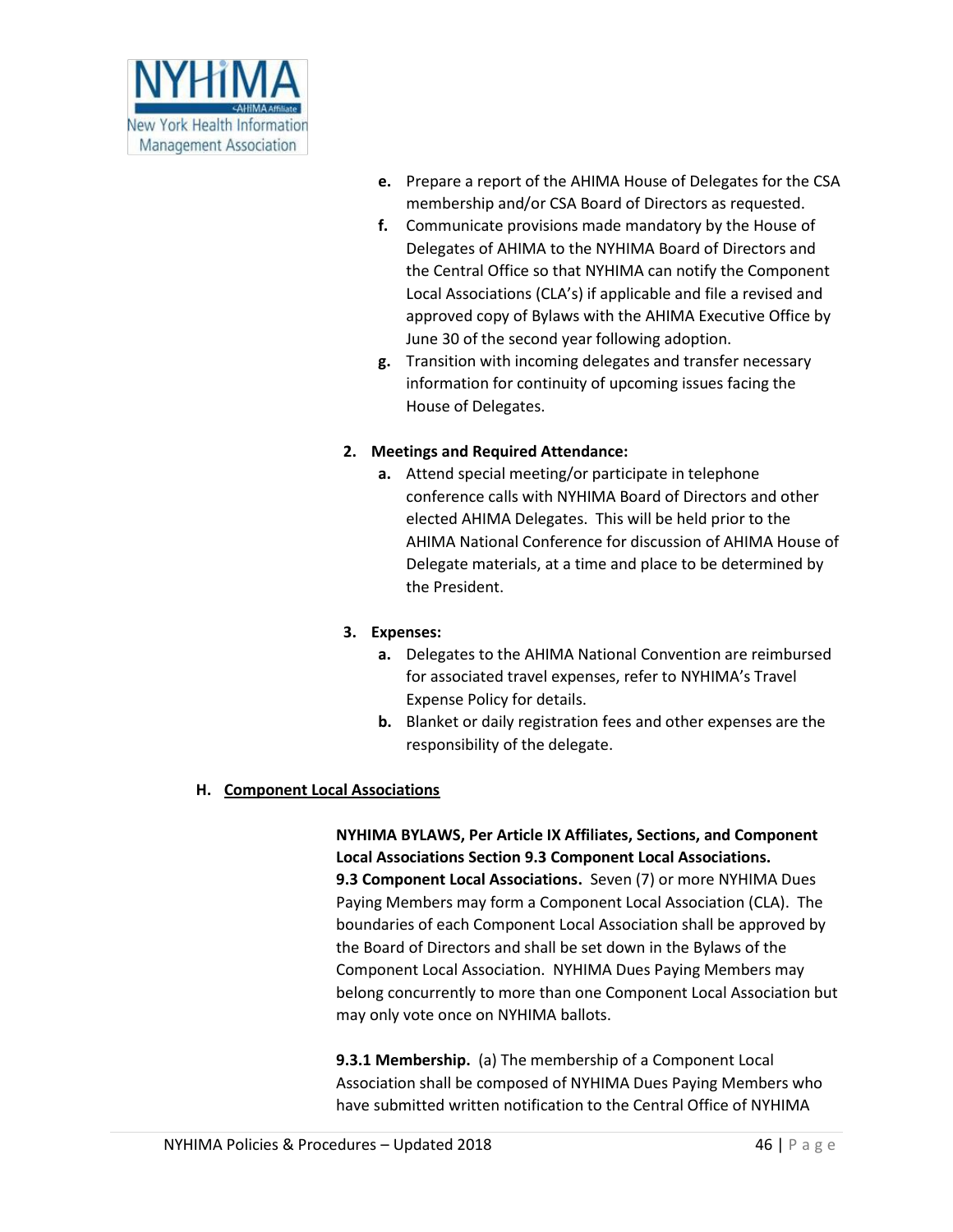

identifying the Component Local Association with which they wish to become affiliated. Any Component Local Association may have supporting members and may confer honorary membership in the Component Local Association provided the same qualifications and limitations in the Component State Association (CSA) shall apply. (b) A supporting member is any person who does not meet the qualifications for active or student membership in NYHIMA and who is interested in promoting the purposes of the Component Local Association.

**9.3.2 Officers and Committee Members.** The Officers of the component local association shall be a President, and such others as are necessary to conduct the business of the association. Officers shall assume their offices on July 1 following their election. The Officers shall be NYHIMA Dues Paying Member in good standing of AHIMA and NYHIMA. NYHIMA dues of members serving in leadership positions at the component local association level shall be paid by August 31 of each year.

**9.3.3 Voting Body.** The voting body of a component local association shall be limited to NYHIMA Dues Paying Members in good standing.

**9.3.4 Bylaws.** The Bylaws of each component local association and all amendments thereto shall be submitted for review and clearance to the Past President of NYHIMA before being submitted to the membership for adoption. They shall incorporate the provisions governing component local associations as provided in these Bylaws and shall not be in conflict with any provisions thereof. After adoption by the membership, they shall be submitted to the Past President of this Association for final signature of approval.

## **DUTIES AND RESPONSIBILITIES:**

- **1. General:** 
	- a) **Local Leader Retreats** CLA President and President-elect attends two Local Leader Retreats throughout the year (usually September and April), if unable to attend send someone else from the CLA Board, a member can also represent the CLA. If the topic allows, an invitation will be sent to an additional member of the CLA Executive Committee (i.e. the Finance Director).
	- b) **NYHIMA Strategic Planning** at the Fall Local Leaders Retreat, work with Capitol Hill Management Services and NYHIMA Board Members to establish (review) a strategic plan to incorporate into their CLA.